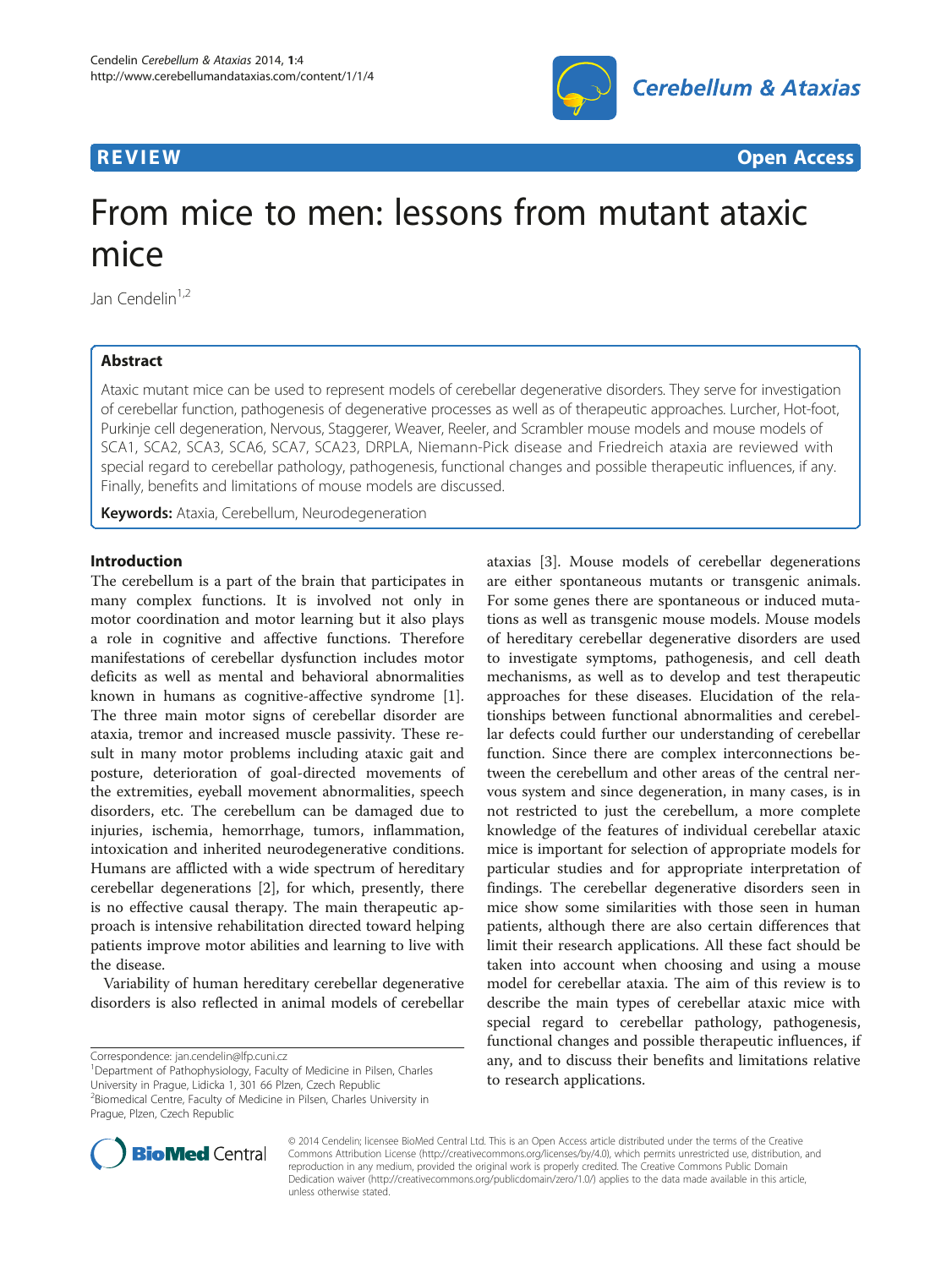#### Review

# Classic cerebellar mutant mice

# Lurcher mice

Lurcher mice are well studied spontaneous cerebellar mutants. They were first described in 1960 by Phillips [[4\]](#page-13-0). The degeneration is caused by a semi-dominant mutation (Grid2<sup>Lc</sup>) in the δ2 glutamate receptor (GluRδ2) encoding a gene localized on chromosome 6 [[4,5](#page-13-0)]. GluRδ2 receptors are expressed at high levels in cerebel-lar Purkinje cells [[6\]](#page-13-0). The  $Grid2^{Lc}$  mutation is a gain of function mutation, which changes the receptor into a leaky membrane channel that chronically depolarizes the cells [\[5](#page-13-0)]. Later, a second Lurcher allele  $(Lc<sup>J</sup>)$ , which is phenotypically indistinguishable from  $Grid2^{Lc}$ , was found in an inbred strain BALB/cByJ [\[7](#page-13-0)].

Homozygous Lurcher mice (Grid2Lc/Lc) die shortly after birth due to the massive loss of mid- and hindbrain neurons during late embryogenesis and the inability to suck for milk after birth [[8\]](#page-13-0). Heterozygous Lurcher mice are viable with normal lifespans and suffer from postnatal degeneration of cerebellar Purkinje, granule, stellate and basket cells and inferior olive neurons [[9,10](#page-13-0)].

Heterozygous Lurcher Purkinje cell reduction can be detected by about postnatal (P) day 8–10 [[9](#page-13-0)]. The progress of degeneration varies between individual cerebellar lobules [[11](#page-13-0)]. About 95% of Purkinje neurons die between P8 and P25 and virtually all of them have degenerated by P90 [\[9](#page-13-0)]. The several hundred surviving Purkinje cells are restricted to the paraflocculus, flocculus and the nodular zone and can be detected as late as P146 [[11\]](#page-13-0).

The death of Lurcher mutant Purkinje cells is cell autonomous and it is a primary effect of the mutation [[12,13\]](#page-13-0). The Purkinje cells show high membrane conductance and a depolarized resting potential due to the presence of a large inward  $Na<sup>+</sup>$  current [\[5](#page-13-0)]. This state of permanent cell excitation and over-activation of  $Na<sup>+</sup> - K<sup>+</sup>$ ATPase probably leads to increased energy demand, decreased intracellular ATP levels [[14](#page-13-0)] and increased mitochondrial cytochrome oxidase activity [[15\]](#page-13-0).

Zuo et al. [\[5](#page-13-0)] suggested excitotoxic apoptosis as the mechanism of Purkinje cell death in Lurcher mice. Norman et al. [[16](#page-13-0)] observed swelling of axons, chromatin condensation, cell and nuclear membrane blebbing in Lurcher mutant Purkinje neurons, glial cell processes wrapped around dying Purkinje neurons, ready to engulf their remnants. They also observed apoptotic bodies which had already been engulfed by glial cells and the absences of infiltration with leucocytes, which indicated cell death through apoptosis [[16](#page-13-0)]. Deformation of cell shape and nuclei, thickened dendrites, irregular staining of nuclei and cytoplasm and increased numbers of nucleoli in degenerating Lurcher Purkinje cells were also found [\[17](#page-13-0)]. Increase in pro-caspase 3 expression, in Lurcher mutant Purkinje cells,

may participate in the induction of apoptosis [\[18](#page-13-0)]. On the other hand, ultrastructural signs, such as axonal swellings and torpedoes, perinuclear clumps of chromatin and enlarged mitochondria with dilated cristae indicate necrotic cell death [\[19,20](#page-13-0)]. Finally, evidence for autophagic pathways in Lurcher Purkinje cells was also found. Yue et al. [[21](#page-13-0)] reported that dying Lurcher Purkinje cells contain morphological hallmarks of autophagic death in vivo. Later, Wang et al. [[22](#page-13-0)] described accumulation of autophagosomes in axonal dystrophic swellings of Lurcher Purkinje cells. Nishiyama and Yuzaki [\[14](#page-13-0)] reevaluated Purkinje cell degeneration in Lurcher mice and designated it as necrosis with autophagic features. Zanjani et al. [\[23\]](#page-13-0) found that in vitro inhibition of conventional protein kinase C, c-Jun N-terminal kinase, as well as p38, led to enhanced survival of Lurcher mutant Purkinje cells in cerebellar slices suggesting that multiple Purkinje cell death pathways are induced in Lurchers.

Degeneration of granule cells is also fast but not complete. By P60 almost 90% of granule cells are lost [[9\]](#page-13-0). As mentioned above, the number of Golgi, stellate and basket cells are also reduced [\[10\]](#page-13-0). Loss of inferior olive neurons becomes apparent by P11 and represents about 70 – 75% of the complete neuronal population [[9](#page-13-0)]. Reduction of granule cells and inferior olive neurons is targetrelated cell death and can be prevented by surviving Purkinje cells in Lurcher-wild type chimeras [[12](#page-13-0),[13](#page-13-0),[24](#page-13-0)]. Stellate and basket cells are probably also affected through a target-related cell death mechanism since there is no evidence that the Grid2 receptor is expressed in cerebellar interneurons [\[10](#page-13-0)]. Degeneration of the deep cerebellar nuclei is relatively mild in Lurchers [[25-27\]](#page-13-0).

Lurcher mice exhibit multiple abnormalities of neural functions. The main and most evident symptom of cerebellar degeneration is ataxia with a wobbly, lurching gait and irregular EMG pattern during walking [\[28](#page-13-0)]. Lurchers show poor performance on the treadmill test [[29\]](#page-13-0), rotarod test [[30-33\]](#page-13-0), static wooden beam [\[33](#page-13-0)], unstable platform [[34\]](#page-13-0), vertical grid [\[30,35\]](#page-13-0), horizontal bar or coat-hanger test [\[30,32\]](#page-13-0). Nevertheless, on some tests, improvement was seen in their motor performance when repeating the task [\[31,36,37\]](#page-13-0). Lurcher mice show a decline in motor skills [\[38\]](#page-13-0), motor learning [\[37\]](#page-13-0) and spatial learning ability [[39](#page-13-0)] with ageing. Lurcher mice also suffer from disorder and lack of adaptive modifications in the oculomotor system [\[40\]](#page-13-0).

Lurcher mutant mice do poorly on cognitive function tests. Despite this, they show some level of learning ability in the standard Morris water maze test with a hidden platform, although their escape latencies are longer than those of wild type mice [[41-43\]](#page-13-0). Lurchers also have difficulty in guiding themselves, in the water maze, toward a visible goal, which suggests that their deficit in visuomotor coordination contributes to their spatial orientation impairment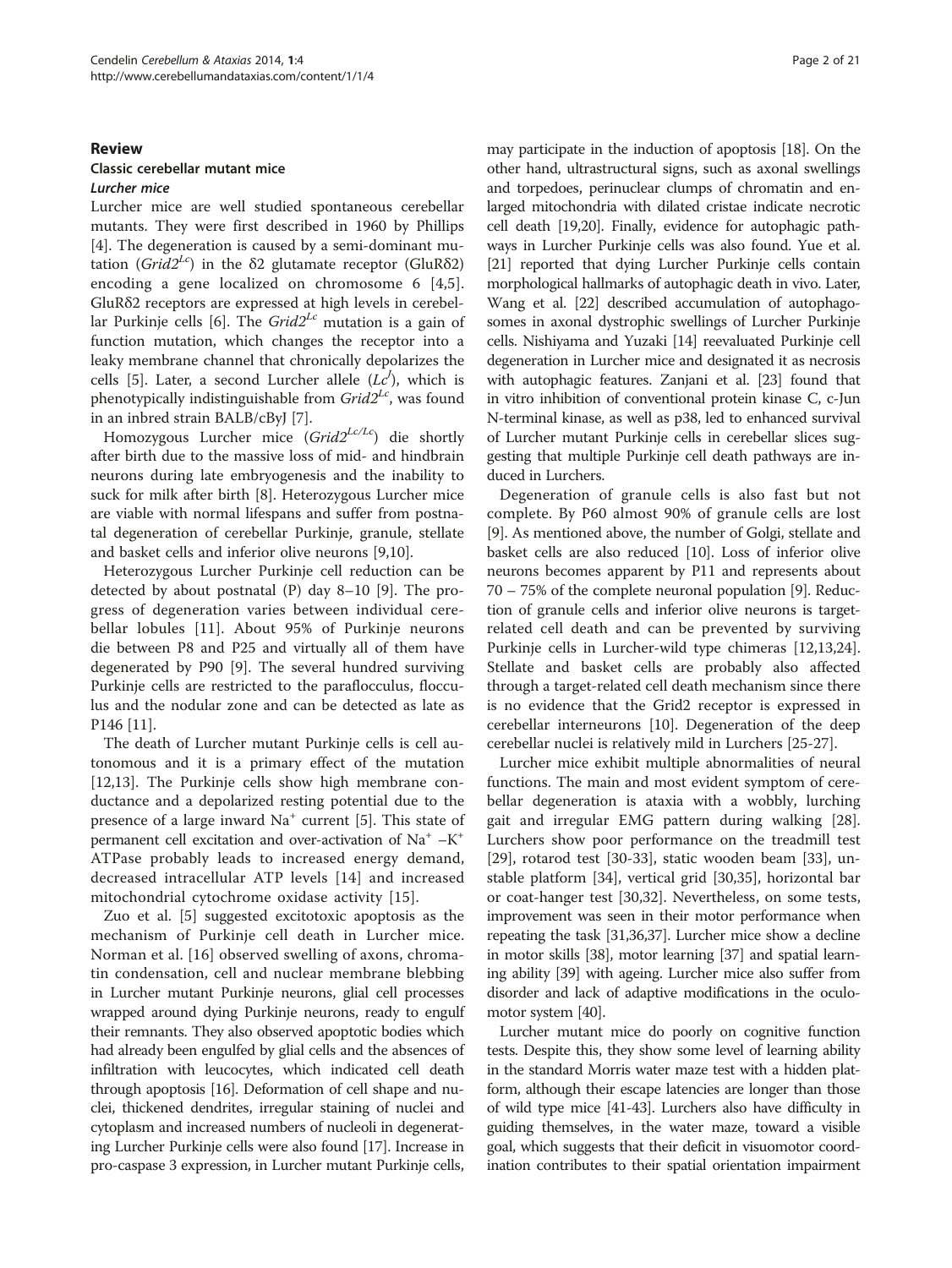[[41](#page-13-0)[,44\]](#page-14-0) Lurchers also exhibit deficits in long-term memory [[45](#page-14-0)]. Porras-Garcia et al. [\[42](#page-13-0)[,46\]](#page-14-0) described changes in classical conditioning of eyelid responses in Lurcher mice. Lurchers show higher spontaneous activity than control wild type mice [\[47\]](#page-14-0), however, their exploration behavior on the hole-board test is reduced [[35](#page-13-0)[,47,48](#page-14-0)].

While basal levels of both adrenocorticotropic hormone and corticosterone are similar in Lurcher mutants and control mice, mutants show hyper-reactivity of the hypothalamic-pituitary-adrenal axis [[49](#page-14-0),[50](#page-14-0)]. Hilber et al. [[50\]](#page-14-0) observed that exposure to an anxiogenic situation (elevated plus-maze) increased corticosterone levels more in the mutants than in controls. However, Lurchers showed reduced behavioral indices of anxiety, which suggests that they are rather less inhibited than less anxious [[50](#page-14-0)]. This agrees with observation that Lurchers have lower prepulse inhibition, as described by Porras-Garcia et al. [[42](#page-13-0)]. Nevertheless, stress-provoked high corticosterone levels cause only part of the behavioral disinhibition, since inhibition of corticosterone synthesis produced only modest changes in anxiety-related behaviors in Lurchers [\[51\]](#page-14-0). Lurcher females have a high incidence of maternal infanticide, which could be triggered by anxiogenic stimuli linked to their behavioral disinhibition [\[52\]](#page-14-0).

Furthermore, tests of behavioral flexibility in Lurcher mice and chimeras, between Lurcher heterozygous and wild type individuals, suggested that developmental cerebellar Purkinje cell loss may affect higher level cognitive processes that are commonly deficient in autism spectrum disorders [[53](#page-14-0)]. In Lurcher mice, evoked glutamate release is decreased in the mediodorsal and ventrolateral thalamic nuclei, reticulotegmental nuclei and pedunculopontine nuclei [\[54](#page-14-0)]. This is a mechanism by which Purkinje cell loss could disrupt glutamate release in cerebellar efferent pathways that ultimately affects dopamine release in the prefrontal cortex associated with autism spectrum disorders [[54\]](#page-14-0).

## Hotfoot mice

Hotfoot mice have mutation ( $Grid2^{ho}$ ) in the  $\delta$ 2 glutamate receptor (GluRδ2) encoding gene on chromosome 6, the same gene, which is affected in Lurcher mice [\[55](#page-14-0)]. Several alleles causing the Hot-foot phenotype have been discovered [[56](#page-14-0),[57](#page-14-0)]. While the  $Grid2^{Lc}$  (Lurchers) is a gain of function mutation, the  $Grid2^{ho}$  is a loss of function mutation leading to retention of the GluRδ2 in the endoplasmic reticulum and thus its absence on the cell surface [[58](#page-14-0)].

Anatomical alterations are relatively mild; the most obvious being Purkinje cells with ectopic spines devoid of presynaptic innervations [[59](#page-14-0),[60](#page-14-0)]. The Hotfoot phenotype is characterized by a flattened body posture, wide base, backing up and jerky movements of the hind limbs [[59](#page-14-0)]. Hotfoot mice do poorly on the rotating grid,

wooden beam, coat hanger and rotarod tests, however, they showed evidence of learning in the rotating grid and coat hanger tests, but not on the wooden beam and rotarod [\[31,36,](#page-13-0)[61\]](#page-14-0). They did not alternate above chance in the T-maze and failed in the Z-maze test [[62\]](#page-14-0).

#### Purkinje cell degeneration mice

Purkinje cell degeneration (pcd) mice are one of the most frequently used spontaneous cerebellar mutants. The heredity of the disorder is autosomal recessive with full penetrance [[63\]](#page-14-0). Pcd mice are homozygous for the  $Aq t p b p 1^{pc d/J}$  mutations in the gene encoding cytosolic ATP/GTP binding protein 1 (synonyms: cytosolic carboxypeptidase-like protein, CCP1, Nna1) located on chromosome 13 [\[64\]](#page-14-0). Several spontaneous mutant alleles  $(Ag t p b p 1^{pcd-1}, Ag t p b p 1^{pcd-2J}, Ag t p b p 1^{pcd-3J}, Ag t p b p 1^{pcd-5J}$  $A\alpha$ <sub>2</sub>*Agtpbp*1<sup>pcd-7*j*</sup>) and induced mutations  $(A\alpha P)P^{cd-4J}$ ,  $Aqtpbpl^{pcd-6}$ ) of the gene with similar phenotypes have been discovered or generated, respectively. CCP1 is a metallopeptidase that plays a role in peptide turnover. In normal mice it is intensively expressed in cerebellar Purkinje cells, olfactory bulb mitral cells and retinal photoreceptors [[64](#page-14-0)]. Therefore, pcd mice postnatally lose virtually all Purkinje cells and suffer from slow, progressive degeneration of the retina and olfactory bulb mitral cells.

The primary cerebellar pathology in pcd mutants is the loss of Purkinje cells. On P15 the number of Purkinje cells is still within normal range, however, they have already started to show structural abnormalities [\[65](#page-14-0)]. Purkinje cell loss starts at P20 and by P25 it has already become massive [\[66\]](#page-14-0). By P28 it is nearly complete in most parts of the cerebellum except for the most ventral areas, where numerous Purkinje neurons still remain [[63\]](#page-14-0). Only a few Purkinje cells remain in the nodulus after 7 weeks [[63](#page-14-0)].

Kyuhou et al. [[67\]](#page-14-0) suggested that the death of Purkinje cells is apoptotic via the activation of caspase 3. Chakrabarti et al. [\[68\]](#page-14-0) later described increased autophagy in Purkinje cells. Berezniuk and Fricker [[69](#page-14-0)] suggested that the lack of CCP1 leads to decreased levels of cellular amino acids, which then induce increased autophagy. This could be a protective response to cellular amino acid starvation. They also reported increased autophagy in brain structures, which do not undergo degeneration in pcd mice [\[70](#page-14-0)]. CCP1 has also been shown to catalyze shortening of glutamate side chains on polyglutamylated brain tubulin [[71,72](#page-14-0)]. Hyperglutamylation resulting from the loss of the function of the enzyme in pcd mice has been suggested to be the primary cause of the degeneration [[71\]](#page-14-0).

The degeneration of cerebellar granule cells is secondary to the loss of Purkinje neurons and is exponentially progressive [[73](#page-14-0),[74](#page-14-0)]. The moderate reduction in the size of deep cerebellar nuclei in older mutants is probably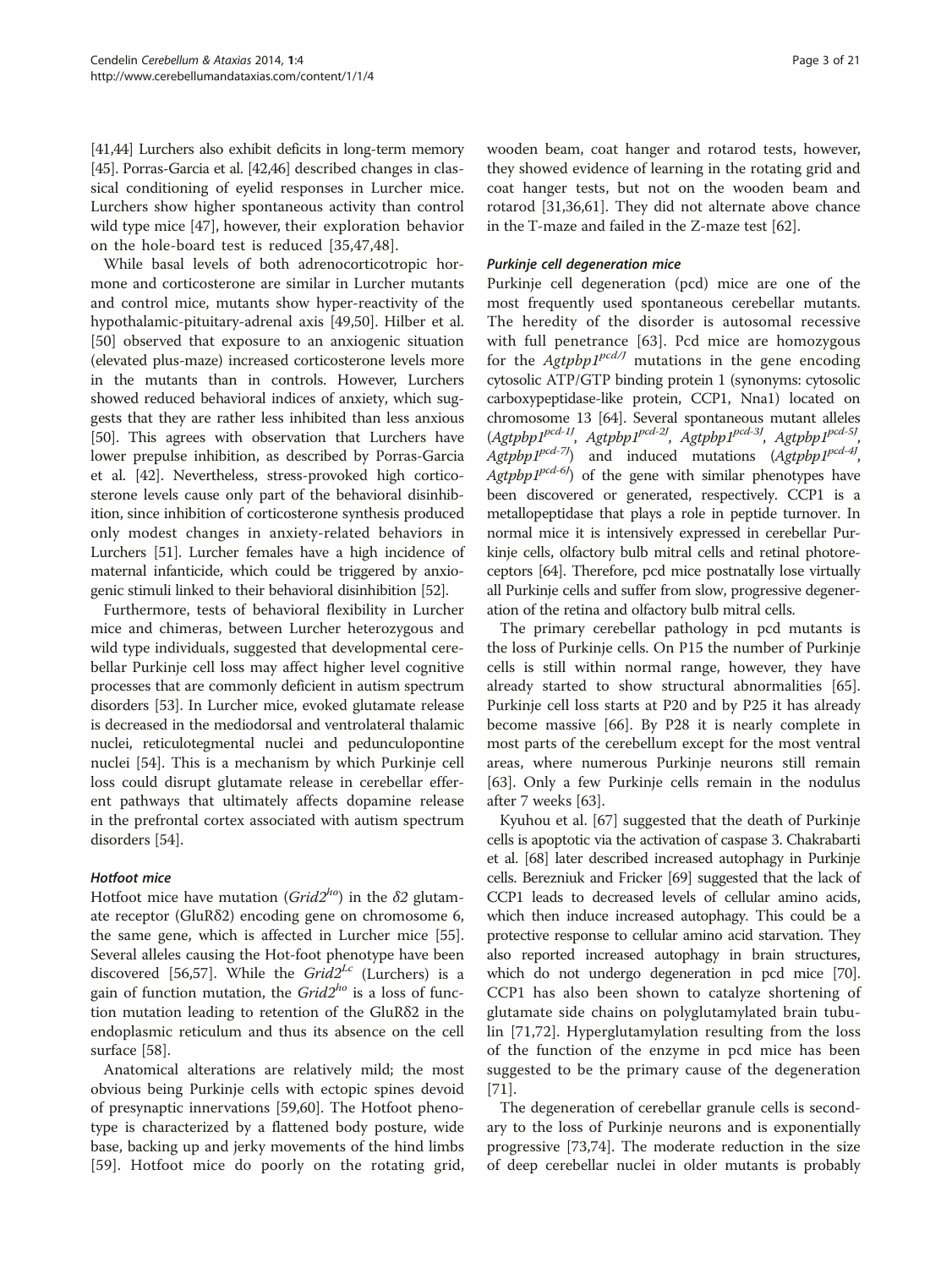due to loss of synaptic input from Purkinje cells [\[75\]](#page-14-0). Inferior olivary neurons start to disappear between P17 and P23 and by P300 the reduction has reached 49% [[73\]](#page-14-0). The degeneration is probably due to the loss of their postsynaptic targets, i.e. Purkinje cells [\[73](#page-14-0)]. Degeneration of Purkinje cells is followed by activation of microglia and astrocytes in the cerebellum and apoptotic death of cerebellar oligodendrocytes [[66,67\]](#page-14-0).

Olfactory bulb fiber degeneration starts at 13 weeks and at 38 weeks it is massive. Older animals lose mitral cells in the olfactory bulb [\[63](#page-14-0)]. Degeneration of the thalamus has also been observed in the brain of pcd mice. Rapid degeneration between P50 and P60 affects the majority of neurons in the central division of the mediodorsal nucleus, ventral medial geniculate, posterior ventromedial and submedial nuclei and those parts of the ventrolateral and posteromedial nuclei surrounding the medial division of the ventrobasal complex [[76\]](#page-14-0). Subtle changes were also found in other thalamic nuclei [[76\]](#page-14-0).

Retinal degeneration is manifested by pycnotic nuclei of photoreceptors at 3 weeks in homozygous pcd mice; 50% of the photoreceptors are gone by the fifth week and the remaining photoreceptors are gone within one year [\[77](#page-14-0)-[79\]](#page-14-0). The progress of degeneration is mirrored by decline in retinal function [\[80](#page-14-0)].

Pcd mice have reduced bodyweight [[63,81](#page-14-0)] and poor overall health. Pcd males are sterile due to low concentrations, low motility and abnormally formed sperm [[63\]](#page-14-0). Females are not sterile, however their fertility is reduced and they have difficulties rearing pups.

The major neurological symptom in pcd mice is cerebellar ataxia that becomes apparent around P21 [[63,81](#page-14-0)]. Pcd mice perform poorly on the coat-hanger and rotarod tests but perform well on the rectangular as well as round stationary beam [\[82](#page-14-0)]. Goodlett et al. [[81\]](#page-14-0) reported that pcd mice were unable to navigate to a hidden goal in the Morris water maze but had good performances on visual guidance tasks. This finding shows that pcd mice are able to navigate to visible goals, but spatial navigation based on multiple distal cues is severely impaired [\[81\]](#page-14-0). Pcd mice show deterioration of delayed eye-blink classical conditioning [[83](#page-14-0)] but not the trace one [\[84\]](#page-14-0).

Although the  $Agtpbp1^{pcd/J}$  mutation is known to be recessive, it has mild effect on Purkinje cells also in heterozygous individuals. At P150 there are no differences in Purkinje cell number between wild type and heterozygous pcd mice, however, by P300 there is 20% reduction in heterozygotes [[85](#page-14-0)]. Doulazmi et al. [[86\]](#page-14-0) reported a similar (18%) reduction at 17 months, in heterozygous pcd mice. This mild degeneration has been shown to promote fusion of surviving Purkinje cells with grafted bone marrow-derived cells [\[85](#page-14-0)].

### Nervous mice

Nervous mice are autosomal recessive mutants suffering from a severe degeneration of Purkinje cells. The nervous mutation (nr) is located on chromosome 8 [\[87,88](#page-14-0)]. The Nervous phenotype shows incomplete penetrance and the existence of a nervous modifier locus on mouse chromosome 5 is supposed [\[88](#page-14-0)].

On P9 abnormal rounded mitochondria appear in some Purkinje cells and by P15 abnormal mitochondria are present in all Purkinje cells [[89\]](#page-14-0). Later, most of the cells display progressive degenerative changes in the rough endoplasmic reticulum, Golgi complex and polysomes. As late as P23 the number of the Purkinje cells is still almost normal, however, rapid degeneration follows and by P50 80% of Purkinje cells in the vermis, 88% along the vermis-hemisphere junction and 97% in the hemispheres are gone [[89\]](#page-14-0). Although every nervous Purkinje cell has spherical mitochondria, 10% of the Purkinje cells do not degenerate and their mitochondria reacquire normal shape [[89\]](#page-14-0). Purkinje cell necrosis is mediated by tissue plasminogen activator, levels of which are elevated in the cerebellum of homozygous nervous mutant mice [[90,91](#page-15-0)]. As a consequence of Purkinje cell loss, one third of the inferior olive neurons undergo retrograde degeneration [[92\]](#page-15-0). Berrebi and Mugnaini [[93](#page-15-0)] described alterations in the dorsal cochlear nuclei of Nervous mice that were similar to those seen in Purkinje cells and reported that although most of the cartwheel cells of the nuclei survive, they show abnormal mitochondria throughout adulthood.

Nervous mutant mice are characterized by their hyperactivity and ataxia [[94\]](#page-15-0). They show impairment on the stationary beam, coat-hanger, and rotarod tests of motor coordination, impairment on the submerged platform, but not the visible platform, Morris water maze task and with higher levels of motor activity in an automated chamber but normal activity on the open field test [\[94](#page-15-0)]. The phenotype of nervous mice also includes lower body weight than wild type mice with the same background [[94\]](#page-15-0).

The Nervous mutation also leads to retinal degeneration [[95\]](#page-15-0). Photoreceptors degenerate rapidly between P13 and P19, and then degeneration slows [\[96\]](#page-15-0). By 7.5 months the outer nuclear layer of the retina consists only of a single row of nuclei, most of which are lost later so that in 17 months old mice only a few photoreceptors remain [\[96\]](#page-15-0).

## Staggerer mice

The Staggerer is an autosomal recessive mutation ( $Rora^{sg}$ ) in the gene encoding the retinoid-related orphan receptor alpha on chromosome 9 [[97](#page-15-0)]. In their first description Staggerer mice were characterized by a staggering gait, tremor hypotonia, small body size and a cerebellar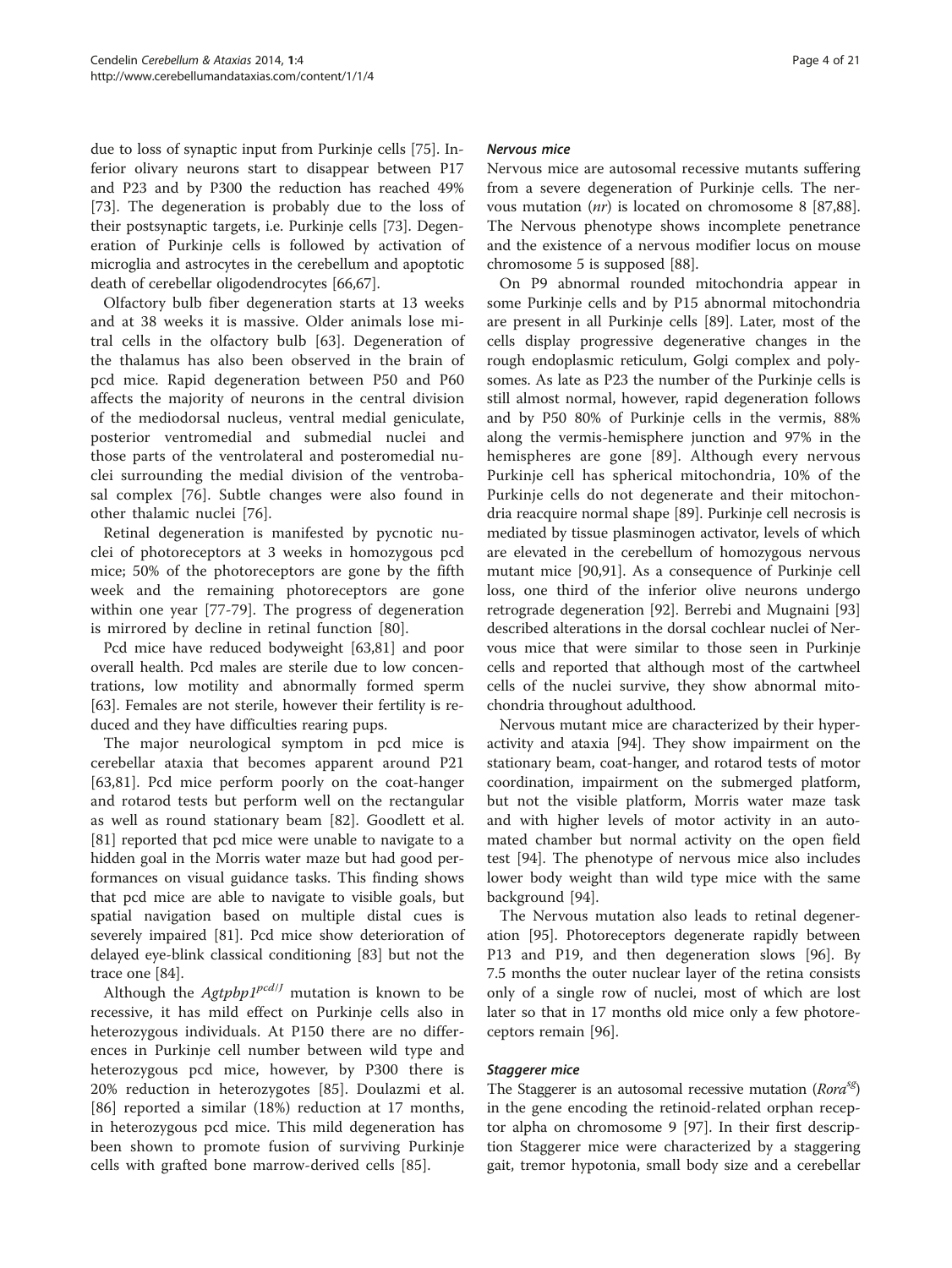cortex having few granule cells and unaligned Purkinje cells [[98\]](#page-15-0).

Development of Purkinje cell spines is delayed in Staggerers. The spines appear later on both the cell soma and dendrites and their density is lower [\[99](#page-15-0)]. Cytological appearance and degeneration of Purkinje cells is regionally variable and by P30 between 60% and 90% are gone [\[100\]](#page-15-0). Surviving Purkinje cell somata and dendrites are smaller, ectopic and the dendrites are not confined to the sagittal plane [[101,102\]](#page-15-0). The regional variability of Purkinje cells along the mediolateral axis seems to correspond with variability in calbindin expression [\[103\]](#page-15-0). The external granular layer is thinner and the number of postmitotic granule cells is reduced by P21 and almost all granule cells have degenerated by P28 [[101\]](#page-15-0). Staggerer mice lack synapses between Purkinje cells and parallel fibers before granule cells disappear. On the other hand, regression of multiple innervations of Purkinje cells, by climbing fibers, fails and so several of these fibers synapse with each Purkinje cell instead of a single one as in normal mice [[104,105\]](#page-15-0).

A study using Staggerer-wild type chimeras revealed that in the Staggerer-genotype medium-to-large neurons in the cerebellum expressed all the defects present in homozygous Staggerer mice, while genotypically wild type Purkinje cells had a normal appearance, suggesting that Purkinje cell defects are cell-intrinsic [\[102,106\]](#page-15-0). On the other hand, Staggerer granule cells were rescued in the chimeras and their number had a linear relationship with the number of Purkinje cells, thus granule cell death is an indirect consequence of the mutation [\[24,](#page-13-0)[107,108](#page-15-0)].

Deep cerebellar nuclei, despite being reduced in volume by 30% have normal numbers of neurons [[109,110](#page-15-0)]. There is also marked disorganization and loss of almost 60% of the cells within the inferior olivary complex due to target-related cell death, which is secondary to the de-generation of Purkinje cells [\[111](#page-15-0)]. Despite the Rora<sup>sg</sup> mutation being described as a recessive mutation, heterozygous mutants, at 12 months, have undergone degeneration of 35% of Purkinje cells, 35% of granule cells and 40% of inferior olive neurons [\[112\]](#page-15-0). The  $Rora^{sg}$  mutation also influences neuronal differentiation and development in the hippocampal dentate gyrus as shown by a lower expression of doublecortin and NeuN [\[113\]](#page-15-0).

Staggerer mice display an enhanced endocrine response to novelty stress, which lacks the diurnal shift in corticosterone nonstress levels [[114](#page-15-0)]. Staggerers have multiple behavioral and motor abnormalities. They have an unsteady gait, shorter fall latencies on the wooden beam, grid [\[115\]](#page-15-0) and rotarod tests [\[116\]](#page-15-0). On the rotating grid, wooden beam and coat hanger tests, Staggerer mice had worse performances than wild type controls and they were not able to improve when the tasks were repeated for 7 days [\[31](#page-13-0)]. They performed poorly on the radial arm

maze and active avoidance tasks [\[117\]](#page-15-0). Staggerer mice had fewer hole visits in the hole board test [[115](#page-15-0)]; however, they explored novel objects in a familiar environment for longer times [\[118](#page-15-0)] and showed a tendency to return to the place in a maze that they had most recently visited, probably due to abnormal novelty reactions [[119](#page-15-0)]. Since their cerebellum is already abnormal at birth, newborn Staggerers are less efficient in specific motor tasks, have lower body weight and differ from wild type mice in ultrasound production [\[120\]](#page-15-0).

#### Weaver mouse

Weaver mice are semi-dominant mutants carrying the missense  $Grik^{Wv}$  mutation of the gene encoding a G-protein coupled with inward rectifying potassium channel and located on chromosome 2 [[121\]](#page-15-0). The mutation results in a disorganized cerebellar structure [\[122,123](#page-15-0)] and also affects several extra-cerebellar brain areas.

By the time the pups are born, cell death is detectable in the external granular layer of both homozygous and heterozygous Weaver mice [[124](#page-15-0)]. After birth, abnormalities develop dramatically when the granule cells begin to migrate, so that by P10 developmental defects are markedly present [[123\]](#page-15-0). At this age, the cerebellum of heterozygous Weaver mice is reduced by 5-10%, the granular layer is thinner, while the external granular layer is disarranged and wider than in wild type mice and Purkinje cells are less strictly aligned [[123](#page-15-0)]. The molecular layer is narrower, but shows a greater density of cell bodies because it contains young granule cells [[123](#page-15-0)]. Those cells having a typical soma are properly aligned with normal Bergmann glial fibers, many of the anomalous cells lie contiguous with abnormal glial processes and cells that have lost contact with glial cells are usually seen in various stages of degeneration [\[123](#page-15-0)]. In homozygous Weaver mice, cerebellar abnormalities are much more pronounced. The external granular layer is indistinct, granule cells form irregular vertical stacks and many of them have degenerated and Purkinje cells are arranged in several rows and have randomly oriented dendritic trees [[123,125](#page-15-0)]. As in Staggerer mice, Weaver mice Purkinje cells receive multiple innervations from climbing fibers [[126](#page-15-0)]. Later in life cerebellar cytoarchitecture improves somewhat in heterozygous Weaver mice, while most of the homozygotes die around weaning time [[123](#page-15-0)].

Contrary to Lurcher, pcd and Nervous mice, Purkinje cell loss is mild in Weavers. Heterozygotes have 86% and homozygotes 72% of the normal number of Purkinje cells [[127\]](#page-15-0). The reduction in the number of Purkinje neurons, as well as granule cells, is more severe in the medial parts of the cerebellum than in lateral areas of the hemispheres [\[128](#page-15-0)]. Homozygous Weaver mice suffer from a 20-25% decrease in the number of deep cerebellar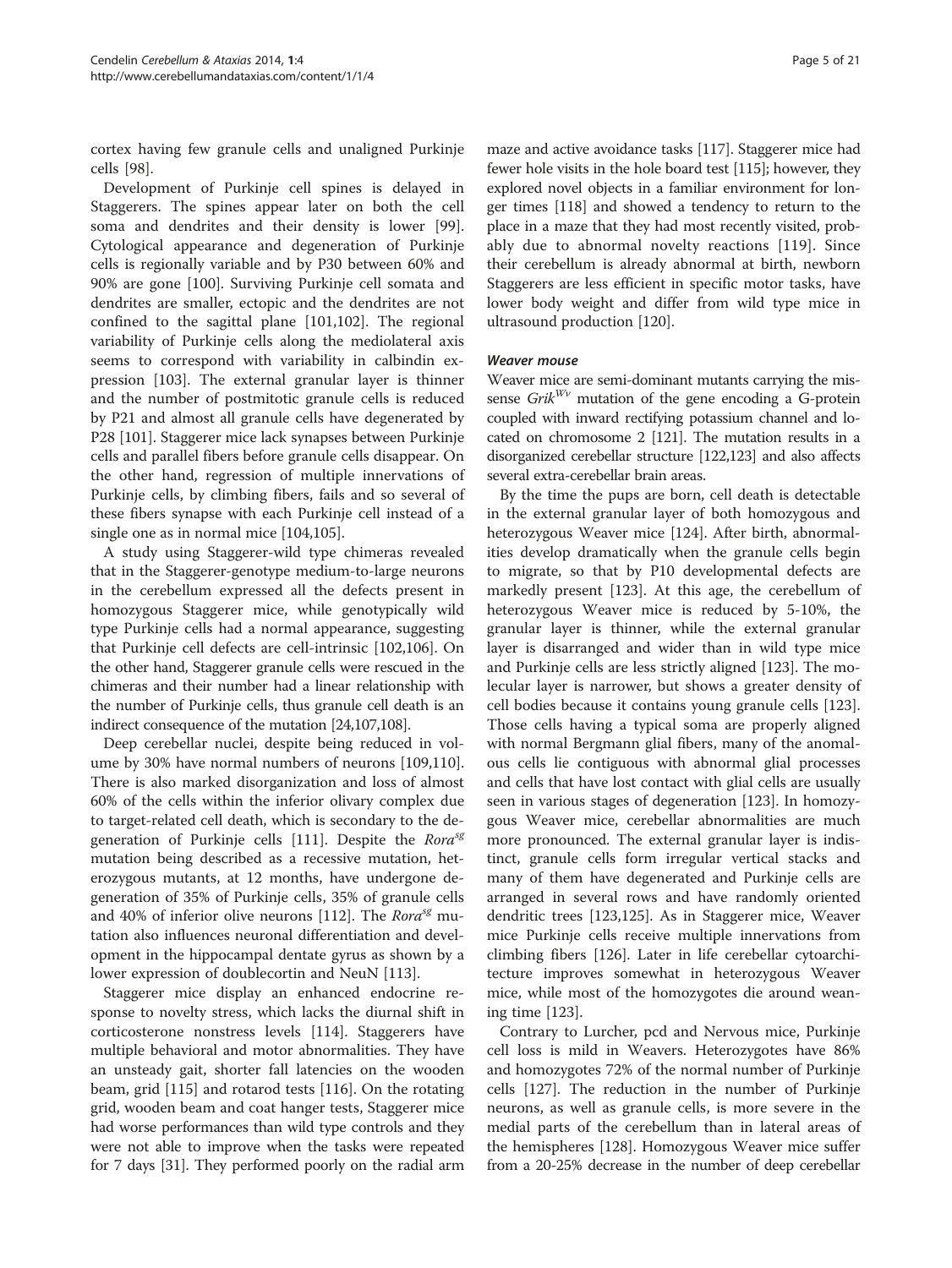nuclei neurons [\[129\]](#page-15-0). The inferior olive of both homozygous and heterozygous weaver mice is normal, olivocerebellar projections have a normal topographic organization [[127\]](#page-15-0) and most cerebellar afferent pathways appear to be unchanged [[130,131](#page-15-0)]. On the other hand, Ozaki et al. [\[132](#page-15-0)] described degeneration of pontine nuclei neurons and retraction of mossy fibers from the cerebellar cortex.

The fact, that degenerating granule cells had abnormal or no contact with Bergmann glia led to the suggestion that the degeneration and reduced rate of migration of granule cells is secondary to a disorder of Bergmann glial cells [\[123,133](#page-15-0)]. Later studies on chimeric mice revealed that while ectopic Purkinje cells were of both Weaver and non-Weaver origin, all ectopic granule cells were from the weaver component of the chimera, thus the abnormality seen in granule cells is intrinsic and a direct effect of the  $\textit{Grik}^{Wv}$  mutation [[134](#page-15-0)]. Furthermore, degeneration affects Weaver Purkinje cells but not non-Weaver Purkinje cells, indicating that while the disorganization of Purkinje cells is an indirect effect, their degeneration is a direct result of the  $Grik^{Wv}$  mutation [\[135](#page-15-0)].

Despite the absence of parallel fibers, Weaver Purkinje cells have normal initial development of both somatic and dendritic spines [[136\]](#page-15-0). They grossly resemble normal Purkinje cells electrophysiologically, when the only qualitative difference is in response to acetylcholine, which increases their firing rate instead of having its usual inhibitory effect [\[137\]](#page-15-0).

Besides the cerebellum, changes in several other areas of the CNS have been found in Weaver mutants. Cell loss has been described in the pars compacta of the substantia nigra, ventral tegmental area and the retrorubral nucleus [\[138-](#page-15-0)[140](#page-16-0)]. In the hippocampus of homozygous Weaver mice, a thicker pyramidal cell layer in the CA3 area with cell-free spaces, ectopic clusters of pyramidal cells, on occasions subdivision of the pyramidal cell layer into 2–3 layers and disorganized mossy fiber projections have been described [[141\]](#page-16-0). The retinas of adult Weaver mice contain more dopaminergic cells, some of which have an abnormal appearance and location [[142\]](#page-16-0). Retinopetal tyrosine hydroxylase-immunoreactive fibers are also dramatically increased in number [[143\]](#page-16-0).

Weaver mutants do poorly on the spatial navigation in the water maze test [[144\]](#page-16-0). In the forced swimming task, they did not acquire the immobility response, which was seen wild type mice [\[145\]](#page-16-0). Weaver mice had less exploratory activity on the hole board test and shorter fall latencies on the wooden beam and grid tests [\[146](#page-16-0)]. They also showed learning deficits [\[147](#page-16-0)]. Like some other cerebellar mutations, the  $\widetilde{Grik}^{Wv}$  mutation leads to male sterility due to the death of germ cells in the testes of homozygous males [\[148](#page-16-0)].

Motor performance of Weaver mutants has been shown to improve after removal of the cerebellum, which

eliminated the faulty output of the surviving Purkinje cells [[149](#page-16-0)]. This suggests that dysfunctional Purkinje cells can be worse than no Purkinje cells at all. Granule cells death has been identified as being apoptotic [[150,151](#page-16-0)]. In vitro studies showed that Weaver granule cells can be rescued by pharmacological blockade of sodium influx [\[152](#page-16-0)], with the calcium channel blocker verapamil, with high concentrations of the glutamate receptor antagonist MK-801, using antibodies against the B2 chain of laminin [\[153\]](#page-16-0) and by protease inhibitors [\[154\]](#page-16-0). Nevertheless, removal of tissue plasminogen activator, a serine protease, which is elevated in the cerebellum of Weaver mice, did not protect against the degeneration of granule cells [\[155](#page-16-0)]. Overexpression of insulin-like growth factor-I was found to protect Weaver granule cells in vivo, improve muscle strength and alleviate ataxia [[156\]](#page-16-0).

## Reeler mouse

Reeler mice [[157\]](#page-16-0) have an autosomal recessive  $Reln<sup>rl</sup>$ mutation on chromosome 5 [[158\]](#page-16-0). The gene encodes the extracellular matrix protein reelin, which is important for neural cell migration [[159](#page-16-0)]. The mutation leads to disordered neuron migration during CNS development resulting in architectonic disorganization and ectopic cell localization in the cerebellum [[160,161](#page-16-0)], hippocampus [[162,163](#page-16-0)], neocortex [\[164\]](#page-16-0), inferior olive [\[165](#page-16-0)], olfactory bulb [[166\]](#page-16-0), cochlear nucleus [\[167](#page-16-0)], superior colliculus [[168](#page-16-0)] and substantia nigra [[169\]](#page-16-0). The characteristic feature of the Reeler brain cortex is an inversion of the layers and cells [[170](#page-16-0)]. Nevertheless, most of the structures are appropriately interconnected [\[171-175](#page-16-0)].

The cerebellum of homozygous Reeler mice is reduced in size [\[176](#page-16-0)]. Since embryonic day 17, foliation of the cerebellum becomes deficient [[177\]](#page-16-0). A study of the histological structure of the Reeler cerebellum revealed deep alteration of the cerebellar cortex architecture consisting of out of place Purkinje cells in various locations, lower density of granule cells, lower density of synaptic contacts between Purkinje cells and parallel, climbing and mossy fibers and basket cells [\[176,178,179\]](#page-16-0). Purkinje cells are reduced to slightly less than half the normal number and only 5% of the surviving ones are positioned normally, i.e. located between the molecular and granular layers, while 10% are located within the granular layer and the majority are in characteristic subcortical cellular masses [[180\]](#page-16-0). Some granule cells are retained in the molecular layer. Their axons have an abnormal course and in some cases have no T-like bifurcation [[181](#page-16-0)]. The distribution of fibers within the white matter and their arborization are changed as a result of the cerebellar architecture disorganization [[182\]](#page-16-0). Despite all the above mentioned disarrangement, the specificity of most of the connections is preserved [[176](#page-16-0)]. Some abnormalities, however, have been discovered: (1) deep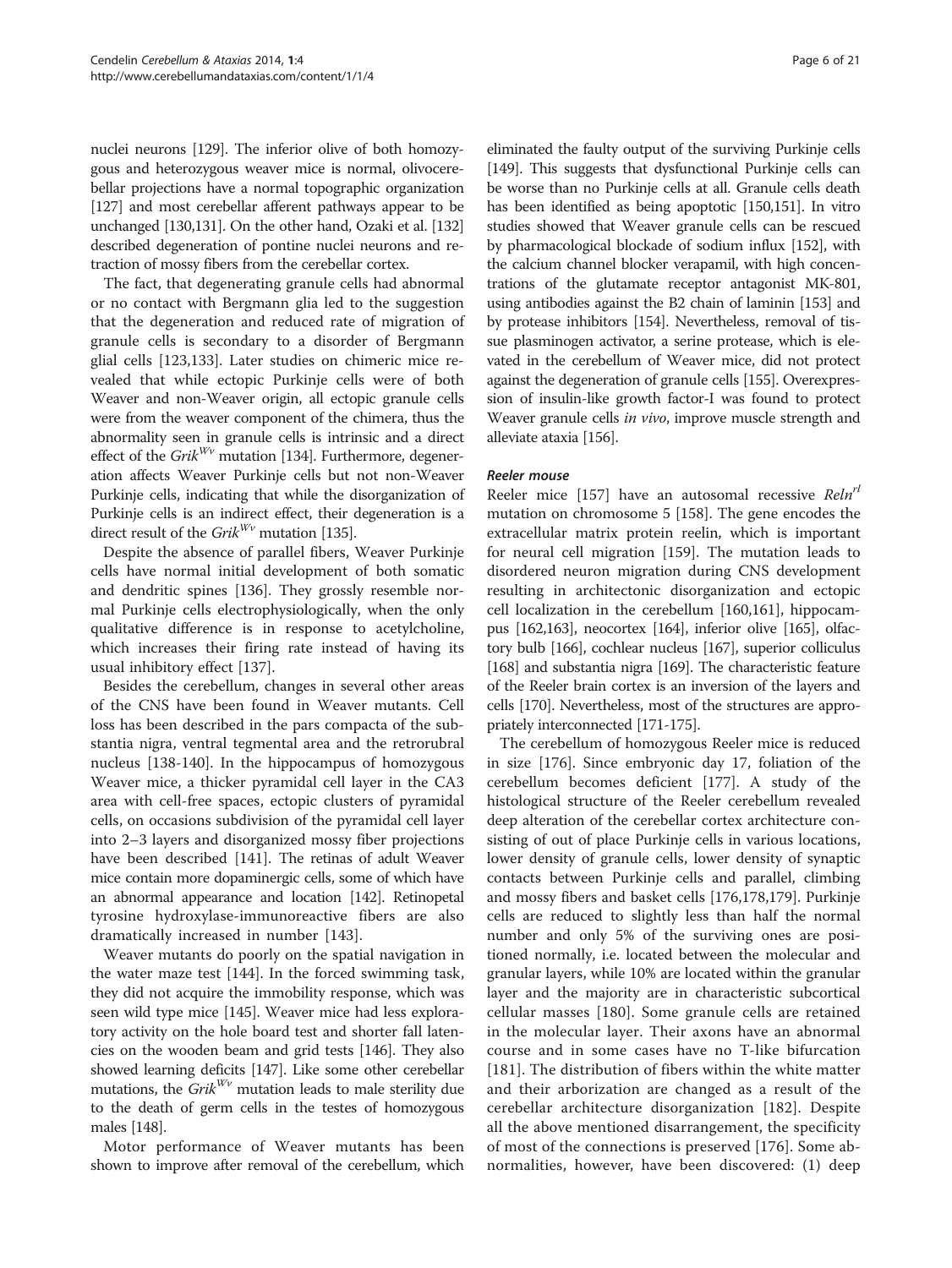Purkinje cells receiving several climbing fibers, (2) ectopic somato-dendritic or dendro-dendritic synapses between granule and Purkinje cells and (3) synapses between mossy fibers and Purkinje cell spines appearing in the granular layer and central mass [[176,183\]](#page-16-0). Despite this, intracellular recordings showed that Reeler Purkinje cells have normal sodium- and calcium-dependent spikes [[184](#page-16-0)]. The homozygous Reeler inferior olivary complex is reduced in size by 22.6% [[127](#page-15-0)].

During brain development, the upward migration of young neurons is terminated in the depths of the neocortex; additionally, abnormally extensive contacts between glial fibers and somata of post-migratory cells appear to be sustained in Reeler mutants suggesting that abnormal adhesions between post-migratory cells and radial glial fibers obstruct neuronal migration [\[185](#page-16-0)]. Within the cerebellum, the role of dysgenesis of radial glia in obstructed migration of Purkinje cells has been shown by Yuasa et al. [\[186\]](#page-16-0). Goffinet et al. [[179](#page-16-0)] suggested that the primary defect in the Reeler cerebellum is malposition of Purkinje cells and that the mutation affects the terminal phase of migration of these cells in the cerebellum. However, findings of normal cerebellums in normal mouse-Reeler chimera suggest that the disturbance of neuronal migration in Reelers is attributable to abnormal cell-to-cell interactions between young neurons and the radial glia [\[187\]](#page-17-0) and is not determined cellautonomously [[188](#page-17-0)].

Reeler mice have lower neurogenesis rates and increased susceptibility to ischemic brain injury [[189\]](#page-17-0) and to epileptic seizures [[190\]](#page-17-0). In humans, autosomal recessive lissencephaly is associated with mutations in the reelin encoding gene; and as with Reeler mice, neuronal migration is impaired and abnormalities in the cerebellum develop [\[191](#page-17-0)].

Reeler mice have an interesting behavioral phenotype. Homozygous Reeler mice performed poorly on the active avoidance task and on the radial arm maze task; however, they were able to improve to a level similar to wild-type controls after training [[117](#page-15-0)]. Reeler mice also performed poorly on the spontaneous alternation task in the T-maze, water maze, stationary beam, coat-hanger and rotarod tests [\[192](#page-17-0)].

Various behavioral abnormalities have also been reported in heterozygous Reeler mice. Heterozygous Reeler mice have a deficit in learning olfactory discrimination [[193\]](#page-17-0). Young heterozygous Reeler mice showed significantly lower levels of anxiety- and risk-assessmentrelated behaviors in the elevated plus-maze, whereas adult mice exhibited elevated levels of motor impulsivity and altered pain threshold [[194](#page-17-0)]. Heterozygous mice also exhibited complex changes in startle reactivity and sensorimotor gating [\[195](#page-17-0)]. The vocal repertoire of neonatal Reeler mice is characterized by preferential use of a

specific two-component call [[196\]](#page-17-0). In heterozygous mice the number of calls is increased and the ontogenetic peak in the frequency of calls is delayed compared to wild type mice, while in homozygous Reeler mice the peak is absent [\[196](#page-17-0)]. On the other hand, a detailed behavioral study by Podhorna and Didriksen [[197\]](#page-17-0) did not find any differences between heterozygous Reelers and wild type mice. Qiu et al. [\[198\]](#page-17-0) also reported similar performance in heterozygous Reelers and wild type mice, but found a reduction in contextual-fear-conditionedlearning and impaired hippocampal long-term potentiation in heterozygotes.

Some neurobehavioral abnormalities reported in Reeler mice are thought to parallel some features found in human psychiatric disorders and heterozygous Reeler mice have even been suggested as a model of schizophrenia [[199,200](#page-17-0)]. On the other hand, Krueger et al. [[201\]](#page-17-0) do not consider heterozygous Reeler mice to be an appropriate model for schizophrenia but rather of general learning deficits associated with many psychiatric disorders.

Several experimental therapies have been developed for heterozygous Reeler mice. Cysteamine treatment was found to improve prepulse inhibition and Y-maze performance [[202\]](#page-17-0). Nicotine treatment elevated reelin in the brain to wild type levels and normalized hyperactivity [[203\]](#page-17-0). Reelin supplementation was also found to enhance associative learning ability and prepulse inhibition [[204\]](#page-17-0).

#### Scrambler mouse

The spontaneous autosomal recessive scrambler mutation  $(Dab1^{sem-3)}$  in the disabled-1 (DAB1) gene on chromosome 4 was described by Sweet et al. [[205\]](#page-17-0). The cerebellum of one month old homozygous Scrambler mice is hypoplastic and devoid of folia [[205](#page-17-0)]. Granule cells numbers are reduced by 80%, Purkinje cells numbers are also reduced and only 5% are normally located [[206\]](#page-17-0). Despite Purkinje cell ectopia, topographic afferents remain conserved [\[207](#page-17-0)].

Homozygous Scrambler mice suffer from an unstable ataxic gait and whole body tremor [\[205\]](#page-17-0) that distinguishes them from controls by as early as P8 [[208](#page-17-0)]. Scrambler mice performed poorly on the rotarod, stationary beam and coat-hanger tests [\[209](#page-17-0)], but were able to improve their performance on the vertical grid [[210](#page-17-0)] and were more active in the open field [\[209\]](#page-17-0). In the alternation test, Scrambler mice did not alternate above chance levels and they were impaired in both the hidden and visible platform Morris water maze tasks [\[211\]](#page-17-0).

The Scrambler phenotype is similar to Reeler mice [[205,212](#page-17-0)] despite normal levels of reelin in Scrambler mice [\[206](#page-17-0)]. This is because function of extracellular reelin, which is affected in Reeler mice depends on the intracellular protein disabled-1 [\[206,213\]](#page-17-0).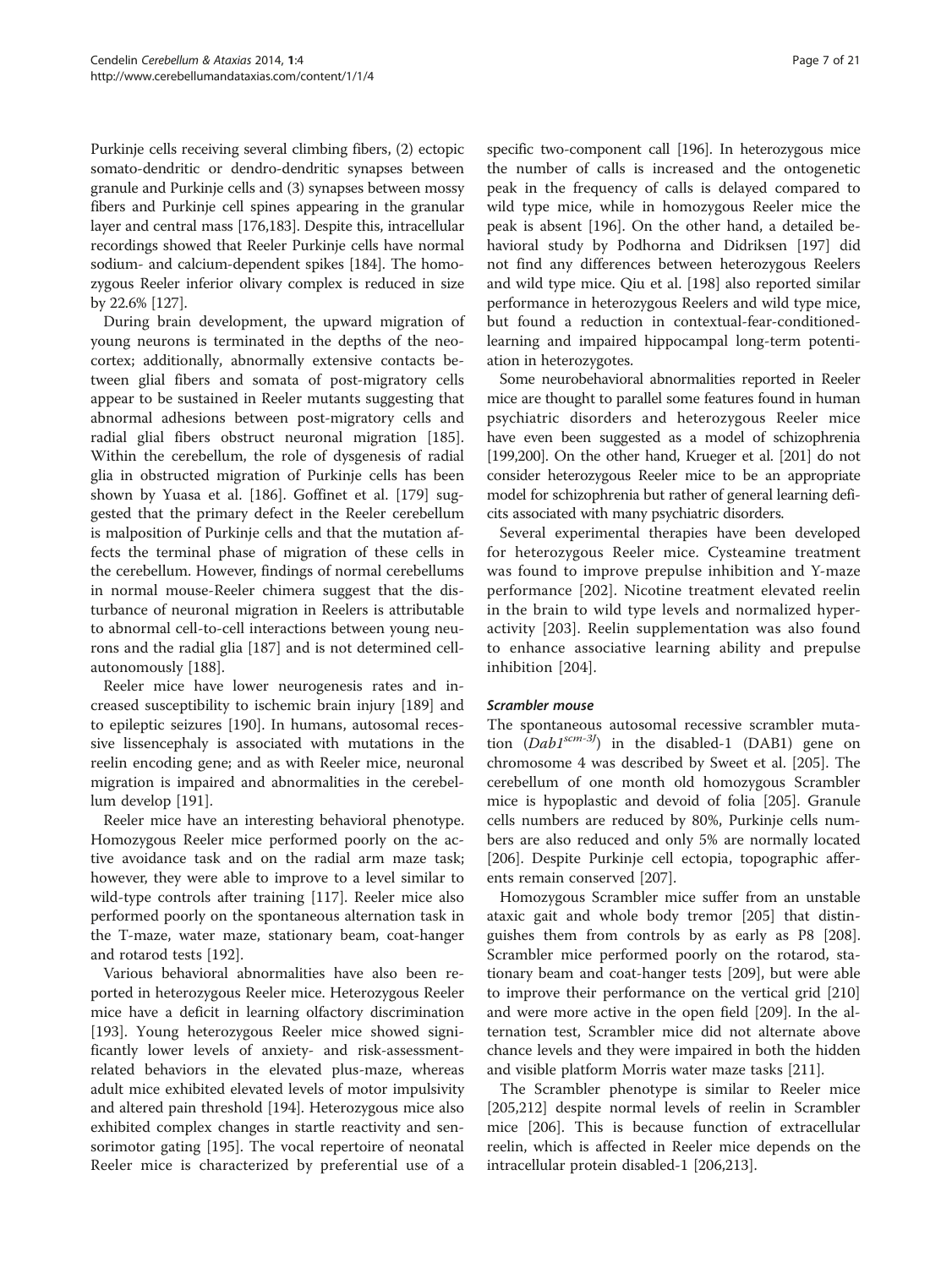# Mouse models of human hereditary cerebellar ataxias, genetically engineered and new cerebellar mutants

New sources of cerebellar mutant mice include transgene technology, induced and targeted mutations and mutagenesis enhanced with mutagen substances [[214,215](#page-17-0)]. The latter approach is capable of providing large numbers of random mutations carriers that can be identified according to the abnormal phenotype. Many mouse models of cerebellar disorders, namely those genetically engineered, are related to particular human disease.

## SCA1

Spinocerebellar ataxia type 1 (SCA1) is one of the autosomal dominant hereditary ataxias. It is caused by an enlarged region of CAG trinucleotides repeat in the ataxin-1 gene which results in a poly-glutamine tract (polyQ) expansion in the ataxin-1 protein. Normal length varies between 6 and 35 repeats, while in SCA1 patients it is 39–83 (for review see [[216\]](#page-17-0)).

Burright et al. [\[217\]](#page-17-0) generated transgenic SCA1 mice carrying the allele with 82 CAG repeats under the control of the murine Pcp2 promoter, which is supposed to be capable of directing transgene expression specifically to Purkinje cells. Five lines of the mice showed transgene expression levels 10-100-fold greater than levels of endogenous mouse ataxin-1 mRNA [\[217\]](#page-17-0). Morphologic changes had varying intensities depending on the transgenic mouse line and on the presence of heterozygous or homozygous combinations of the transgene [\[217](#page-17-0)]. Morphologic changes consisted of a marked loss of Purkinje cells, abnormal Purkinje cell dendritic trees, Bergmann glia proliferation, shrinkage and gliosis of the molecular layer and the presence of ectopic Purkinje cells in the molecular and granular layers [\[217\]](#page-17-0). Progressive ataxia appeared earliest (at the age of 12 weeks) in the line with the highest transgene expression; however, among other lines ataxia onset and severity were not strictly correlated with transgene mRNA [[217](#page-17-0)]. Clark et al. [\[218\]](#page-17-0) described the same SCA1 mice shorter strides at 12 weeks and dramatic gait pattern abnormalities at 1 year, and diminished performance on the rotarod test obvious by 5 weeks.

Transgenic mice helped in the discovery of some possible components of the pathogenesis of SCA1. Klement et al. [\[219](#page-17-0)] demonstrated that while nuclear localisation of pathological ataxin-1 is necessary, its nuclear aggregation is not required to initiate pathogenesis in transgenic mice. Cummings et al. [\[220\]](#page-17-0) suggested that impaired proteasomal degradation of mutant ataxin-1 may contribute to SCA1 pathogenesis in transgenic mice. Expanded ataxin-1 has been found to mediate downregulation of genes involved in signal transduction and calcium homeostasis in SCA1 mice prior to manifestation of the pathology [[221\]](#page-17-0).

## SCA2

Transgenic mice carrying the human ataxin-2 gene, with an enlarged CAG repeat sequence, are used as a model of human spinocerebellar ataxia type 2 (SCA2). Normal ataxin-2 usually contains 22 or 23 glutamines. SCA2 patients have 32–77 repeats (for review see [\[216](#page-17-0)]). SCA2 transgenic mice were generated in several lines with different lengths of the CAG repeat segment and varying in severity of disease manifestation.

Transgenic SCA2 mice with 58 CAG repetitions in the ataxin-2 gene (Q58) under control of the Pcp2 promoter were generated in 3 founder lines (Q58-5B, Q58-11, Q58-19) on the B6D2 hybrid background by Huynh et al. [[222](#page-17-0)]. Purkinje cell numbers were reduced by about 50% in mice 24–27 weeks old. Mice from the Q58-19 line showed altered stride length by the 8 weeks and by 16 weeks stride length was reduced in all 3 lines [[222\]](#page-17-0). At 6 weeks, transgenic mice did not differ on the rotarod test from wild type controls, homozygous and heterozygous mice from the Q58-11 line were performing poorly by 16 or 26 weeks respectively. Mice from the Q58-5B line had performances similar to those from the Q58-11 line [[222](#page-17-0)].

Aguiar et al. [[223\]](#page-17-0) described a similar pathology in mice (B6D2 hybrid background) carrying the SCA2 transgene with 75 CAG repeats (Q75) under SCA2 selfpromoter regulation, including earlier onset of symptoms in homozygous compared to heterozygous individuals. Dispersion of ataxic symptom onset time was higher in heterozygotes [\[223\]](#page-17-0).

Transgenic SCA2 mice (B6D2 hybrid background) expressing Q127 ataxin-2 under control of Pcp2 promoter have been shown to have a reduction in the expression of genes specific for Purkinje cells (such as Calb1, Pcp2, Grid2), to have a decrease in Purkinje cell firing frequency first at 6 weeks and progressive motor performance deterioration identified, using an accelerating rotarod test, began at 8 weeks [\[224\]](#page-17-0). Motor decline, electrophysiological abnormalities as well as gene expression changes preceded the decrease in Purkinje cell number, which occurred several weeks later [\[224\]](#page-17-0).

It seems, that the manifestation was more sever in mouse lines with longer polyQ tracts and this phenomenon is in agreement with the inverse correlation observed between CAG repeat length and the age of onset in human patients [\[225\]](#page-17-0). Moreover, experiments with transgenic SCA2 mice clearly show that the homozygous combination of the pathologic allele, which is unusual in humans, leads to an earlier onset of symptoms.

Studies on transgenic SCA2 mice have provided important information about certain aspects regarding the pathogenesis of the disease. Huynh et al. [[222\]](#page-17-0) showed that nuclear localization and inclusion body formation of ataxin-2 are not necessary for disease development.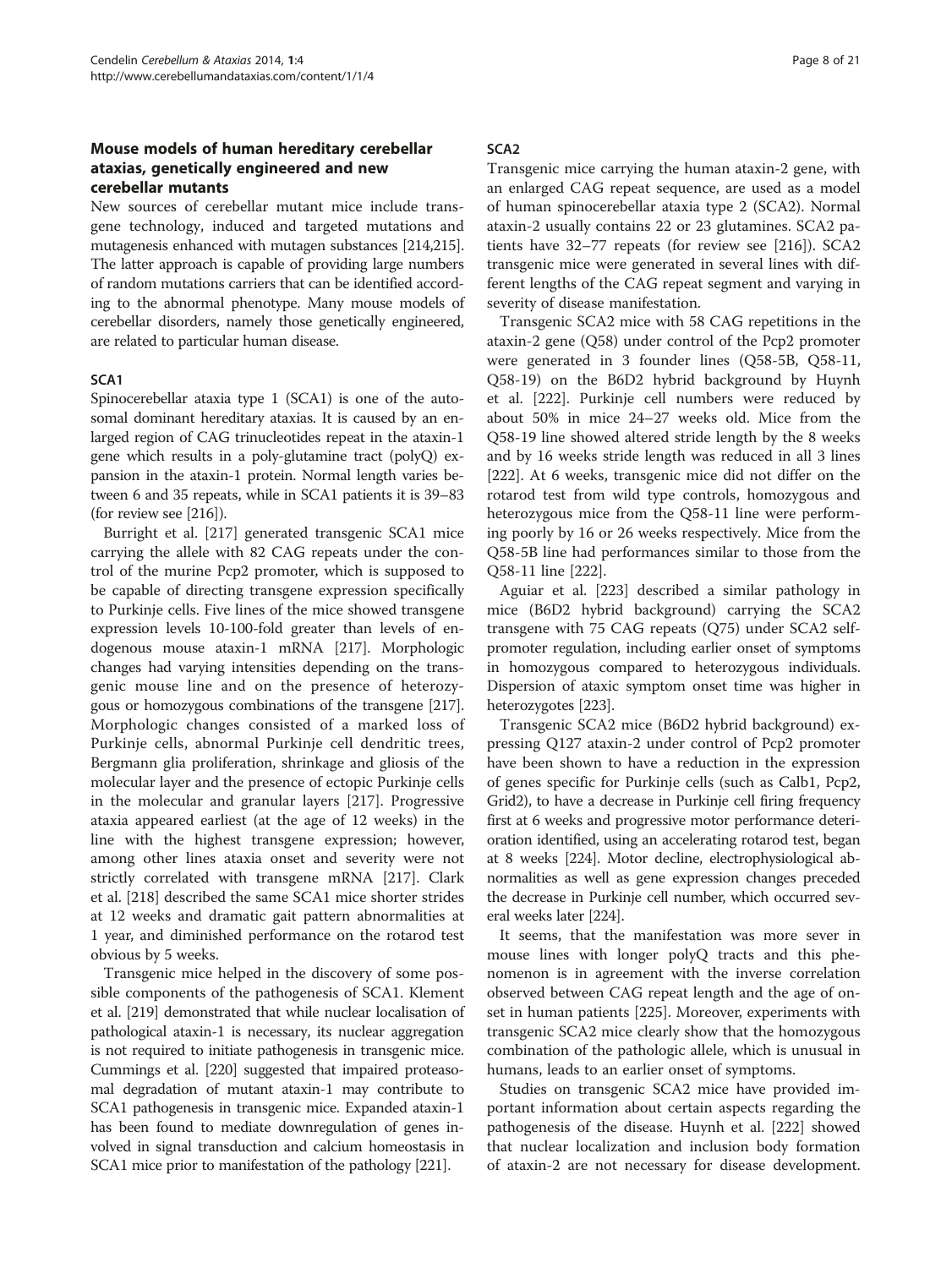Liu et al. [[226\]](#page-17-0) demonstrated that (1) glutamate induced more pronounced cell death in the Q58 Purkinje cell culture than in wild type cells, (2) glutamate-induced cell death was attenuated by dantrolene, a calcium ion stabilizer, and (3) long-term treatment of SCA2-58Q mice with dantrolene alleviated motor deficits and Purkinje cell loss. These findings suggested that disturbed calcium signaling may play a role in the pathogenesis of SCA2 [[226](#page-17-0)].

## SCA3

Spinocerebellar ataxia type 3 (SCA3) is also known as Machado-Joseph disease. It is a late-onset degenerative disease caused by a CAG repeat expansion in the gene encoding the ataxin-3 protein. Within normal alleles, repeat length varies between 12 and 44 CAG trinucleotides. In SCA3 patients, the length is 52–86 (for review see [\[216](#page-17-0)]).

Transgenic mice with alleles containing polyglutamine tracts of 64, 67, 72, 76 and 84 repeats have been generated by Cemal et al. [\[227](#page-17-0)]. These transgenic mice suffer from a loss of neurons in the pontine nuclei, increased numbers of reactive astrocytes in the dentate nucleus, cerebellar white matter and moderate degeneration of Purkinje cells, which showed dependence on the transgene copy number [[227\]](#page-17-0). The mice had a wide gait during grid climbing, lowered pelvises, tremor, lower activity, clasping, and slow weight gain [[227](#page-17-0)]. They also had features suggesting peripheral neuropathy characterized by demyelination and degeneration of the dorsal root ganglia [[227\]](#page-17-0).

Transgenic mice expressing ataxin-3 with an expanded polyglutamine tract with 79 repeats suffer from progressive ataxia with onset at 5–6 months, followed by progression, despite no prominent neuronal loss in the cerebellum, even as late as 10–11 months [[228](#page-17-0)]. This suggests that neuronal dysfunction and down-regulation of cerebellar expressions of proteins involved in synaptic transmission, signal transduction or regulation of neuronal survival and differentiation, rather than Purkinje cell loss, could be responsible for the decline in cerebellar function [[228](#page-17-0)[,229](#page-18-0)]. Studies on the SCA3 transgenic mouse model have suggested that Purkinje neuron dysfunction associated with altered voltage-activated potassium channels [[230\]](#page-18-0), calcium-dependent calpain-type proteases [[231\]](#page-18-0), and disruption of dendritic development and metabotropic glutamate receptor signaling in Purkinje cells by mutant ataxin-3 [\[232\]](#page-18-0) may also play role in the pathogenesis of SCA3. Soluble extended ataxin-3 has shown a tendency for decrease during disease progression in the cerebellum and to inversely correlate with aggregate formation and phenotypic aggravation in SCA3 mice [\[233](#page-18-0)].

Boy et al. [[234](#page-18-0)] and Nobrega et al. [[235](#page-18-0)] showed, that symptoms can be alleviated with pathological ataxin-3 expression silencing in diseased transgenic SCA3 mice. Halting the expression of ataxin-3 is seen as a hopeful therapeutic approach since the technique cleared nuclear accumulation of the abnormal protein in SCA3 mice [[236\]](#page-18-0). Stimulation of proteasome activity by Rho-kinase alleviated the neurological phenotype in SCA3 mice since it may promote mutant ataxin-3 degradation [\[237\]](#page-18-0).

#### SCA6

Spinocerebellar ataxia type 6 (SCA6) is due to a CAG repeat expansion in the CACNA1A gene encoding the alpha 1A-voltage-dependent calcium channel (CaV2.1) [[238](#page-18-0)]. Normal alleles have 4–16 repeats, while alleles causing disease contain 20–33 repeats (for review see [[216](#page-17-0)]). Different mutations in the same locus appear in ataxic mouse mutants Tottering [[239,240](#page-18-0)], Leaner [\[241](#page-18-0)] and Rocker [\[242\]](#page-18-0).

Mice expressing CaV2.1, with the 84 polyglutamine tract, developed progressive motor impairment and aggregation of the mutant protein [\[243](#page-18-0)]. Homozygous mice exhibited hypoactivity at 17 months and poor performances on the accelerating rotarod [[243](#page-18-0)]. Heterozygotes were indistinguishable from wild type controls based on visual inspection up to 20 months, however, at 19 months they were underperforming on rotarod test [[243](#page-18-0)]. No neuronal loss, no changes in Purkinje cell morphology and no alterations in calbindin immunoreactivity were found in these mice, even as late as 20 months, when motor deficits were already apparent [[243](#page-18-0)].

Studies on SCA6 mice with 28 or 84 polyglutamine repeats have shown that voltage dependence of activation and inactivation, and current density measured in Purkinje cells were not influenced by the polyglutamine tract length, which suggests that alteration of CaV2.1 channel properties does not play a role and that the pathogenesis of SCA6 may be linked to accumulation of mutant channels [[243,244](#page-18-0)]. The decreased whole cell current density could be attributed to a decrease in CaV2.1 channel numbers [\[243](#page-18-0)]. In Tottering mice, a mutation in the CACNA1A gene leads to irregular simple spike activities in Purkinje cells without any change in other activity parameters and this abnormality has been suggested as being sufficient to produce behavioral abnormalities [[245](#page-18-0)].

## SCA7

Spinocerebellar ataxia type 7 (SCA7) is a neurodegenerative disease caused by expansion of a CAG repeat within the gene encoding ataxin-7. The normal range is 7–19 repeats. Pathological alleles contain from 37 to more than 400 CAG triplets. Among SCAs, it is the only one characterized by severe ataxia and at the same time by visual loss due to pigmentary macular degeneration (for review see [[216\]](#page-17-0)).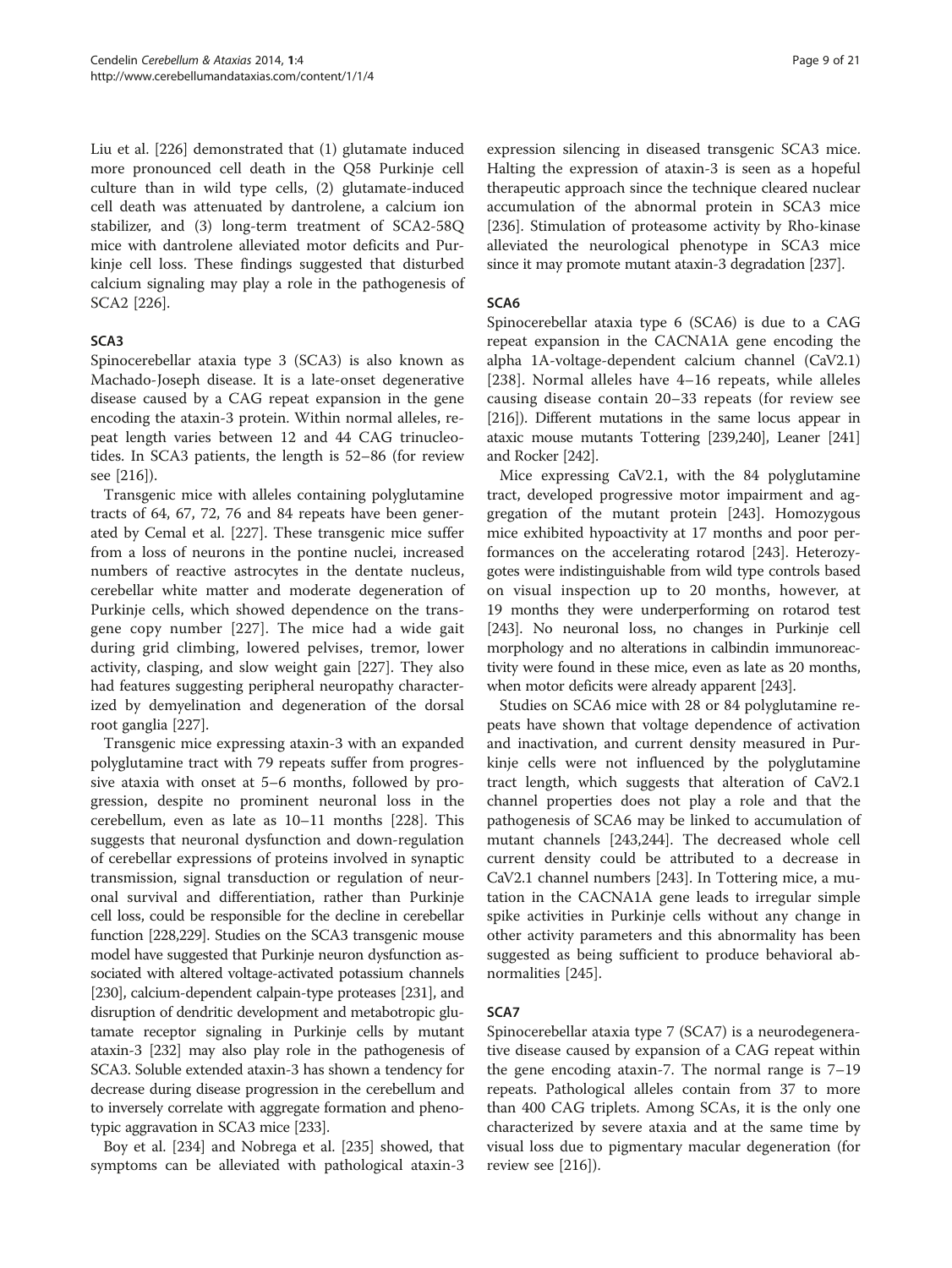Nuclear inclusions of mutant ataxin-7, motor coordination and vision impairment have been reported in mice overexpressing full-length mutant ataxin-7 with 90 glutamines (Q90) in Purkinje cells and photoreceptors [[246\]](#page-18-0). Yoo et al. [\[247\]](#page-18-0) generated an authentic mouse model of SCA7 by targeted insertion of 266 CAG repeats into the mouse SCA7 locus. The mice displayed an infantile form of SCA7 that is manifested by ataxia, visual deficit, impaired short-term synaptic potentiation and premature death [[247\]](#page-18-0). In transgenic mice, expression of the Q92 ataxin-7 in all CNS neurons, except for Purkinje cells, led to severe Purkinje cell degeneration, development of gait ataxia, and formation of truncated ataxin-7 nuclear aggregates that correlated with disease phenotype onset and even to premature death [\[248](#page-18-0)]. These findings suggest that the degeneration of Purkinje cells is non-cell-autonomous in SCA7 and that lack of proteolytic cleavage may be one of the SCA7 pathogenetic mechanisms [\[248\]](#page-18-0). The next feature of SCA7 pathogenesis may be changes in gene expression. Mice expressing Q52 ataxin-7 and exhibiting motor dysfunction since the age of 7 months had down-regulated mRNA expression of proteins involved in glutamatergic transmission, signal transduction, myelin formation, axon transport, deubiquitination, neuronal differentiation and glial function [[249\]](#page-18-0). Contrary to mice expressing Q92 ataxin-7, mice expressing Q52 did not lose significant numbers of Purkinje cells, despite ataxic symptoms [\[249\]](#page-18-0).

Experimental therapeutic approaches have been successfully tested in SCA7 transgenic mice. Suppression of mutant gene expression by 50%, started one month after the ataxia onset, was effective at halting or reversing motor symptoms, reducing mutant ataxin-7 aggregation in Purkinje cells and preventing synaptic loss between climbing fibers and Purkinje cells [[250](#page-18-0)]. As with SCA3 mice, augmenting proteasome activity promoted mutant ataxin-7 degradation [\[237\]](#page-18-0). It has also been shown that interferon beta was able to induce clearance of ataxin-7 and improved motor function in Q266 SCA7 mice [\[251](#page-18-0)].

#### SCA23

SCA23 is a rare disease caused by mutations in the gene encoding prodynorphin (for review see [[216](#page-17-0)]). Prodynorphin knock-out mice are more sensitive to noxious stimuli but have normal responses to non-noxious stimuli [[252\]](#page-18-0); additionally, mutant dynorphin proteins have enhanced non-opioid excitatory activities which may underlie development of SCA23 [\[253](#page-18-0)]. Nevertheless, these mice have not been tested yet for phenotypic similarity to human SCA23.

#### DRPLA

Dentatorubral-pallidoluysian atrophy (DRPLA) is an autosomal dominant neurologic disorder. It manifests as variable combinations of cerebellar ataxia, dementia, epilepsy and choreoathetosis. It is caused by an unstable expansion of CAG repeat in the gene encoding atrophin-1 on chromosome 12 [[254\]](#page-18-0). The age at symptom onset is highly variable and correlates with the length of the polyglutamine tract [\[254](#page-18-0)].

Transgenic mice with 78 CAG repeats in the DRPLA gene showed intergenerational instability of the CAG repeat tract, which is typical for human DRPLA [[255](#page-18-0)]. Mice with 76 CAG triplets also revealed instability but no obvious neurological abnormalities [\[256,257\]](#page-18-0). Mice having 129 repeats revealed a marked neurological phenotype, age dependent dysfunction of the globus pallidus and cerebellum, shrinkage of the distal dendrites of Purkinje cells, intranuclear accumulation of mutant protein and progressive brain atrophy, but no neuronal loss [[256,257](#page-18-0)]. Changes in gene expression in the cerebellum and cerebrum, due to intranuclear accumulation of mutant DRPLA protein have been shown [[258\]](#page-18-0). Increase in the severity of motor deficits that parallels the length of the expanded CAG repeats and with age, has been observed in mice carrying full-length mutant human DRPLA gene with 76, 96, 113 or 129 CAG repeats.

#### Niemann-pick disease model

Niemann-Pick disease is an autosomal recessive inherited storage disease with types A, B and C. Its manifestation is heterogeneous and consists of extraneural and CNS (in type A and C) affections, with depletion of Purkinje cells being seen in type C. Mutations causing the analogous disease in mice have been described and transgenic mouse models for Niemann-Pick disease type C have been created [[259](#page-18-0)-[261\]](#page-18-0). Poor performances on motor tests and also on the water maze task with the hidden escape platform have been reported in these mice [\[262,263\]](#page-19-0). Cerebellar affection, however, is only one of multiple pathologies affecting these mice. Therefore this model is not suitable for studying cerebellar functions. Nevertheless, it has been successfully used several times to investigate the pathogenesis of Niemann-Pick type C disease [[264,265](#page-19-0)] and to assess pharmacological [\[266\]](#page-19-0) and transplantation [\[267](#page-19-0)-[270\]](#page-19-0) methods that could potentially be used to treat those afflicted with Niemann-Pick type C disease.

#### Friedreich ataxia

Friedreich ataxia (FRDA) is a human autosomal recessive disease caused by a GAA triplet repeat expansion in the gene encoding the frataxin, a mitochondrial protein involved in iron metabolism (for review see [\[271\]](#page-19-0)). Several transgenic mouse models have been generated. Al-Mahdavi et al. [[272\]](#page-19-0) reported vacuoles within dorsal root ganglia neurons, axons demyelination, coordination deficits and decreased locomotor activity. The next mouse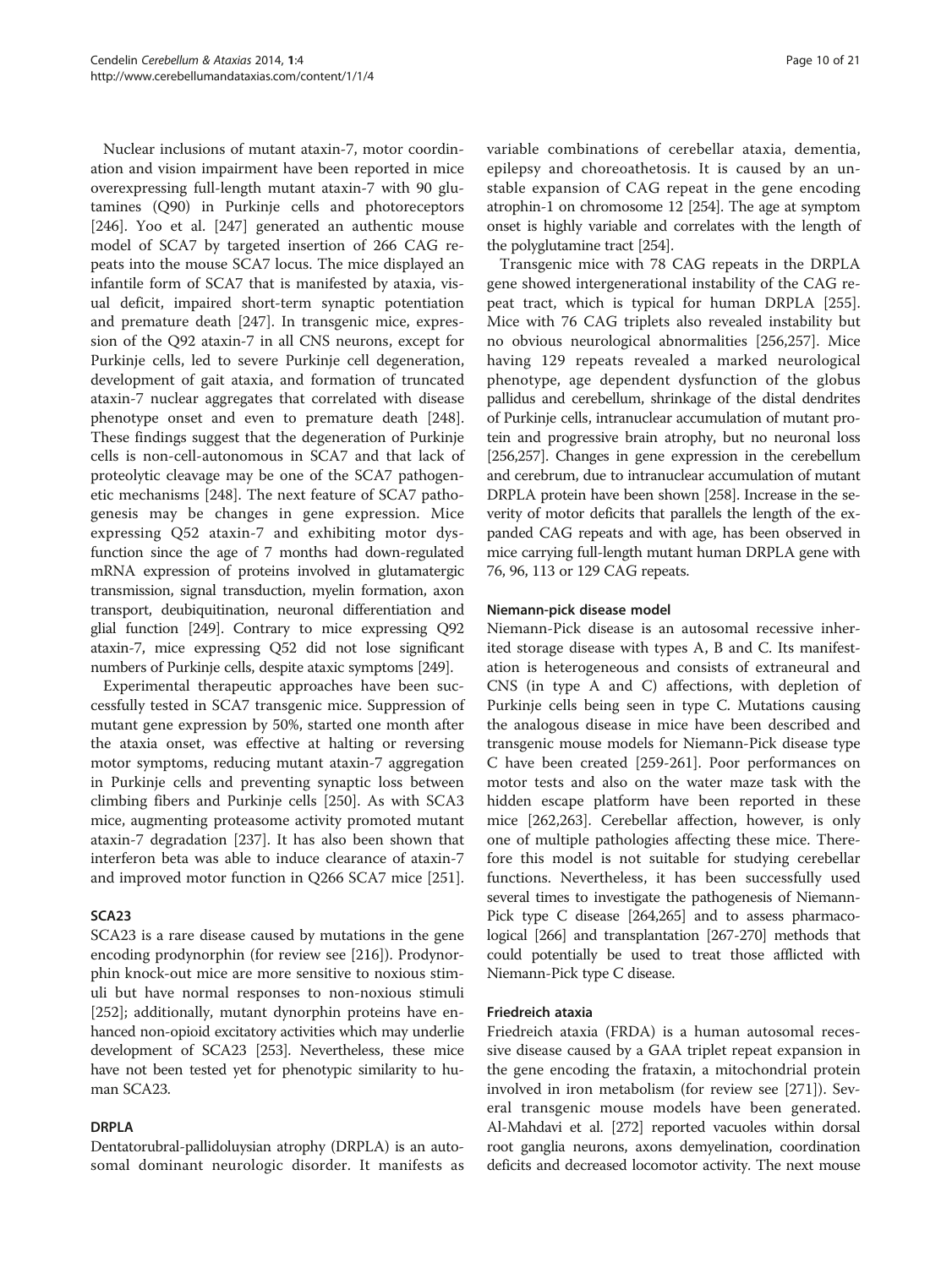model with a frataxin transgene containing 230 GAA repeats and reduced expression of wild type frataxin did not develop motor coordination impairment and iron metabolism anomalies [[273\]](#page-19-0). Several other transgenic mice carrying pathological frataxin gene alleles have yet to be tested for Friedreich ataxia phenotype.

#### Robo3-deficient mouse

Robo3 (known also as Rig-1 or HGPPS), a member of the roundabout family of transmembrane receptors, has been shown to be important for neurons and axons to cross the midline in mice [\[274,275\]](#page-19-0). Robo proteins also regulate midline crossing of precerebellar neurons and cerebellofugal axons [[275-277\]](#page-19-0). In humans, Robo3 is related to a syndrome involving horizontal gaze palsy with progressive scoliosis (HGPPS) [\[278,279\]](#page-19-0). Robo3 deficient mice are not a model of cerebellar degeneration but rather a developmental disorder of the laterality of projections from axons including those connecting the cerebellum with other CNS structures. Renier et al. [[280](#page-19-0)] generated Ptf1a::cre;Robo3<sup>lox/lox</sup> mice lacking the interolivary commissure. While in normal mice inferior olive neurons project contralaterally to the cerebellum, in Ptf1a::cre;Robo3<sup>lox/lox</sup> mice 67% of inferior olive neurons have ipsilateral projections [[280](#page-19-0)]. For the flocculus of Ptf1a::cre;Robo3<sup>lox/lox</sup> mice, 76% of olivary neurons providing climbing fibers were located ipsilaterally [\[281](#page-19-0)]. On the other hand, lateralization of mossy fiber projections into the cerebellum and the size, structure and cytoarchitecture of the cerebellum were not affected [[280,281](#page-19-0)]. Nevertheless, these mice suffer from severe ataxia starting around postnatal day 10 and the motor deficit has been shown to be even more severe than that seen in Lurcher mice, which completely lack cerebellar cortex output [[280](#page-19-0)]. Ptf1a::cre;Robo3<sup>lox/lox</sup> mice showed deficits in the gain and phase of the optokinetic reflex and vestibulo-ocular reflex in light and higher variability of both reflexes compared with control mice [[281\]](#page-19-0).

## Research applications for mutant ataxic mice Functional abnormalities

Cerebellar mutant mice suffer from more or less severe cerebellar ataxia but also display a wide range of interesting and variable cognitive impairments and behavioral abnormalities. Therefore cerebellar mutants could provide information about the involvement of the cerebellum in cognitive, affective and executive processes.

Experiments in cerebellar mutant mice have confirmed the role of the cerebellum in motor learning (for review see [\[282\]](#page-19-0)). Nevertheless, motor learning deficits are not equal in all cerebellar mutants. E.g. as shown by Lalonde et al. [[31](#page-13-0)], Staggerer mice did not improve their motor performance during repeated training, while Lurcher and hot-foot mice did. Eyelid conditioning seems to be a

good model of associative learning that enables analysis of the execution of a learned motor response. Using this technique, changes in classical conditioning, in execution of the conditioned response and the modulating role of interpositus and red nuclei were described in Lurcher mice [\[42,](#page-13-0)[46,](#page-14-0)[283\]](#page-19-0). Pcd mice have also been shown to be partially defective in eyelid conditioning and residual learning ability has been attributed to the deep cerebellar nuclei [\[83](#page-14-0)[,284\]](#page-19-0). Classical eye blink conditioning deficit has also been found in global and Purkinje cell-specific Fmr1 gene knockout mice which show morphological and behavioral features similar to fragile X syndrome patients [[285\]](#page-19-0). Defects of conditioned eye blink responses have also been found in human cerebellar patients [[286,287](#page-19-0)].

Spatial learning or orientation deficits in various types of mazes have been reported in many types of cerebella mutants: Lurcher [[41](#page-13-0)-[44\]](#page-14-0), Hot-foot [[62](#page-14-0)], Pcd [[81](#page-14-0)], Nervous [[94](#page-15-0)], Staggerer [\[117](#page-15-0)], Weaver [\[144\]](#page-16-0), Reeler [\[192](#page-17-0)], Scrambler [\[211](#page-17-0)] and in Niemann-Pick C disease mouse model [[262,263\]](#page-19-0); however, difficulties in solving water maze tasks are not uniform (compare references e.g. [[44](#page-14-0),[81](#page-14-0)] and [\[94](#page-15-0)]). While impaired navigation to a hidden goal with preserved ability to navigate toward a visible goal (pcd, Nervous) is supposed to indicate a spatial learning defect, impaired navigation to both hidden and visible goals (Lurcher) suggests more complex problems [[44](#page-14-0)]. Furthermore, it is not always clear whether the poor performance in the maze is specifically a consequence of impaired spatial learning ability since motor and oculomotor deficits or affective function abnormalities could influence the behavior of the mice in the maze.

Some behavioral abnormalities of cerebellar mutants resemble features of human psychiatric disorders. Conversely, abnormalities in cerebellar morphology have been described e.g. in autistic patients [\[288-290\]](#page-19-0). Cerebellar pathology is considered to play a key role in the pathogenesis of autistic spectrum disorders (for review see [[291](#page-19-0)]). Autism spectrum disorders have often been shown to be accompanied by developmental Purkinje cell loss (e.g. [[292](#page-19-0)]) and some patient features are analogous to behavioral and cognitive abnormalities in cerebellar mutant mice [[53](#page-14-0),[293](#page-19-0)]. Heterozygous Reeler mice have been proposed, with some objections, as model of schizophrenia or neurodevelopmental psychiatric diseases in general [[199](#page-17-0)-[201](#page-17-0)[,294\]](#page-19-0). Lurcher mice with their behavioral disinhibition and stress axis hyper-reactivity also mimic some psychiatric abnormalities [\[42,](#page-13-0)[49-52\]](#page-14-0).

It is, however, impossible to consider common cerebellar mutant mice to be direct models of psychiatric disorders. For psychiatric disorders involving a cerebellar pathology, there are more specific models, such as Fmr1 gene knockout mice for fragile X syndrome [\[285](#page-19-0)] or neuroligin-3 knockout mice, a model for nonsyndromic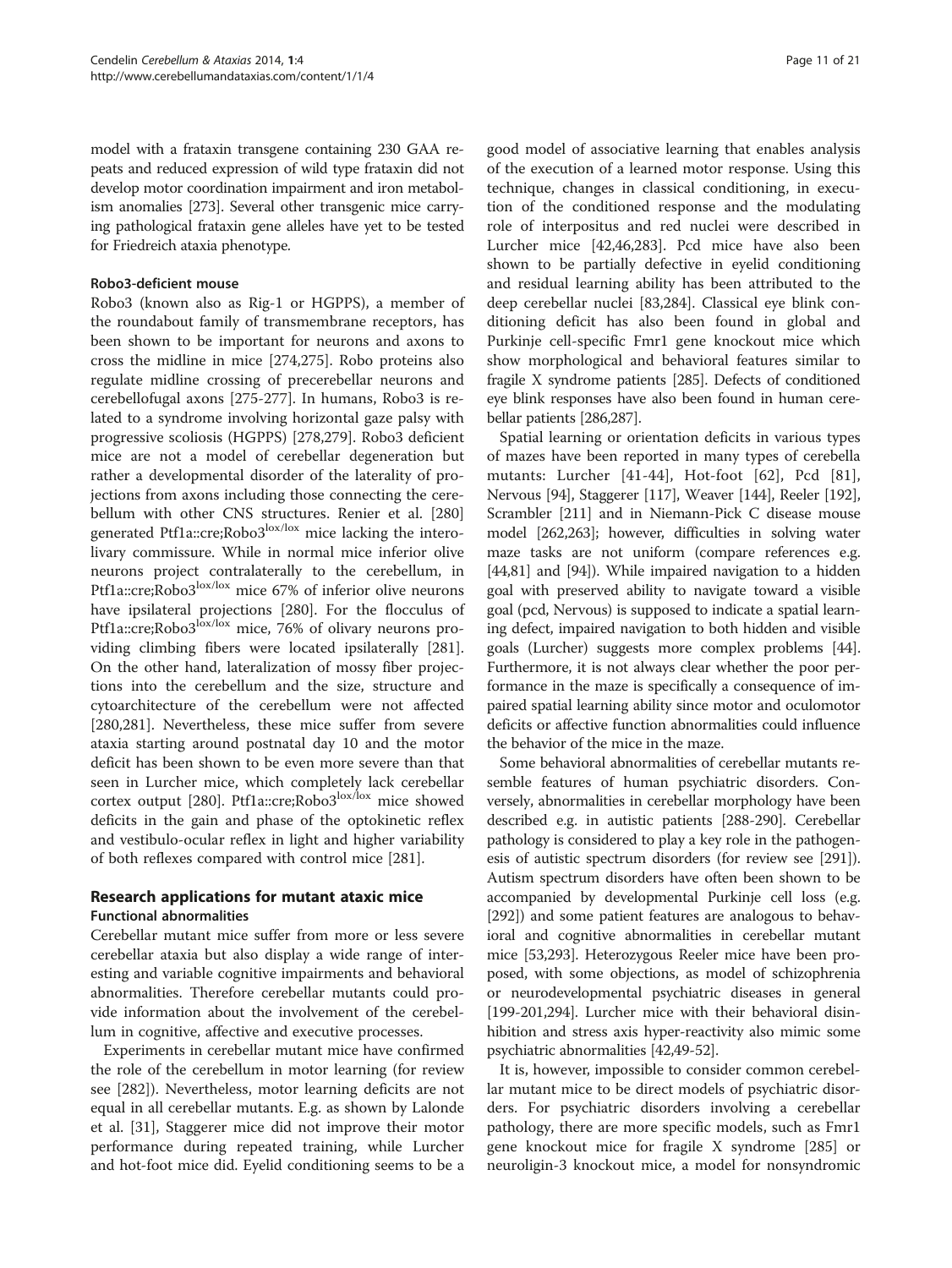autism [\[295\]](#page-19-0). Nevertheless, detailed analysis of behavioral abnormalities and their correlation with structural, ultrastructural or biochemical changes in the cerebellum of various types of ataxic mutant mice could reveal the role of the cerebellum in control of behavior and the impact of cerebellar defects in behavioral pathology.

On the cell function level, firing patterns of Purkinje cells tuned by the activity of other cerebellar components and cerebellar inputs is crucial for cerebellar functions (for review see [\[296](#page-19-0)]). Many mutations lead to a change in spatiotemporal firing patterns and motor and cognitive impairments [\[296](#page-19-0)], e.g. CACNA1A gene mutation in Tottering mice [\[245\]](#page-18-0), Grik mutation in Weaver mice [[137](#page-15-0)], mice selectively lacking large-conductance voltage- and calcium-activated potassium channels in the Purkinje cells [[297\]](#page-19-0), mice deficient in calretinin [[298](#page-19-0)], etc. In calretinin deficient mice, motor coordination was restored with selective re-expression of calretinin in granule cells [\[299](#page-19-0)]. Some mutations led specifically to impairment of plasticity of certain cerebellar neuronal types and their synapses with impact on motor learning (for review see [[300\]](#page-19-0)).

#### Neurotransplantation research in cerebellar mutant mice

Cerebellar mutant mice are used as investigative models of neurotransplantation therapy for cerebellar degeneration. Pcd and Lurcher mice have been the most frequently used. Recently, however, transgenic mouse models of human diseases have been viewed with increasing interest. Neurotransplantation research not only helps in the search for therapeutic strategies, but also offers deeper understanding of the role of neurogenic (either positive or negative) signals from normal and injured cerebellar tissue. Generally, cerebellar tissue is considered to have low neurogenic capacity.

Pcd mice have been shown to be a good model for neurotransplantation research. Donor Purkinje cells were able to leave solid embryonic cerebellar grafts, migrate to their final position in the molecular layer [[301](#page-20-0)] and become integrated synaptically within the pcd cerebellar cortex [[302,303](#page-20-0)]. Sotelo and Alvarado-Mallart [\[301](#page-20-0)] suggested that the deficient pcd molecular layer exerts a selective neurotropic effect on neurons of the missing category. Reestablishment of corticonuclear projections has also been demonstrated in pcd mice [\[304-306](#page-20-0)]. Nevertheless, proximity of the grafted Purkinje cells to the deep cerebellar nuclei is necessary [\[306\]](#page-20-0) since the granular layer acts as a barrier that prevents nerve fibers sprouting toward the deep cerebellar nuclei [\[307](#page-20-0)]. Carletti and Rossi [\[308\]](#page-20-0) found, that the pcd cerebellum provides signals inducing selective mechanisms that favor the survival of donor Purkinje cells. Bilateral transplantation of a fetal cerebellar cell suspension into the deep cerebellar nuclei led to an improvement of motor performance in pcd mice [[309,310](#page-20-0)].

Lurcher mice have also been used to study transplantation of embryonic cerebellar cells. Aggregates of grafted cells with organotypic organization on the surface of the host cerebellum and invasion of grafted cells into the host's molecular layer have been observed [\[311-313\]](#page-20-0). Solid embryonic cerebellar grafts survived well for 6 months in both Lurcher and wild type mice but lacked sufficient interactions with the host cerebellum [\[314](#page-20-0)]. Timely transplantation of normal embryonic Purkinje cells can prevent degeneration of cerebellar granule cells and inferior olive neurons and this provides evidence for secondary nature of degeneration in these cell categories [[312](#page-20-0)]. A significant improvement in performance on motor tests was observed by Jones et al. [[315](#page-20-0)] after transplantation of mesenchymal stem cells into the cerebellum of newborn Lurcher mice. Donor cells were located adjacent to the Purkinje cell layer and produced neurotrophic factors (BDNF, NT-3 and GDNF) that increased Purkinje cell survival [\[315\]](#page-20-0).

In newborn nervous mice, intracerebellar transplantation of undifferentiated neural stem cells supported mitochondrial function, rescued Purkinje cells and improved motor coordination [[316\]](#page-20-0). Neural stem cells almost normalized previously elevated levels of tissue plasminogen activator, in the cerebellum, and thereby modulated the pathway associated with Purkinje cell degeneration [\[316](#page-20-0)]. In Weaver mice, cerebellar grafts developed a trilaminar organization, grafted granule-like cells proliferated and were able to make synaptic contacts [\[317\]](#page-20-0).

In SCA1 mice, transplantation of an embryonic cerebellar cell suspension led to improvement in motor function [[318](#page-20-0)]. Transplantation of neural precursor cells improved motor skills, enhanced survival of Purkinje cells and normalized Purkinje cell membrane potentials in SCA1 mice; all this despite none of the grafted cells being able to adopt Purkinje cell-like characteristics [\[319](#page-20-0)]. Furthermore, intrathecal injection of mesenchymal stem cells mitigated cerebellar disorganization, suppressed atrophy of Purkinje cell dendrites and normalized deficits in motor coordination in SCA1 mice [\[320\]](#page-20-0). In SCA2 transgenic mice, Chang et al. [\[321](#page-20-0)] found that intravenous injection of human mesenchymal stem cells increased the survival of host Purkinje cells, delayed onset of disease and improved motor function.

In the mouse model of Niemann-Pick disease type C, mesenchymal stem cells were successfully grafted. Bone marrow-derived mesenchymal stem cell transplantation reduced astrocytic and microglial activation in the cerebellum [\[267](#page-19-0)], led to an increase in Purkinje cell numbers and motor skill improvement and it has been shown that electrically active Purkinje neurons originated from existing Purkinje cells through fusion-like events with grafted mesenchymal stem cells [\[268\]](#page-19-0). Also transplantation of adipose tissue-derived stem cells rescued Purkinje neurons, alleviated inflammatory responses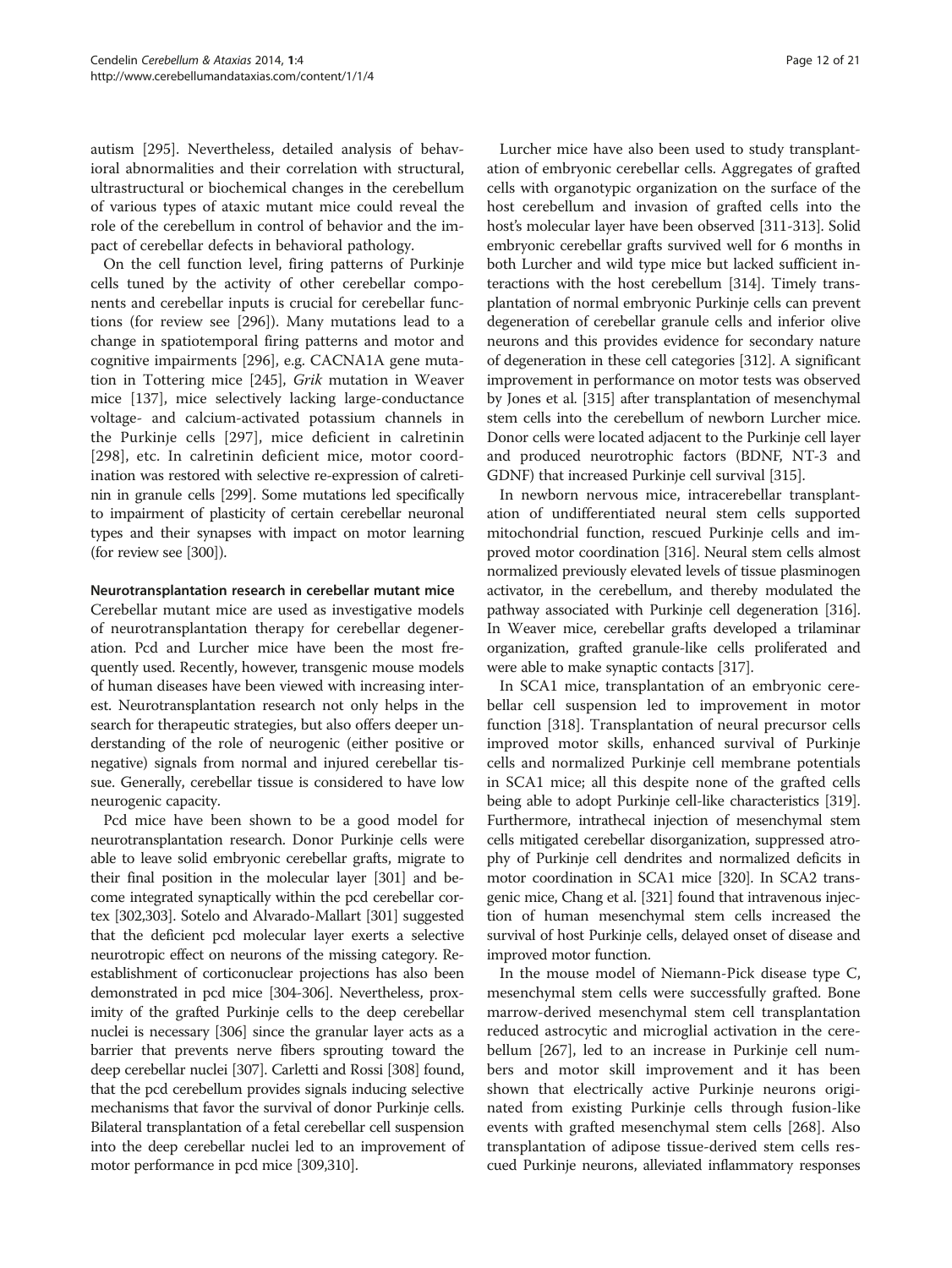and restored motor coordination in Niemann-Pick disease type C mice [[269\]](#page-19-0).

The first clinical trials have already tested neurotransplantation therapy in human patients with cerebellar degeneration [[322](#page-20-0),[323](#page-20-0)]. The results seem to be promising, but cerebellar transplantation is not routine therapy, yet, and intensive preclinical research is still necessary. With regard to the variability in the nature of human hereditary cerebellar ataxias, different approaches for individual diseases will be probably necessary.

## Conclusion

Studies on cerebellar mutant mice have provided a lot of information about cerebellar function, manifestation of cerebellar disorders, and pathogenesis and therapy of cerebellar degeneration. Since Purkinje cell axons are the sole output of the cerebellar cortex, mice with complete loss of the Purkinje cells (e.g. Lurcher, pcd) represent models of functional cerebellar decortication.

Studies of cerebellar degeneration in mutant mice have revealed the mechanisms of cell death, which have been found to be necrosis, apoptosis, or autophagy and it has been even suggested that cell death may involve combinations of multiple pathways [\[14,23\]](#page-13-0). Although the degeneration affects the vast majority of Purkinje cells, in certain of the cerebellar mutants, a few Purkinje cells often survive until late adulthood. The distribution of these cells, as well as the irregular progress of degeneration within the cerebellar cortex often follows characteristic patterns that vary from one mutant strain to the next. This variable Purkinje cells sensitivity to the effects of the mutations shows their heterogeneity [[324](#page-20-0)]. Cerebellar mutant mice are also a model of secondary cell degeneration caused by deprivation of postsynaptic targets or synaptic inputs.

Cerebellar mutants are variable relative to the extent of degeneration of individual cerebellar and extra-cerebellar cell types, and cell death pathways. For example, Lurcher, Purkinje cell degeneration and Nervous mice suffer from severe Purkinje cell loss. In Staggerer or Weaver mutants, the main problem is depletion of granule cells. Poor innervation of Purkinje cells is the dominant pathology in Hotfoot mice, whereas in Reeler, Scrambler and Weaver mice, defective neuronal migration is responsible for cerebellar disorganization.

Though, the basic manifestation of cerebellar dysfunction is similar in most of the mouse models of cerebellar degenerations, some particular signs differ. Moreover, some of the mutations have extra-cerebellar impacts, which are integral components of the phenotype (e.g. olfactory bulb, retina and thalamus degeneration in pcd mice, dorsal cochlear nuclei of Nervous mice, complex CNS disorganization in Weaver and Reeler mice – see above). Such variability and complexity of manifestations in ataxic mutant mouse models is advantageous regarding the complexity of symptoms of human cerebellar degenerations. They provide tools to search for factors determining particular phenotypic features and relationships between morphologic and functional abnormalities. Knowledge of the factors modifying the course of the disease is important for understanding its pathogenesis as well as for selection of optimal therapeutic approaches. On the other hand, interpretation of examinations of particular neural functions in cerebellar mutant mice is difficult and ambiguous since the performance on tests can be influenced by multiple factors such as motor abilities, cognitive functions, anxiety or motivation.

It should be taken into account, however, that mouse models of hereditary cerebellar degenerations have serious limitations that prevent direct translation of findings to humans. There are, of course, species differences in anatomy, metabolism, behavior, etc. between mice and men. Spontaneous mouse mutations are usually not identical to human ones and therefore mouse diseases can only be similar to human diseases. On the other hand, transgenic mice carry human pathological alleles and thus they can be used as models for specific human diseases. Nevertheless, even in transgenic mice the action of the mutation could significantly differ from the natural human mutation. The transgene could be under control of different promoters and its expression could differ from that seen in humans regarding intensity and cell type. The transgene usually does not replace the mouse wild type allele, if not knocked-out. In these cases the mouse has both pathological as well as fully expressed normal gene products. Autosomal dominant ataxias appear in humans mostly in the form of heterozygotes. However, mice can also be studied as homozygous individuals. These experiments have shown that homozygous mice often display more severe pathological phenotype than heterozygous mice suggesting that the diseases might be more accurately described as having a semi-dominant nature. Finally, cerebellar mutant mice have the phenotypic traits of the original strain, which could also interfere with the manifestation of the mutation of interest. Therefore it is not easy to compare two cerebellar mutants when they are derived from different mouse strains. Some mutants are available in more strains of origin and some caution in necessary when comparing findings of studies that have used different strains of the same mutant. Most transgenic mice are created using F1 hybrid strains which are not stable across subsequent generations. Despite the limitations, cerebellar mutant mice are invaluable tools for research, when the goal is a better understanding the pathogenesis of cerebellar degenerative disorders and, hopefully, finding effective therapies for humans.

Cerebellar mutant mice will continue to serve as valuable tools in preclinical studies investigating therapeutic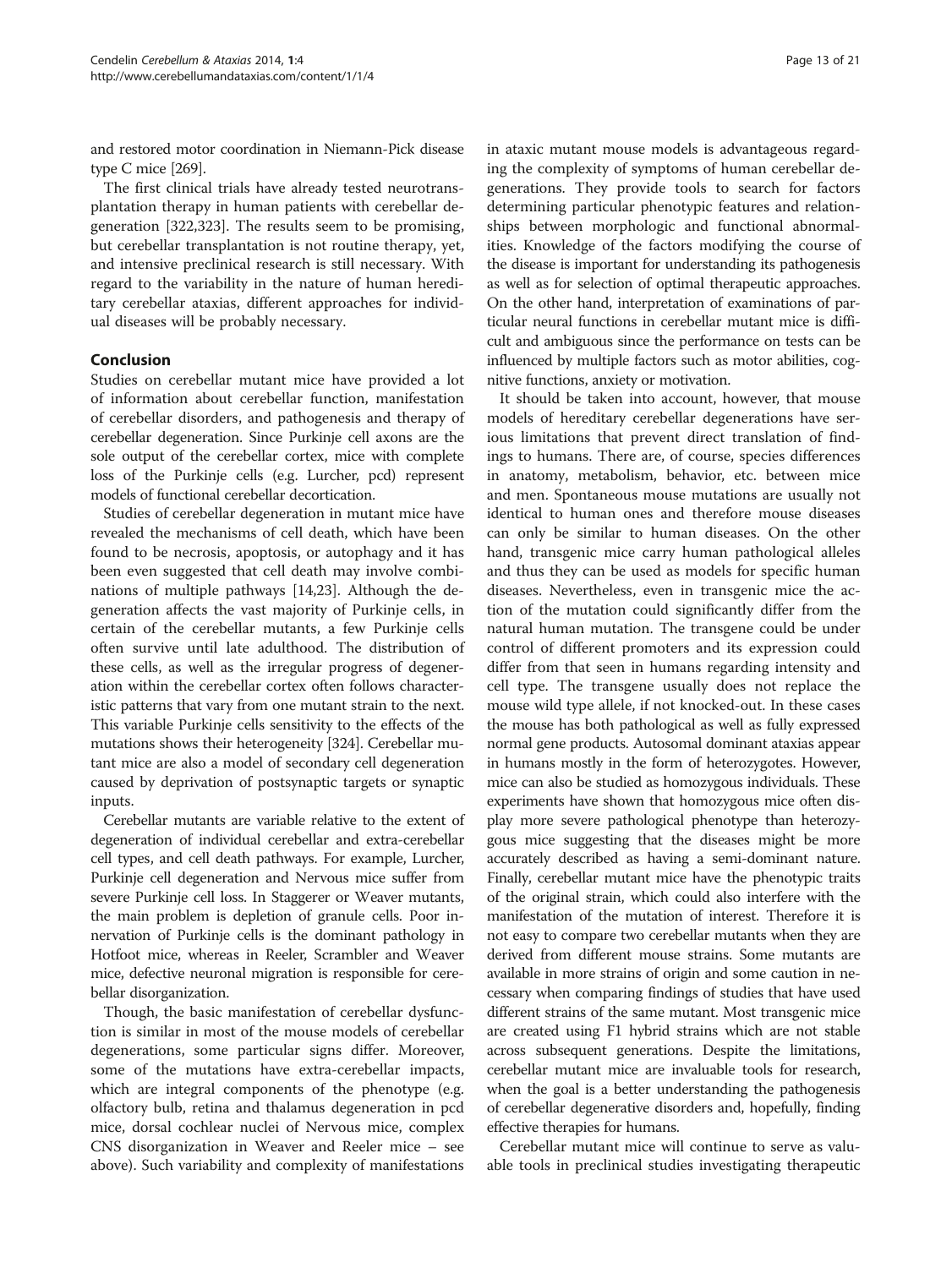<span id="page-13-0"></span>methods for treating human cerebellar degenerations. Nevertheless, deep phenotypic characterization, especially of the new transgenic mouse models, and elucidation of the pathogenesis and relationship of the functional disorders to the cerebellum will remain important. Verification of the conformity of the mouse models with human diseases on the morphological, functional and molecular level is also crucial for translation of experimental research to human medicine.

#### Competing interest

The author declares that they have no competing interest.

#### Acknowledgment

The article was supported by the Charles University Research Fund (project number P36), the Faculty of Medicine in Pilsen, by project CZ.1.05/2.1.00/ 03.0076 from the European Regional Development Fund and by projects COST No. LD12057 and 12056 of the Ministry of Education, Youth and Sport of the Czech Republic. The author would like to thank to Thomas Secrest for language editing.

#### Received: 28 February 2014 Accepted: 21 April 2014 Published: 16 June 2014

#### References

- Schmahmann JD, Sherman JC: Cerebellar cognitive affective syndrome. Int Rev Neurobiol 1997, 41:433–440.
- 2. Manto MU: The wide spectrum of spinocerebellar ataxias (SCAs). Cerebellum 2005, 4:2–6.
- 3. Manto M, Marmolino D: Animal models of human cerebellar ataxias: a cornerstone for the therapies of the twenty-first century. Cerebellum 2009, 8:137–154.
- 4. Phillips RJS: "Lurcher", a new gene in linkage group XI of the house mouse. J Genet 1960, 57:35–42.
- 5. Zuo J, De Jager PL, Takahasi KJ, Jiang W, Linden DJ, Heintz H: Neurodegeneration in Lurcher mice caused by mutation of δ2 glutamate receptor gene. Nature 1997, 388:769–773.
- Araki K, Meguro H, Kushiya E, Takayama C, Inoue Y, Mishina M: Selective expression of the glutamate receptor channel delta 2 subunit in cerebellar Purkinje cells. Biochem Biophys Res Commun 1993, 197:1267–1276.
- 7. De Jager PL, Zuo J, Cook SA, Heintz N: A new allele of the lurcher gene, lurcher<sup>J</sup>. Mamm Genome 1997, 8:647–650.
- 8. Cheng SS, Heintz N: Massive loss of mid- and hindbrain neurons during embryonic development of homozygous Lurcher mice. J Neurosci 1997, 17:2400–2407.
- Caddy KWT, Biscoe TJ: Structural and quantitative studies on the normal C3H and Lurcher mutant mouse. Philos Trans R Soc London Ser B Biol Sci 1979, 287:167–201.
- 10. Zanjani SH, Selimi F, Vogel MW, Haeberle AM, Boeuf J, Mariani J, Bailly YJ: Survival of interneurons and parallel fiber synapses in a cerebellar cortex deprived of Purkinje cells: studies in the double mutant mouse Grid2<sup>Lc/-</sup>; Bax<sup>-/-</sup>. J Comp Neurol 2006, 497:622-635.
- 11. Duffin CA, McFarland R, Sarna JR, Vogel MW, Armstrong CL: Heat shock protein 25 expression and preferential Purkinje cell survival in the lurcher mutant mouse cerebellum. J Comp Neurol 2010, 518:1892–1907.
- 12. Wetts R, Herrup K: Interaction of granule, Purkinje and inferior olivary neurons in lurcher chimeric mice. I. Qualitative studies. J Embryol Exp Morphol 1982, 68:87–98.
- 13. Wetts R, Herrup K: Interaction of granule, Purkinje and inferior olivary neurons in lurcher chimeric mice. II. Granule cell death. Brain Res 1982, 250:358–362.
- 14. Nishiyama J, Yuzaki M: Excitotoxicity and autophagy: lurcher may not be a model of "autophagic cell death". Autophagy 2010, 6:568–570.
- 15. Vogel MW, Fan H, Sydnor J, Guidetti P: Cytochrome oxidase activity is increased in +/Lc Purkinje cells destined to die. Neuroreport 2001, 12:3039–3043.
- 16. Norman DJ, Feng L, Cheng SS, Gubbay J, Chan E, Heintz N: The lurcher gene induces apoptotic death in cerebellar Purkinje cells. Development 1995, 121:1183–1193.
- 17. Purkartova Z, Vozeh F: Cerebellar degeneration in Lurcher mice under confocal laser scanning microscope. Microsc Res Tech 2013, 76:545–551.
- 18. Selimi F, Doughty M, Delhaye-Bouchaud N, Mariani J: Target-related and intrinsic neuronal death in Lurcher mutant mice are both mediated by caspase-3 activation. J Neurosci 2000, 20:992–1000.
- 19. Dumesnil-Bousez N, Sotelo C: Early development of the Lurcher cerebellum: Purkinje cell alterations and impairment of synaptogenesis. J Neurocytol 1992, 21:506–529.
- 20. Dusart I, Guenet JL, Sotelo C: Purkinje cell death: differences between developmental cell death and neurodegenerative death in mutant mice. Cerebellum 2006, 5:163–173.
- 21. Yue Z, Horton A, Bravin M, DeJager PL, Selimi F, Heintz N: A novel protein complex linking the δ2 glutamate receptor and autophagy: implications for neurodegeneration in Lurcher mice. Neuron 2002, 35:921–933.
- 22. Wang QJ, Ding Y, Kohtz DS, Mizushima N, Cristea IM, Rout MP, Chait BT, Zhong Y, Heintz MP, Yue Z: Induction of autophagy in axonal dystrophy and degeneration. J Neurosci 2006, 26:8057-8068.
- 23. Zanjani HS, Lohof AM, McFarland R, Vogel MW, Mariani J: Enhanced survival of wild-type and Lurcher Purkinje cells in vitro following inhibition of conventional PKCs or stress-activated MAP kinase pathways. Cerebellum 2013, 12:377–389.
- 24. Vogel MW, Sunter K, Herrup K: Numerical matching between granule and Purkinje cells in lurcher chimeric mice: a hypothesis for the trophic rescue of granule cells from target-related cell death. J Neurosci 1989, 9:3454–3462.
- 25. Heckroth JA: A quantitative morphological analysis of the cerebellar nuclei in normal and lurcher mutant mice. I. Morphology and cell number. J Comp Neurol 1994, 343:173–182.
- 26. Heckroth JA: A quantitative morphological analysis of the cerebellar nuclei in normal and lurcher mutant mice. II. Volumetric changes in cytological components. J Comp Neurol 1994, 343:182-192.
- 27. Sultan F, König T, Möck M, Thier P: Quantitative organization of neurotransmitters in the deep cerebellar nuclei of the Lurcher mutant. J Comp Neurol 2002, 452:311–323.
- 28. Fortier P, Smith AM, Rossignol S: Locomotor deficits in the cerebellar mutant mouse, Lurcher. Exp Brain Res 1987, 66:271–286.
- 29. Le Marec N, Lalonde R: Treadmill performance of mice with cerebellar lesions: 2. Lurcher mutant mice. Neurobiol Learn Mem 2000, 73:195–206.
- 30. Lalonde R, Botez MI, Joyal CC, Caumartin M: Motor abnormalities in Lurcher mutant mice. Physiol Behav 1992, 51:523–525.
- 31. Lalonde R, Filali M, Bensoula AN, Lestienne F: Sensorimotor learning in three cerebellar mutant mice. Neurobiol Learn Mem 1996, 65:113–120.
- 32. Thullier F, Lalonde R, Cousin X, Lestienne F: Neurobehavioral evaluation of lurcher mutant mice during ontogeny. Dev Brain Res 1997, 100:22–28.
- 33. Le Marec N, Caston J, Lalonde R: Impaired motor skills on static and mobile beams in lurcher mutant mice. Exp Brain Res 1997, 116:131–138.
- 34. Hilber P, Lalonde R, Caston J: An unsteady platform test for measuring static equilibrium in mice. J Neurosci Meth 1999, 88:201-205.
- 35. Lalonde R, Joyal CC, Guastavino JM, Botez MI: Hole poking and motor coordination in Lurcher mutant mice. Physiol Behav 1993, 54:41–44.
- 36. Lalonde R, Bensoula AN, Filali M: Rotorod sensorimotor learning in cerebellar mutant mice. Neurosci Res 1995, 22:423–426.
- 37. Hilber P, Caston J: Motor skills and motor learning in Lurcher mutant mice during aging. Neuroscience 2001, 102:615–623.
- 38. Markvartova V, Cendelin J, Vozeh F: Changes of motor abilities during ontogenetic development in Lurcher mutant mice. Neuroscience 2010, 168:646–651.
- 39. Markvartova V, Cendelin J, Vozeh F: Effect of dimethyl sulfoxide in cerebellar mutant Lurcher mice. Neurosci Lett 2013, 543:142–145.
- 40. Van Alphen AM, Schepers T, Luo C, De Zeeuw CI: Motor performance and motor learning in Lurcher mice. Ann N Y Acad Sci 2002, 978:413–424.
- 41. Lalonde R, Lamarre Y, Smith AM: Does the mutant mouse Lurcher have deficits in spatially oriented behaviours? Brain Res 1988, 455:24–30.
- 42. Porras-Garcia E, Cendelin J, Dominguez-del-Toro E, Vozeh F, Delgado-Garcia JM: Purkinje cell loss affects differentially the execution, acquisition and prepulse inhibition of skeletal and facial motor responses in Lurcher mice. Eur J Neurosci 2005, 21:979–988.
- 43. Cendelin J, Korelusova I, Vozeh F: The effect of repeated rotarod training on motor skills and spatial learning ability in Lurcher mutant mice. Behav Brain Res 2008, 189:65–74.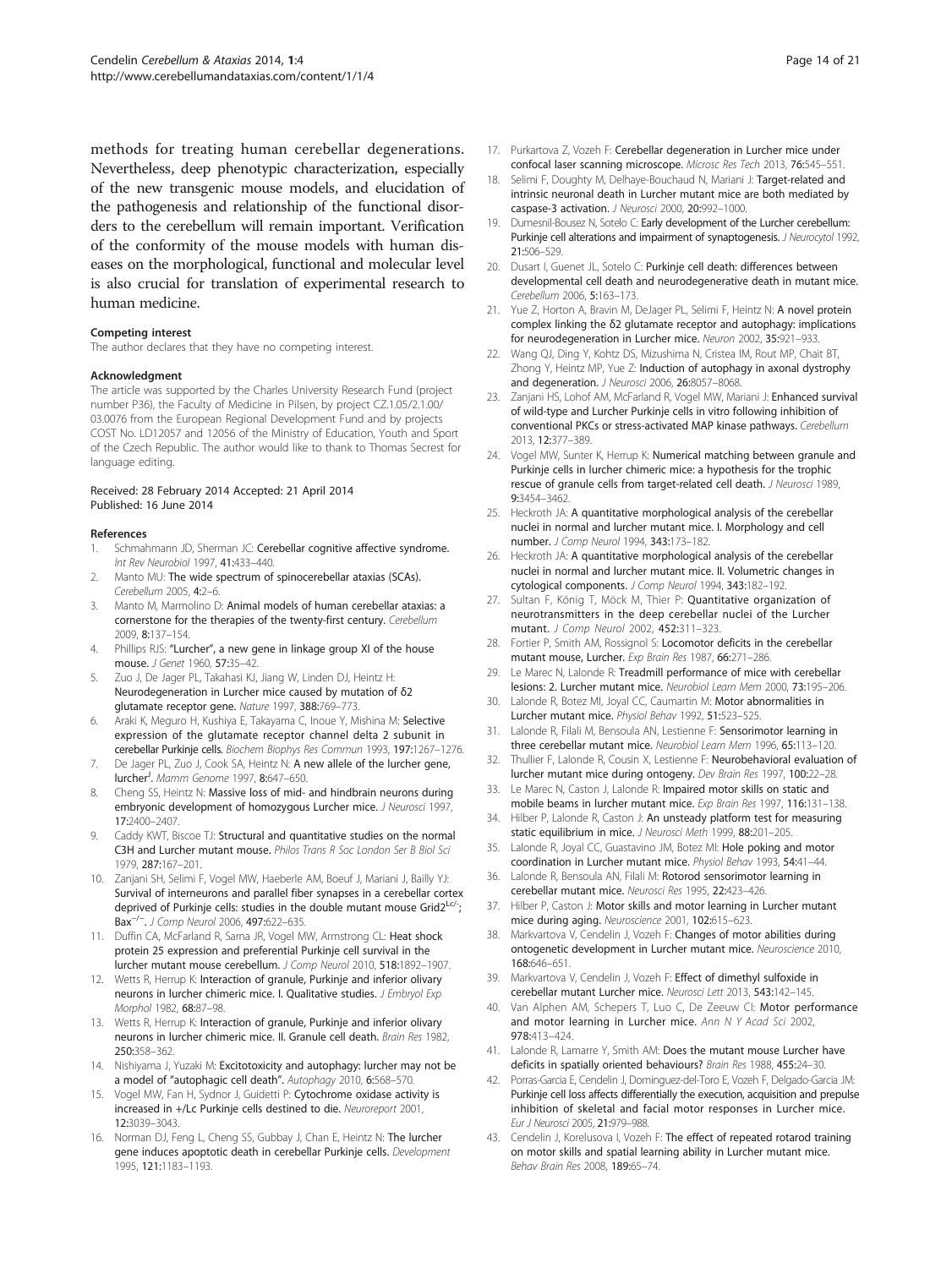- <span id="page-14-0"></span>44. Lalonde R, Thifault S: Absence of an association between motor coordination and spatial orientation in lurcher mutant mice. Behav Genet 1994, 24:497–501.
- 45. Hilber P, Jouen F, Delhaye-Bouchaud N, Mariani J, Caston J: Differential roles of cerebellar cortex and deep cerebellar nuclei in learning and retention of a spatial task: studies in intact and cerebellectomized lurcher mutant mice. Behav Genet 1998, 28:299–308.
- 46. Porras-Garcia E, Sanchez-Campusano R, Martinez-Vargas D, Dominguez-del-Toro E, Cendelin J, Vozeh F, Delgado-Garcia JM: Behavioral characteristics, associative learning capabilities, and dynamic association mapping in an animal model of cerebellar degeneration. J Neurophysiol 2010, 104:346–365.
- 47. Caston J, Chianale C, Delhaye-Bouchaud N, Mariani J: Role of the cerebellum in exploration behavior. Brain Res 1998, 808:232–237.
- 48. Monnier C, Lalonde R: Elevated +−maze and hole-board exploration in Lurcher mutant mice. Brain Res 1995, 702:169–172.
- 49. Frederic F, Chautard T, Brochard R, Chianale C, Wollman E, Oliver C, Delhaye-Bouchaud N, Mariani J: Enhanced endocrine response to novel environment stress and endotoxin in Lurcher mutant mice. Neuroendocrinology 1997, 66:341–347.
- 50. Hilber P, Lorivel T, Delarue C, Caston J: Stress and anxious-related behaviors in Lurcher mutant mice. Brain Res 2004, 1003:108–112.
- 51. Lorivel T, Gras M, Hilber P: Effects of corticosterone synthesis inhibitor metyrapone on anxiety-related behaviors in Lurcher mutant mice. Physiol Behav 2010, 101:309–314.
- 52. Tuma J, Cendelin J, Vozeh F: Maternal infanticide and low maternal ability in cerebellar mutants Lurcher. Neuro Endocrinol Lett 2013, 34:101–106.
- 53. Dickson PE, Rogers TD, Del Mar N, Martin LA, Heck D, Blaha CD, Goldowitz D, Mittleman G: Behavioral flexibility in a mouse model of developmental cerebellar Purkinje cell loss. Neurobiol Learn Mem 2010, 94:220–228.
- 54. McKimm E, Corkill B, Goldowitz D, Albritton LM, Homayouni R, Blaha CD, Mittleman G: Glutamate dysfunction associated with developmental cerebellar damage: relevance to autism spectrum disorders. Cerebellum 2014, DOI 10.1007/s12311-013-0541-4.
- 55. Lalouette A, Guenet JL, Vriz S: Hotfoot mouse mutations affect the delta 2 glutamate receptor gene and are allelic to lurcher. Genomics 1998, 50:9–13.
- 56. Lalouette A, Lohof A, Sotelo C, Guenet J, Mariani J: Neurobiological effects of a null mutation depend on genetic context: comparison between two hotfoot alleles of the delta-2 ionotropic glutamate receptor. Neuroscience 2001, 105:443–455.
- 57. Motohashi J, Kakegawa W, Yuzaki M: Ho15J: a new hotfoot allele in a hot spot in the gene encoding the delta2 glutamate receptor. Brain Res 2007, 1140:153–160.
- 58. Matsuda S, Yuzaki M: Mutation in hotfoot-4J mice results in retention of delta2 glutamate receptors in ER. Eur J Neurosci 2002, 16:1507-1516.
- 59. Guastavino JM, Sotelo C, Damez-Kinselle I: Hot-foot murine mutation: behavioral effects and neuroanatomical alterations. Brain Res 1990, 523:199–210.
- 60. Liu QA, Shio H: Mitochondrial morphogenesis, dendrite development, and synapse formation in cerebellum require both Bcl-w and the glutamate receptor delta2. PLoS Genet 2008, 4:e1000097.
- 61. Lalonde R, Hayzoun K, Selimi F, Mariani J, Strazielle C: Motor coordination in mice with hotfoot, Lurcher, and double mutations of the Grid2 gene encoding the delta-2 excitatory amino acid receptor. Physiol Behav 2003, 80:333–339.
- 62. Filali M, Lalonde R, Bensoula AN, Guastavino JM, Lestienne F: Spontaneous alternation, motor activity, and spatial learning in hot-foot mutant mice. J Comp Physiol A 1996, 178:101–104.
- 63. Mullen RJ, Eicher EM, Sidman RL: Purkinje cell degeneration, a new neurological mutation in the mouse. Proc Natl Acad Sci USA 1976, 73:208–212.
- 64. Fernandez-Gonzalez A, La Spada AR, Treadaway J, Higdon JC, Harris BS, Sidman RL, Morgan Jl, Zuo J: Purkinje cell degeneration (pcd) phenotypes caused by mutations in the axotomy-induced gene, Nna1. Science 2002, 295:1904–1906.
- 65. Landis SC, Mullen RJ: The development and degeneration of Purkinje cells in pcd mutant mice. J Comp Neurol 1978, 177:125-143.
- 66. Baltanas FC, Berciano MT, Valero J, Gomez C, Diaz D, Alonso JR, Lafarga M, Weruaga E: Differential glial activation during the degeneration of Purkinje cells and mitral cells in the PCD mutant mice. Glia 2013, 61:254–272.
- 67. Kyuhou S, Kato N, Gemba H: Emergence of endoplasmic reticulum stress and activated microglia in Purkinje cell degeneration mice. Neurosci Lett 2006, 396:91–96.
- 68. Chakrabarti L, Eng J, Ivanov N, Garden GA, La Spada AR: Autophagy activation and enhanced mitophagy characterize the Purkinje cells of pcd mice prior to neuronal death. Mol Brain 2009, 2:24.
- 69. Berezniuk I, Fricker LD: A defect in cytosolic carboxypeptidase 1 (Nna1) causes autophagy in Purkinje cell degeneration mouse brain. Autophagy 2010, 6:558–559.
- 70. Berezniuk I, Sironi J, Callaway MB, Castro LM, Hirata IY, Ferro ES, Fricker LD: CCP1/Nna1 functions in protein turnover in mouse brain: implications for cell death in Purkinje cell degeneration mice. FASEB J 2010, 24:1813–1823.
- 71. Rogowski K, van Dijk J, Magiera MM, Bosc C, Deloulme JC, Bosson A, Peris L, Gold ND, Lacroix B, Bosch Grau M, Bec N, Larroque C, Desagher S, Holzer M, Andrieux A, Moutin MJ, Janke C: A family of protein-deglutamylating enzymes associated with neurodegeneration. Cell 2010, 143:564–578.
- 72. Wu HY, Wang T, Li L, Correia K, Morgan Jl: A structural and functional analysis of Nna1 in Purkinje cell degeneration (pcd) mice. FASEB J 2012, 26:4468–4480.
- 73. Ghetti B, Norton J, Triarhou LC: Nerve cell atrophy and loss in the inferior olivary complex of "Purkinje cell degeneration" mutant mice. J Comp Neurol 1987, 260:409–422.
- 74. Triarhou LC: Biological clues on neuronal degeneration based on theoretical fits of decay patterns: towards a mathematical neuropathology. Folia Neuropathol 2010, 48:3–10.
- 75. Triarhou LC, Norton J, Ghetti B: Anterograde transsynaptic degeneration in the deep cerebellar nuclei of Purkinje cell degeneration (pcd) mutant mice. Exp Brain Res 1987, 66:577–588.
- 76. O'Gorman S, Sidman RL: Degeneration of thalamic neurons in "Purkinje cell degeneration" mutant mice. I. Distribution of neuron loss. J Comp Neurol 1985, 234:277-297.
- 77. Blanks JC, Mullen RJ, LaVail MM: Retinal degeneration in the pcd cerebellar mutant mouse. II. Electron microscopic analysis. J Comp Neurol 1982, 212:231–246.
- 78. Blanks JC, Spee C: Retinal degeneration in the pcd/pcd mutant mouse: accumulation of spherules in the interphotoreceptor space. Exp Eye Res 1992, 54:637–644.
- 79. LaVail MM, Blanks JC, Mullen RJ: Retinal degeneration in the pcd cerebellar mutant mouse. I. Light microscopic and autoradiographic analysis. J Comp Neurol 1982, 212:217–230.
- 80. Marchena M, Lara J, Aijon J, Germain F, de la Villa P, Velasco A: The retina of the PCD/PCD mouse as a model of photoreceptor degeneration. A structural and functional study. Exp Eye Res 2011, 93:607–617.
- 81. Goodlett RC, Hamre KM, West JR: Dissociation of spatial navigation and visual guidance in Purkinje cell degeneration (pcd) mutant mice. Behav Brain Res 1992, 47:129–141.
- 82. Le Marec N, Lalonde R: Sensorimotor learning and retention during equilibrium tests in Purkinje cell degeneration mutant mice. Brain Res 1997, 768:310-316.
- 83. Chen L, Bao S, Lockard JM, Kim JK, Thompson RF: Impaired classical eyeblink conditioning in cerebellar-lesioned and Purkinje cell degeneration (pcd) mutant mice. J Neurosci 1996, 6:2829–2838.
- 84. Brown KL, Agelan A, Woodruff-Pak DS: Unimpaired trace classical eyeblink conditioning in Purkinje cell degeneration (pcd) mutant mice. Neurobiol Learn Mem 2010, 93:303–311.
- 85. Diaz D, Recio JS, Weruaga E, Alonso JR: Mild cerebellar neurodegeneration of aged heterozygous PCD mice increases cell fusion of Purkinje and bone marrow-derived cells. Cell Transplant 2012, 21:1595–1602.
- 86. Doulazmi M, Hadi-Sahraoui N, Frederic F, Mariani J; Diminishing Purkinie cell populations in the cerebella of aging heterozygous Purkinje cell degeneration but not heterozygous nervous mice. J Neurogenet 2002, 16:111–123.
- 87. Campbell DB, Hess EJ: Chromosomal localization of the neurological mouse mutations tottering (tg), Purkinje cell degeneration (pcd), and nervous (nr). Brain Res Mol Brain Res 1996, 37:79–84.
- 88. De Jager PL, Harvey D, Polydorides AD, Zuo J, Heintz N: A high-resolution genetic map of the nervous locus on mouse chromosome 8. Genomics 1998, 48:346–353.
- 89. Landis SC: Ultrastructural changes in the mitochondria of cerebellar Purkinje cells of nervous mutant mice. J Cell Biol 1973, 57:782-797.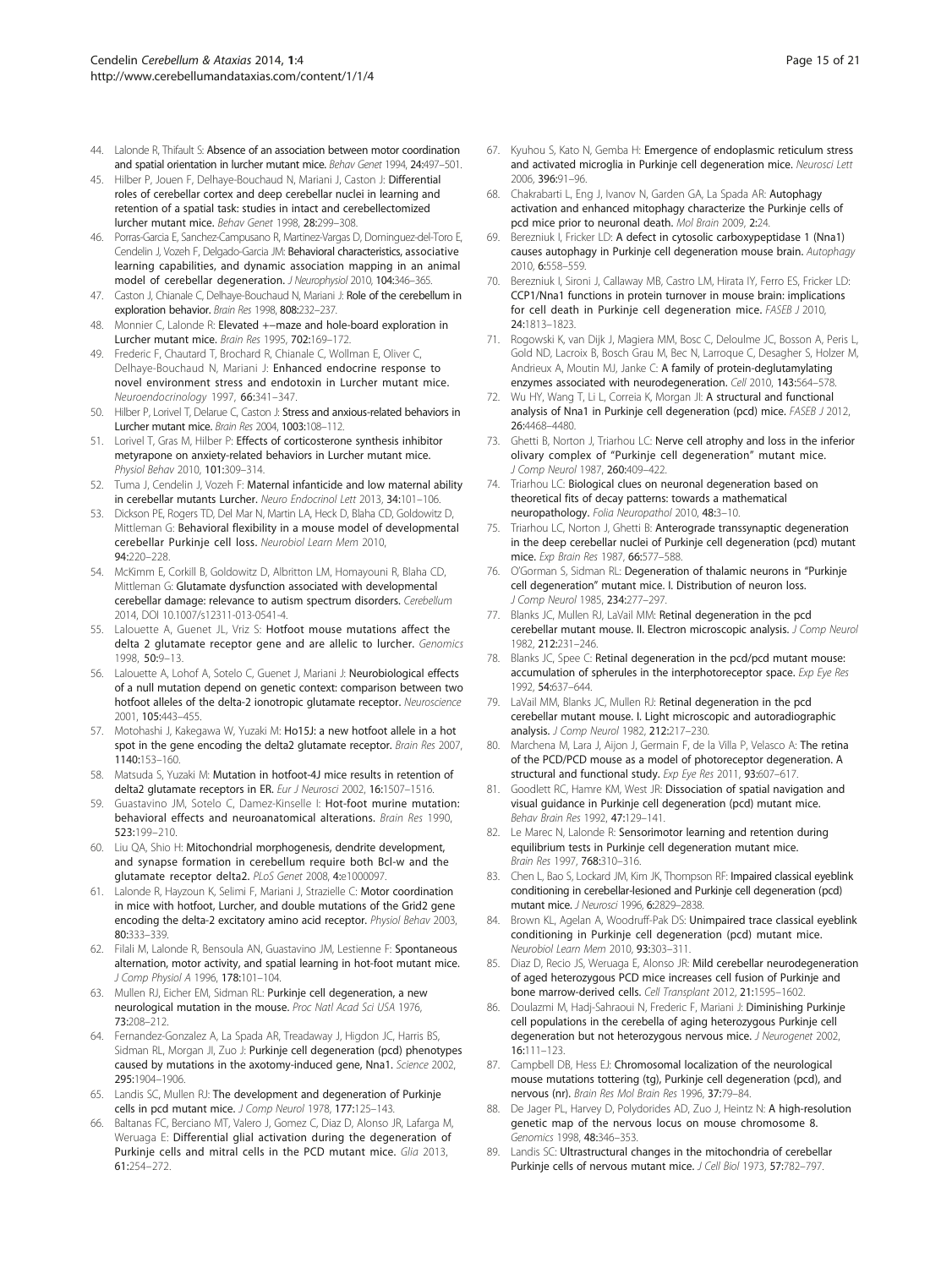- <span id="page-15-0"></span>90. Li J, Ma Y, Teng YD, Zheng K, Vartanian TK, Snyder EY, Sidman RL: Purkinje neuron degeneration in nervous (nr) mutant mice is mediated by a metabolic pathway involving excess tissue plasminogen activator. Proc Natl Acad Sci USA 2006, 103:7847–7852.
- 91. Li J, Yu L, Gu X, Ma Y, Pasqualini R, Arap W, Snyder EY, Sidman RL: Tissue plasminogen activator regulates Purkinje neuron development and survival. Proc Natl Acad Sci USA 2013, 110:E2410–E2419.
- 92. Zanjani H, Herrup K, Mariani J: Cell number in the inferior olive of nervous and leaner mutant mice. J Neurogenet 2004, 18:327–339.
- 93. Berrebi AS, Mugnaini E: Effects of the murine mutation 'nervous' on neurons in cerebellum and dorsal cochlear nucleus. J Neurocytol 1988, 17:465–484.
- 94. Lalonde R, Strazielle C: Motor coordination, exploration, and spatial learning in a natural mouse mutation (nervous) with Purkinje cell degeneration. Behav Genet 2003, 33:59–66.
- 95. Mullen RJ, LaVail M: Two types of retinal degeneration in cerebellar mutant mice. Nature 1975, 258:528–530.
- 96. LaVail MM, White MP, Gorrin GM, Yasumura D, Porrello KV, Mullen RJ: Retinal degeneration in the nervous mutant mouse. I. Light microscopic cytopathology and changes in the interphotoreceptor matrix. J Comp Neurol 1993, 333:168–181.
- 97. Hamilton BA, Frankel WN, Kerrebrock AW, Hawkins TL, FitzHugh W, Kusumi K, Russell LB, Mueller KL, van Berkel V, Birren BW, Kruglyak L, Lander ES: Disruption of the nuclear hormone receptor RORalpha in staggerer mice. Nature 1996, 379:736–739.
- 98. Sidman RL, Lane PW, Dickie MM: Staggerer, a new mutation in the mouse affecting the cerebellum. Science 1962, 137:610–612.
- 99. Hirano A, Dembitzer HM: The fine structure of staggerer cerebellum. J Neuropathol Exp Neurol 1975, 34:1–11.
- 100. Herrup K, Mullen RJ: Regional variation and absence of large neurons in the cerebellum of the staggerer mouse. Brain Res 1979, 172:1-12.
- 101. Landis DM, Sidman RL: Electron microscopic analysis of postnatal histogenesis in the cerebellar cortex of staggerer mutant mice. J Comp Neurol 1978, 179:831–863.
- 102. Herrup K, Mullen RJ: Staggerer chimeras: intrinsic nature of Purkinje cell defects and implications for normal cerebellar development. Brain Res 1979, 178:443–457.
- 103. Nakagawa S, Watanabe M, Isobe T, Kondo H, Inoue Y: Cytological compartmentalization in the staggerer cerebellum, as revealed by calbindin immunohistochemistry for Purkinje cells. J Comp Neurol 1998, 395:112–120.
- 104. Crepel F, Delhaye-Bouchaud N, Guastavino JM, Sampaio I: Multiple innervation of cerebellar Purkinje cells by climbing fibres in staggerer mutant mouse. Nature 1980, 283:483–484.
- 105. Mariani J, Changeux JP: Multiple innervation of Purkinje cells by climbing fibers in the cerebellum of the adult staggerer mutant mouse. J Neurobiol 1980, 11:41–50.
- 106. Herrup K, Mullen RJ: Role of the Staggerer gene in determining Purkinje cell number in the cerebellar cortex of mouse chimeras. Brain Res 1981, 227:475–485.
- 107. Herrup K: Role of staggerer gene in determining cell number in cerebellar cortex. I. Granule cell death is an indirect consequence of staggerer gene action. Brain Res 1983, 313:267–274.
- 108. Herrup K, Sunter K: Numerical matching during cerebellar development: quantitative analysis of granule cell death in staggerer mouse chimeras. J Neurosci 1987, 7:829–836.
- 109. Roffler-Tarlov S, Sidman RL: Concentrations of glutamic acid in cerebellar cortex and deep nuclei of normal mice and Weaver, Staggerer and nervous mutants. Brain Res 1978, 142:269–283.
- 110. Roffler-Tarlov S, Herrup K: Quantitative examination of the deep cerebellar nuclei in the staggerer mutant mouse. Brain Res 1981, 215:49–59.
- 111. Blatt GJ, Eisenman LM: A qualitative and quantitative light microscopic study of the inferior olivary complex in the adult staggerer mutant mouse. J Neurogenet 1985, 2:51–66.
- 112. Zanjani HS, Mariani J, Delhaye-Bouchaud N, Herrup K: Neuronal cell loss in heterozygous staggerer mutant mice: a model for genetic contributions to the aging process. Brain Res Dev Brain Res 1992, 67:153-160.
- 113. Yi SS, Hwang IK, Shin JH, Baek SH, Yoon YS, Seong JK: Neuronal differentiation and developmental characteristics in the dentate gyrus of staggerer mutant mice. BMB Rep 2010, 43:122-126.
- 114. Frederic F, Chianale C, Oliver C, Mariani J: Enhanced endocrine response to novel environment stress and lack of corticosterone circadian rhythm in staggerer (Rora sg/sg) mutant mice. J Neurosci Res 2006, 83:1525–1532.
- 115. Lalonde R: Motor abnormalities in staggerer mutant mice. Exp Brain Res 1987, 68:417–420.
- 116. Caston J, Delhaye-Bouchaud N, Mariani J: Motor behavior of heterozygous staggerer mutant (+/sg) versus normal (+/+) mice during aging. Behav Brain Res 1995, 72:97–102.
- 117. Goldowitz D, Koch J: Performance of normal and neurological mutant mice on radial arm maze and active avoidance tasks. Behav Neural Biol 1986, 46:216–226.
- 118. Lalonde R, Botez MI, Boivin D: Object exploration in staggerer mutant mice. Physiol Behav 1987, 41:115–117.
- 119. Goodall G, Gheusi G: Abnormal patterns of maze patrolling in the mutant mouse staggerer. Behav Neural Biol 1987, 47:307–320.
- 120. Heuze P, Feron C, Baudoin C: Early behavioral development of mice is affected by staggerer mutation as soon as postnatal day three. Brain Res Dev Brain Res 1997, 101:81–84.
- 121. Patil N, Cox DR, Bhat D, Faham M, Myers RM, Peterson AS: A potassium channel mutation in weaver mice implicates membrane excitability in granule cell differentiation. Nat Genet 1995, 11:126–129.
- 122. Hirano A, Dembitzer HM: Cerebellar alterations in the weaver mouse. J Cell Biol 1973, 56:478–486.
- 123. Rakic P, Sidman RL: Weaver mutant mouse cerebellum: defective neuronal migration secondary to abnormality of Bergmann glia. Proc Natl Acad Sci USA 1973, 70:240–244.
- 124. Smeyne RJ, Goldowitz D: Development and death of external granular layer cells in the weaver mouse cerebellum: a quantitative study. J Neurosci 1989, 9:1608–1620.
- 125. Sotelo C: Anatomical, physiological and biochemical studies of the cerebellum from mutant mice. II. Morphological study of cerebellar cortical neurons and circuits in the weaver mouse. Brain Res 1975, 94:19–44.
- 126. Mariani J: Extent of multiple innervation of Purkinje cells by climbing fibers in the olivocerebellar system of weaver, reeler, and staggerer mutant mice. J Neurobiol 1982, 13:119–126.
- 127. Blatt GJ, Eisenman LM: A qualitative and quantitative light microscopic study of the inferior olivary complex of normal, reeler, and weaver mutant mice. J Comp Neurol 1985, 232:117–128.
- 128. Herrup K, Trenkner E: Regional differences in cytoarchitecture of the weaver cerebellum suggest a new model for weaver gene action. Neuroscience 1987, 23:871–885.
- 129. Maricich SM, Soha J, Trenkner E, Herrup K: Failed cell migration and death of purkinje cells and deep nuclear neurons in the weaver cerebellum. Neurosci 1997, 17:3675–3683.
- 130. Grover BG, Grusser-Cornehls U: Cerebellar afferents in normal and Weaver mutant mice. Brain Behav Evol 1986, 29:162–175.
- 131. Blatt GJ, Eisenman LM: The olivocerebellar projection in normal (+/+), heterozygous weaver (wv/+), and homozygous weaver (wv/wv) mutant mice: comparison of terminal pattern and topographic organization. Exp Brain Res 1993, 95:187–201.
- 132. Ozaki M, Hashikawa T, Ikeda K, Miyakawa Y, Ichikawa T, Ishihara Y, Kumanishi T, Yano R: Degeneration of pontine mossy fibres during cerebellar development in weaver mutant mice. Eur J Neurosci 2002, 16:565-574.
- 133. Rezai Z, Yoon CH: Abnormal rate of granule cell migration in the cerebellum of "Weaver" mutant mice. Dev Biol 1972, 29:17–26.
- 134. Goldowitz D, Mullen RJ: Granule cell as a site of gene action in the weaver mouse cerebellum: evidence from heterozygous mutant chimeras. J Neurosci 1982, 2:1474–1485.
- 135. Smeyne RJ, Goldowitz D: Purkinje cell loss is due to a direct action of the weaver gene in Purkinje cells: evidence from chimeric mice. Brain Res Dev Brain Res 1990, 52:211–218.
- 136. Hirano A, Dembitzer HM, Yoon CH: Development of Purkinje cell somatic spines in the weaver mouse. Acta Neuropathol 1977, 40:85-90.
- 137. Siggins GR, Henriksen SJ, Landis SC: Electrophysiology of Purkinje neurons in the weaver mouse: iontophoresis of neurotransmitters and cyclic nucleotides, and stimulation of the nucleus locus coeruleus. Brain Res 1976, 114:53–69.
- 138. Schmidt MJ, Sawyer BD, Perry KW, Fuller RW, Foreman MM, Ghetti B: Dopamine deficiency in the weaver mutant mouse. J Neurosci 1982, 2:376–380.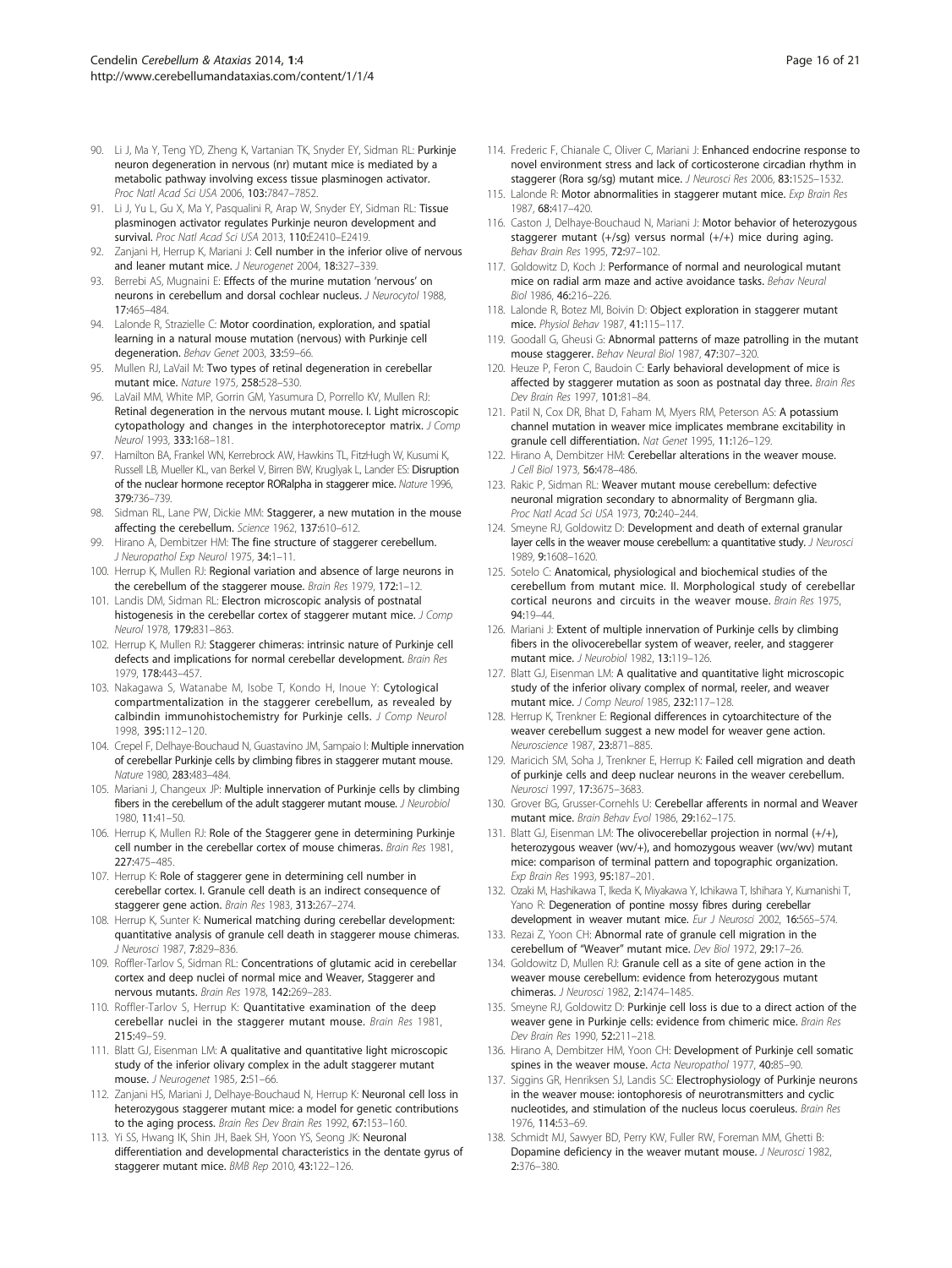- <span id="page-16-0"></span>139. Triarhou LC, Norton J, Ghetti B: Mesencephalic dopamine cell deficit involves areas A8, A9 and A10 in weaver mutant mice. Exp Brain Res 1988, 70:256–265.
- 140. Oo TF, Blazeski R, Harrison SM, Henchcliffe C, Mason CA, Roffler-Tarlov SK, Burke RE: Neuron death in the substantia nigra of weaver mouse occurs late in development and is not apoptotic. J Neurosci 1996, 16:6134-6145.
- 141. Sekiguchi M, Nowakowski RS, Nagato Y, Tanaka O, Guo H, Madoka M, Abe H: Morphological abnormalities in the hippocampus of the weaver mutant mouse. Brain Res 1995, 696:262–267.
- 142. Savy C, Martin-Martinelli E, Simon A, Duyckaerts C, Verney C, Adelbrecht C, Raisman-Vozari R, Nguyen-Legros J: Altered development of dopaminergic cells in the retina of weaver mice. J Comp Neurol 1999, 412:656-668.
- 143. Simon A, Savy C, Martin-Martinelli E, Douhou A, Frederic F, Verney C, Nguyen-Legros J, Raisman-Vozari R: Paradoxical increase of tyrosine hydroxylase-immunoreactive retinopetal fibers in the weaver mouse. Brain Res Dev Brain Res 2000, 121:113–117.
- 144. Lalonde R, Botez MI: Navigational deficits in weaver mutant mice. Brain Res 1986, 398:175–177.
- 145. Lalonde R: Acquired immobility response in weaver mutant mice. Exp Neurol 1986, 94:808–811.
- 146. Lalonde R: Motor abnormalities in weaver mutant mice. Exp Brain Res 1987, 65:479–481.
- 147. Derenne A, Arsenault ML, Austin DP, Weatherly JN: Weaver mutant mice exhibit long-term learning deficits under several measures of instrumental behavior. Physiol Behav 2007, 92:1002–1009.
- 148. Harrison SM, Roffler-Tarlov SK: Cell death during development of testis and cerebellum in the mutant mouse weaver. Dev Biol 1998, 195:174–186.
- 149. Grusser C, Grusser-Cornehls U: Improvement in motor performance of Weaver mutant mice following lesions of the cerebellum. Behav Brain Res 1998, 97:189–194.
- 150. Migheli A, Attanasio A, Lee WH, Bayer SA, Ghetti B: Detection of apoptosis in weaver cerebellum by electron microscopic in situ end-labeling of fragmented DNA. Neurosci Lett 1995, 199:53–56.
- 151. Wullner U, Loschmann PA, Weller M, Klockgether T: Apoptotic cell death in the cerebellum of mutant weaver and lurcher mice. Neurosci Lett 1995, 200:109–112.
- 152. Kofuji P, Hofer M, Millen KJ, Millonig JH, Davidson N, Lester HA, Hatten ME: Functional analysis of the weaver mutant GIRK2 K+ channel and rescue of weaver granule cells. Neuron 1996, 16:941–952.
- 153. Liesi P, Wright JM: Weaver granule neurons are rescued by calcium channel antagonists and antibodies against a neurite outgrowth domain of the B2 chain of laminin. J Cell Biol 1996, 134:477–486.
- 154. Murtomaki S, Trenkner E, Wright JM, Saksela O, Liesi P: Increased proteolytic activity of the granule neurons may contribute to neuronal death in the weaver mouse cerebellum. Dev Biol 1995, 168:635–648.
- 155. Mecenas PE, Tsirka SE, Sallés F, Strickland S: Removal of tissue plasminogen activator does not protect against neuronal degeneration in the cerebellum of the weaver mouse. Brain Res 1997, 772:233–238.
- 156. Zhong J, Deng J, Phan J, Dlouhy S, Wu H, Yao W, Ye P, D'Ercole AJ, Lee WH: Insulin-like growth factor-I protects granule neurons from apoptosis and improves ataxia in weaver mice. J Neurosci Res 2005, 80:481–490.
- 157. Falconer DS: Two new mutants, "trembler" and "reeler," with neurological actions in the house mouse. J Genet 1951, 50:192–201.
- 158. Beckers MC, Bar I, Huynh-Thu T, Dernoncourt C, Brunialti AL, Montagutelli X, Guenet JL, Goffinet AM: A high-resolution genetic map of mouse chromosome 5 encompassing the reeler (rl) locus. Genomics 1994, 23:685–690.
- 159. D'Arcangelo G, Miao GG, Chen SC, Soares HD, Morgan JI, Curran T: A protein related to extracellular matrix proteins deleted in the mouse mutant reeler. Nature 1995, 374:719–723.
- 160. Hamburgh M: Analysis of the postnatal developmental effects of "reeler," a neurological mutation in mice. A study in developmental genetics. Dev Biol 1963, 8:165–185.
- 161. Terashima T, Inoue K, Inoue Y, Mikoshiba K, Tsukada Y: Distribution and morphology of corticospinal tract neurons in reeler mouse cortex by the retrograde HRP method. J Comp Neurol 1983, 218:314–326.
- 162. Caviness VS, Sidman RL: Retrohippocampal, hippocampal and related structures of the forebrain in the reeler mutant mouse. J Comp Neurol 1973, 147:235–254.
- 163. Stanfield BB, Cowan WM: The morphology of the hippocampus and dentate gyrus in normal and reeler mice. J Comp Neurol 1979, 185:393–422.
- 164. Mikoshiba K, Kohsaka S, Takamatsu K, Aoki E, Tsukada Y: Morphological and biochemical studies on the cerebral cortex from reeler mutant mice: development of cortical layers and metabolic mapping by the deoxyglucose method. J Neurochem 1980, 34:835–844.
- 165. Blatt GJ1, Eisenman LM: Topographic and zonal organization of the olivocerebellar projection in the reeler mutant mouse. J Comp Neurol 1988, 267:603–615.
- 166. Wyss JM, Stanfield BB, Cowan WM: Structural abnormalities in the olfactory bulb of the Reeler mouse. Brain Res 1980, 188:566–571.
- 167. Martin MR: Morphology of the cochlear nucleus of the normal and reeler mutant mouse. J Comp Neurol 1981, 197:141–152.
- 168. Baba K, Sakakibara S, Setsu T, Terashima T: The superficial layers of the superior colliculus are cytoarchitectually and myeloarchitectually disorganized in the reelin-deficient mouse, reeler. Brain Res 2007, 1140:205–215.
- 169. Kang WY, Kim SS, Cho SK, Kim S, Suh-Kim H, Lee YD: Migratory defect of mesencephalic dopaminergic neurons in developing reeler mice. Anat Cell Biol 2010, 43:241–251.
- 170. Devor M, Caviness VS, Derer P: A normally laminated afferent projection to an abnormally laminated cortex: some olfactory connections in the reeler mouse. J Comp Neurol 1975, 164:471–482.
- 171. Stanfield BB, Caviness VS Jr, Cowan WM: The organization of certain afferents to the hippocampus and dentate gyrus in normal and reeler mice. J Comp Neurol 1979, 185:461–483.
- 172. Lemmon V, Pearlman AL: Does laminar position determine the receptive field properties of cortical neurons? A study of corticotectal cells in area 17 of the normal mouse and the reeler mutant. J Neurosci 1981, 1:83-93.
- 173. Caviness VS, Frost DO: Thalamocortical projections in the reeler mutant mouse. J Comp Neurol 1983, 219:182–202.
- 174. Vig J, Goldowitz D, Steindler DA, Eisenman LM: Compartmentation of the reeler cerebellum: segregation and overlap of spinocerebellar and secondary vestibulocerebellar fibers and their target cells. Neuroscience 2005, 130:735–744.
- 175. Wagener RJ, David C, Zhao S, Haas CA, Staiger JF: The somatosensory cortex of reeler mutant mice shows absent layering but intact formation and behavioral activation of columnar somatotopic maps. J Neurosci 2010, 30:15700–15709.
- 176. Mariani J, Crepel F, Mikoshiba K, Changeux JP, Sotelo C: Anatomical, physiological and biochemical studies of the cerebellum from Reeler mutant mouse. Philos Trans R Soc Lond B Biol Sci 1977, 281:1-28.
- 177. Goffinet AM: The embryonic development of the cerebellum in normal and reeler mutant mice. Anat Embryol (Berl) 1983, 168:73–86.
- 178. Castagna C, Aimar P, Alasia S, Lossi L: Post-natal development of the Reeler mouse cerebellum: an ultrastructural study. Ann Anat 2013, doi: 10.1016/j.aanat.2013.11.004.
- 179. Goffinet AM, So KF, Yamamoto M, Edwards M, Caviness VS: Architectonic and hodological organization of the cerebellum in reeler mutant mice. Brain Res 1984, 318:263–276.
- 180. Heckroth JA1, Goldowitz D, Eisenman LM: Purkinje cell reduction in the reeler mutant mouse: a quantitative immunohistochemical study. J Comp Neurol 1989, 279:546-555
- 181. Terashima T, Inoue K, Inoue Y, Mikoshiba K, Tsukada Y: Observations on Golgi epithelial cells and granule cells in the cerebellum of the reeler mutant mouse. Brain Res 1985, 350:103–112.
- 182. Mikoshiba K, Terada S, Takamatsu K, Shimai K, Tsukada Y: Histochemical and immunohistochemical studies of the cerebellum from the reeler mutant mouse. Dev Neurosci 1983–1984, 6:101–110.
- 183. Wilson L, Sotelo C, Caviness VS: Heterologous synapses upon Purkinje cells in the cerebellum of the Reeler mutant mouse: an experimental light and electron microscopic study. Brain Res 1981, 213:63–82.
- 184. Dupont JL, Gardette R, Crepel F: Bioelectrical properties of cerebellar Purkinje cells in reeler mutant mice. Brain Res 1983, 274:350–353.
- 185. Pinto-Lord MC, Evrard P, Caviness VS: Obstructed neuronal migration along radial glial fibers in the neocortex of the reeler mouse: a Golgi-EM analysis. Brain Res 1982, 256:379-393.
- 186. Yuasa S1, Kitoh J, Oda S, Kawamura K: Obstructed migration of Purkinje cells in the developing cerebellum of the reeler mutant mouse. Anat Embryol (Berl) 1993, 188:317–329.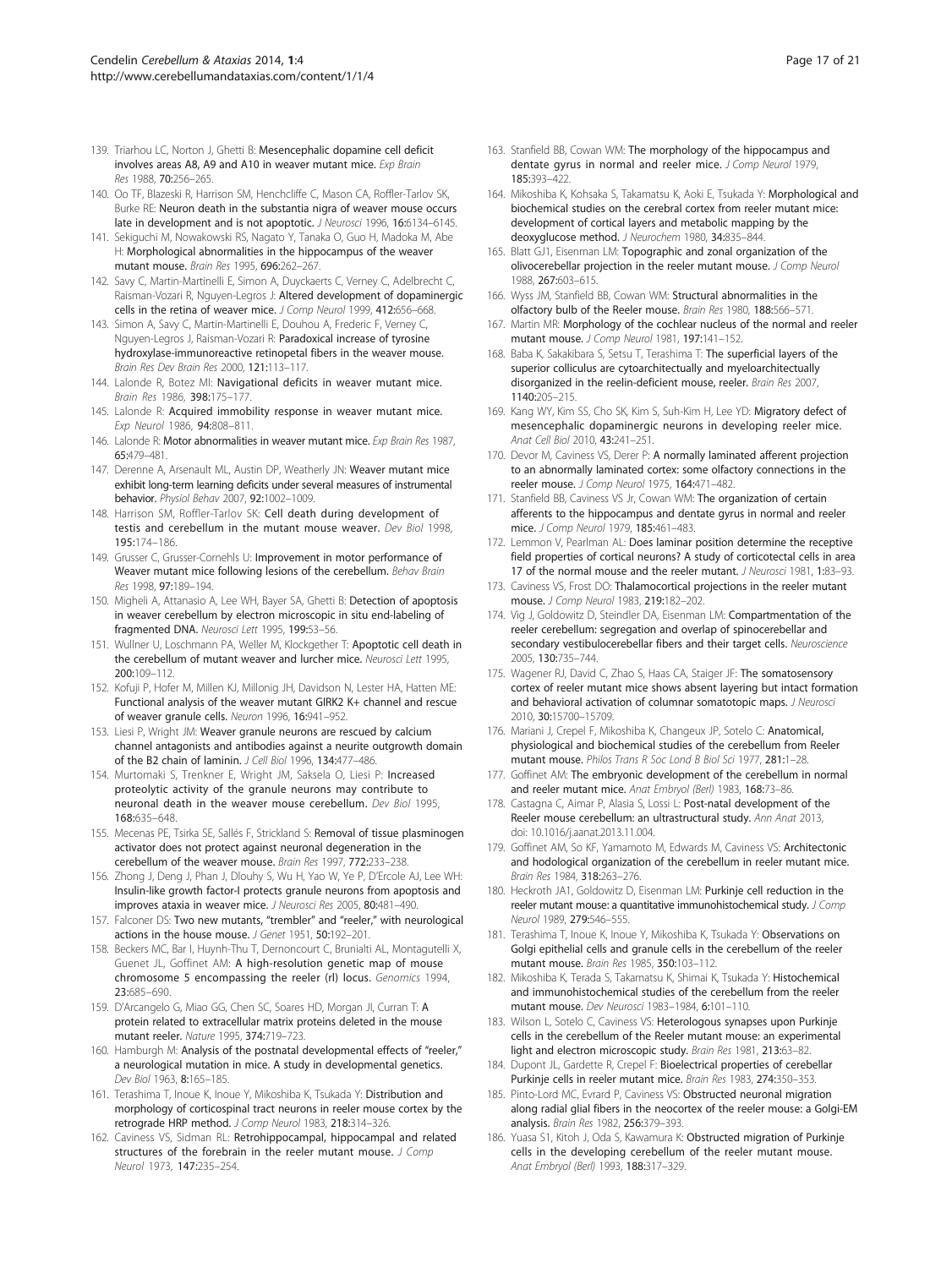- <span id="page-17-0"></span>187. Terashima T, Inoue K, Inoue Y, Yokoyama M, Mikoshiba K: Observations on the cerebellum of normal-reeler mutant mouse chimera. J Comp Neurol 1986, 252:264–278.
- 188. Yoshiki A, Kusakabe M: Cerebellar histogenesis as seen in identified cells of normal-reeler mouse chimeras. Int J Dev Biol 1998, 42:695–700.
- 189. Won SJ, Kim SH, Xie L, Wang Y, Mao XO, Jin K, Greenberg DA: Reelindeficient mice show impaired neurogenesis and increased stroke size. Exp Neurol 2006, 198:250–259.
- 190. Patrylo PR, Browning RA, Cranick S: Reeler homozygous mice exhibit enhanced susceptibility to epileptiform activity. Epilepsia 2006, 47:257-266.
- 191. Hong SE1, Shugart YY, Huang DT, Shahwan SA, Grant PE, Hourihane JO, Martin ND, Walsh CA: Autosomal recessive lissencephaly with cerebellar hypoplasia is associated with human RELN mutations. Nat Genet 2000, 26:93–96.
- 192. Lalonde R, Hayzoun K, Derer M, Mariani J, Strazielle C: Neurobehavioral evaluation of Reln-rl-orl mutant mice and correlations with cytochrome oxidase activity. Neurosci Res 2004, 49:297–305.
- 193. Larson J1, Hoffman JS, Guidotti A, Costa E: Olfactory discrimination learning deficit in heterozygous reeler mice. Brain Res 2003, 971:40–46.
- 194. Ognibene E, Adriani W, Granstrem O, Pieretti S, Laviola G: Impulsivityanxiety-related behavior and profiles of morphine-induced analgesia in heterozygous reeler mice. Brain Res 2007, 1131:173–180.
- 195. Barr AM, Fish KN, Markou A, Honer WG: Heterozygous reeler mice exhibit alterations in sensorimotor gating but not presynaptic proteins. Eur J Neurosci 2008, 27:2568–2574.
- 196. Romano E, Michetti C, Caruso A, Laviola G, Scattoni ML: Characterization of neonatal vocal and motor repertoire of reelin mutant mice. PLoS ONE 2013, 8:e64407.
- 197. Podhorna J, Didriksen M: The heterozygous reeler mouse: behavioural phenotype. Behav Brain Res 2004, 153:43–54.
- 198. Qiu S, Korwek KM, Pratt-Davis AR, Peters M, Bergman MY, Weeber EJ: Cognitive disruption and altered hippocampus synaptic function in Reelin haploinsufficient mice. Neurobiol Learn Mem 2006, 85:228–242.
- 199. Costa E1, Davis J, Pesold C, Tueting P, Guidotti A: The heterozygote reeler mouse as a model for the development of a new generation of antipsychotics. Curr Opin Pharmacol 2002, 2:56–62.
- 200. Schmitt A, Turck CW, Pilz PK, Malchow B, von Wilmsdorff M, Falkai P, Martins-de-Souza D: Proteomic similarities between heterozygous reeler mice and schizophrenia. Biol Psychiatry 2013, 74:e5–e10.
- 201. Krueger DD, Howell JL, Hebert BF, Olausson P, Taylor JR, Nairn AC: Assessment of cognitive function in the heterozygous reeler mouse. Psychopharmacology (Berl) 2006, 189:95–104.
- 202. Kutiyanawalla A, Promsote W, Terry A, Pillai A: Cysteamine treatment ameliorates alterations in GAD67 expression and spatial memory in heterozygous reeler mice. Int J Neuropsychopharmacol 2012, 15:1073-1086.
- 203. Romano E, Fuso A, Laviola G: Nicotine restores Wt-like levels of reelin and GAD67 gene expression in brain of heterozygous reeler mice. Neurotox Res 2013, 24:205–215.
- 204. Rogers JT, Zhao L, Trotter JH, Rusiana I, Peters MM, Li Q, Donaldson E, Banko JL, Keenoy KE, Rebeck GW, Hoe HS, D'Arcangelo G, Weeber EJ: Reelin supplementation recovers sensorimotor gating, synaptic plasticity and associative learning deficits in the heterozygous reeler mouse. J Psychopharmacol 2013, 27:386–395.
- 205. Sweet HO, Bronson RT, Johnson KR, Cook SA, Davisson MT: Scrambler, a new neurological mutation of the mouse with abnormalities of neuronal migration. Mamm Genome 1996, 7:798–802.
- 206. Goldowitz D, Cushing RC, Laywell E, D'Arcangelo G, Sheldon M, Sweet HO, Davisson M, Steindler D, Curran T: Cerebellar disorganization characteristic of reeler in scrambler mutant mice despite presence of reelin. J Neurosci 1997, 17:8767–8777.
- 207. Reeber SL, Loeschel CA, Franklin A, Sillitoe RV: Establishment of topographic circuit zones in the cerebellum of scrambler mutant mice. Front Neural Circuits 2013, 7:122.
- 208. Jacquelin C, Strazielle C, Lalonde R: Neurologic function during developmental and adult stages in Dab1(scm) (scrambler) mutant mice. Behav Brain Res 2012, 226:265–273.
- 209. Jacquelin C, Lalonde R, Jantzen-Ossola C, Strazielle C: Neurobehavioral performances and brain regional metabolism in Dab1(scm) (scrambler) mutant mice. Behav Brain Res 2013, 252:92–100.
- 210. Lalonde R, Strazielle C: Sensorimotor learning in Dab1(scm) (scrambler) mutant mice. Behav Brain Res 2011, 218:350–352.
- 211. Jacquelin C, Strazielle C, Lalonde R: Spontaneous alternation and spatial learning in Dab1scm (scrambler) mutant mice. Brain Res Bull 2012, 87:383–386.
- 212. Sheldon M, Rice DS, D'Arcangelo G, Yoneshima H, Nakajima K, Mikoshiba K, Howell BW, Cooper JA, Goldowitz D, Curran T: Scrambler and yotari disrupt the disabled gene and produce a reeler-like phenotype in mice. Nature 1997, 389:730–733.
- 213. Howell BW, Herrick TM, Cooper JA: Reelin-induced tyrosine [corrected] phosphorylation of disabled 1 during neuronal positioning. Genes Dev 1999, 13:643–648.
- 214. Brown SD1, Nolan PM: Mouse mutagenesis-systematic studies of mammalian gene function. Hum Mol Genet 1998, 7:1627-1633.
- 215. Nolan PM, Peters J, Strivens M, Rogers D, Hagan J, Spurr N, Gray IC, Vizor L, Brooker D, Whitehill E, Washbourne R, Hough T, Greenaway S, Hewitt M, Liu X, McCormack S, Pickford K, Selley R, Wells C, Tymowska-Lalanne Z, Roby P, Glenister P, Thornton C, Thaung C, Stevenson JA, Arkell R, Mburu P, Hardisty R, Kiernan A, Erven A, et al: A systematic, genome-wide, phenotypedriven mutagenesis programme for gene function studies in the mouse. Nat Genet 2000, 25:440–443.
- 216. Taroni F, Chiapparini L, Mariotti C: Autosomal dominant spinocerebellar ataxias and episodic ataxias. In Handbook of the Cerebellum and Cerebellar Disorders. 1st edition. Edited by Manto M, Gruol DL, Schmahmann JD, Koibuchi N, Rossi F. New York: Springer Science+Business Media; 2013:2193–2267.
- 217. Burright EN, Clark HB, Servadio A, Matilla T, Feddersen RM, Yunis WS, Duvick LA, Zoghbi HY, Orr HT: SCA1 transgenic mice: a model for neurodegeneration caused by an expanded CAG trinucleotide repeat. Cell 1995, 82:937–948.
- 218. Clark HB, Burright EN, Yunis WS, Larson S, Wilcox C, Hartman B, Matilla A, Zoghbi HY, Orr HT: Purkinje cell expression of a mutant allele of SCA1 in transgenic mice leads to disparate effects on motor behaviors, followed by a progressive cerebellar dysfunction and histological alterations. J Neurosci 1997, 17:7385–7395.
- 219. Klement IA, Skinner PJ, Kaytor MD, Yi H, Hersch SM, Clark HB, Zoghbi HY, Orr HT: Ataxin-1 nuclear localization and aggregation: role in polyglutamine-induced disease in SCA1 transgenic mice. Cell 1998, 95:41–53.
- 220. Cummings CJ, Reinstein E, Sun Y, Antalffy B, Jiang Y, Ciechanover A, Orr HT, Beaudet AL, Zoghbi HY: Mutation of the E6-AP ubiquitin ligase reduces nuclear inclusion frequency while accelerating polyglutamine-induced pathology in SCA1 mice. Neuron 1999, 24:879–892.
- 221. Lin X, Antalffy B, Kang D, Orr HT, Zoghbi HY: Polyglutamine expansion down-regulates specific neuronal genes before pathologic changes in SCA1. Nat Neurosci 2000, 3:157–163.
- 222. Huynh DP, Figueroa K, Hoang N, Pulst SM: Nuclear localization or inclusion body formation of ataxin-2 are not necessary for SCA2 pathogenesis in mouse or human. Nat Genet 2000, 26:44–50.
- 223. Aguiar J, Fernandez J, Aguilar A, Mendoza Y, Vazquez M, Suarez J, Berlanga J, Cruz S, Guillen G, Herrera L, Velazquez L, Santos N, Merino N: Ubiquitous expression of human SCA2 gene under the regulation of the SCA2 self promoter cause specific Purkinje cell degeneration in transgenic mice. Neurosci Lett 2010, 392:202–206.
- 224. Hansen ST, Meera P, Otis TS, Pulst SM: Changes in Purkinje cell firing and gene expression precede behavioral pathology in a mouse model of SCA2. Hum Mol Genet 2013, 22:271–283.
- 225. Riess O, Laccone FA, Gispert S, Schols L, Zuhlke C, Vieira-Saecker AM, Herlt S, Wessel K, Epplen JT, Weber BH, Kreuz F, Chahrokh-Zadeh S, Meindl A, Lunkes A, Aguiar J, Macek M Jr, Krebsova A, Macek M Sr, Burk K, Tinschert S, Schreyer I, Pulst SM, Auburger G: SCA2 trinucleotide expansion in German SCA patients. Neurogenetics 1997, 1:59-64.
- 226. Liu J, Tang TS, Tu H, Nelson O, Herndon E, Huynh DP, Pulst SM, Bezprozvanny I: Deranged calcium signaling and neurodegeneration in spinocerebellar ataxia type 2. J Neurosci 2009, 29:9148–9162.
- 227. Cemal CK, Carroll CJ, Lawrence L, Lowrie MB, Ruddle P, Al-Mahdawi S, King RH, Pook MA, Huxley C, Chamberlain S: YAC transgenic mice carrying pathological alleles of the MJD1 locus exhibit a mild and slowly progressive cerebellar deficit. Hum Mol Genet 2002, 11:1075–1094.
- 228. Chou AH, Yeh TH, Ouyang P, Chen YL, Chen SY, Wang HL: Polyglutamineexpanded ataxin-3 causes cerebellar dysfunction of SCA3 transgenic mice by inducing transcriptional dysregulation. Neurobiol Dis 2008, 31:89–101.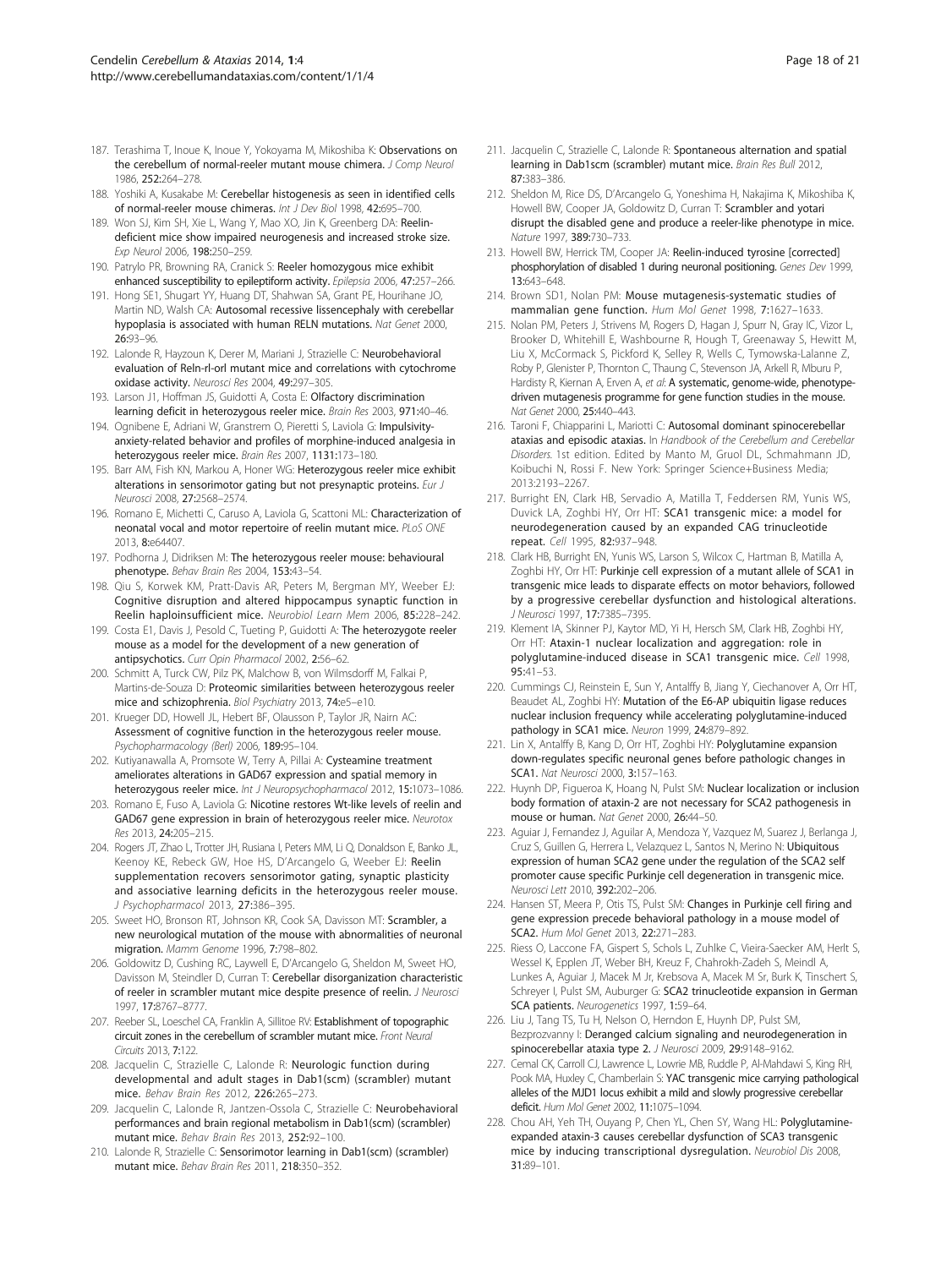- <span id="page-18-0"></span>229. Chou AH, Chen SY, Yeh TH, Weng YH, Wang HL: HDAC inhibitor sodium butyrate reverses transcriptional downregulation and ameliorates ataxic symptoms in a transgenic mouse model of SCA3. Neurobiol Dis 2011, 41:481–488.
- 230. Shakkottai VG, do Carmo Costa M, Dell'Orco JM, Sankaranarayanan A, Wulff H, Paulson HL: Early changes in cerebellar physiology accompany motor dysfunction in the polyglutamine disease spinocerebellar ataxia type 3. J Neurosci 2011, 31:13002–13014.
- 231. Hubener J, Weber JJ, Richter C, Honold L, Weiss A, Murad F, Breuer P, Wullner U, Bellstedt P, Paquet-Durand F, Takano J, Saido TC, Riess O, Nguyen HP: Calpain-mediated ataxin-3 cleavage in the molecular pathogenesis of spinocerebellar ataxia type 3 (SCA3). Hum Mol Genet 2013, 22:508–518.
- 232. Konno A, Shuvaev AN, Miyake N, Miyake K, Iizuka A, Matsuura S, Huda F, Nakamura K, Yanagi S, Shimada T, Hirai H: Mutant ataxin-3 with an abnormally expanded polyglutamine chain disrupts dendritic development and metabotropic glutamate receptor signaling in mouse cerebellar purkinje cells. Cerebellum 2014, 13:29–41.
- 233. Nguyen HP, Hubener J, Weber JJ, Grueninger S, Riess O, Weiss A: Cerebellar soluble mutant ataxin-3 level decreases during disease progression in Spinocerebellar Ataxia Type 3 mice. PLoS ONE 2013, 8:e62043.
- 234. Boy J, Schmidt T, Wolburg H, Mack A, Nuber S, Böttcher M, Schmitt I, Holzmann C, Zimmermann F, Servadio A, Riess O: Reversibility of symptoms in a conditional mouse model of spinocerebellar ataxia type 3. Hum Mol Genet 2009, 18:4282–4295.
- 235. Nobrega C, Nascimento-Ferreira I, Onofre I, Albuquerque D, Hirai H, Deglon N, de Almeida LP: Silencing mutant ataxin-3 rescues motor deficits and neuropathology in Machado-Joseph disease transgenic mice. PLoS ONE 2013, 8:e52396.
- 236. Rodriguez-Lebron E, Costa M, Luna-Cancalon K, Peron TM, Fischer S, Boudreau RL, Davidson BL, Paulson HL: Silencing mutant ATXN3 expression resolves molecular phenotypes in SCA3 transgenic mice. Mol Ther 2013, 21:1909–1918.
- 237. Wang HL, Hu SH, Chou AH, Wang SS, Weng YH, Yeh TH: H1152 promotes the degradation of polyglutamine-expanded ataxin-3 or ataxin-7 independently of its ROCK-inhibiting effect and ameliorates mutant ataxin-3-induced neurodegeneration in the SCA3 transgenic mouse. Neuropharmacology 2013, 70:1–11.
- 238. Zhuchenko O, Bailey J, Bonnen P, Ashizawa T, Stockton DW, Amos C, Dobyns WB, Subramony SH, Zoghbi HY, Lee CC: Autosomal dominant cerebellar ataxia (SCA6) associated with small polyglutamine expansions in the alpha 1A-voltage-dependent calcium channel. Nat Genet 1997, 15:62–69.
- 239. Green MC, Sidman RL: Tottering a neuromuscular mutation in the mouse. And its linkage with oligosyndactylism. J Hered 1962, 53:233–237.
- 240. Ebner TJ, Chen G: Tottering mouse. In Handbook of the Cerebellum and Cerebellar Disorders. 1st edition. Edited by Manto M, Gruol DL, Schmahmann JD, Koibuchi N, Rossi F. New York: Springer Science +Business Media; 2013:1521–1540.
- 241. Doyle J, Ren X, Lennon G, Stubbs L: Mutations in the Cacnl1a4 calcium channel gene are associated with seizures, cerebellar degeneration, and ataxia in tottering and leaner mutant mice. Mamm Genome 1997, 8:113–120.
- 242. Zwingman TA, Neumann PE, Noebels JL, Herrup K: Rocker is a new variant of the voltage-dependent calcium channel gene Cacna1a. J Neurosci 2001, 21:1169–1178.
- 243. Watase K, Barrett CF, Miyazaki T, Ishiguro T, Ishikawa K, Hu Y, Unno T, Sun Y, Kasai S, Watanabe M, Gomez CM, Mizusawa H, Tsien RW, Zoghbi HY: Spinocerebellar ataxia type 6 knockin mice develop a progressive neuronal dysfunction with age-dependent accumulation of mutant CaV2.1 channels. Proc Natl Acad Sci USA 2008, 105:11987–11992.
- 244. Saegusa H, Wakamori M, Matsuda Y, Wang J, Mori Y, Zong S, Tanabe T: Properties of human Cav2.1 channel with a spinocerebellar ataxia type 6 mutation expressed in Purkinje cells. Mol Cell Neurosci 2007, 34:261–270.
- 245. Hoebeek FE, Stahl JS, van Alphen AM, Schonewille M, Luo C, Rutteman M, van den Maagdenberg AM, Molenaar PC, Goossens HH, Frens MA, De Zeeuw CI: Increased noise level of purkinje cell activities minimizes impact of their modulation during sensorimotor control. Neuron 2005, 45:953–965.
- 246. Yvert G, Lindenberg KS, Picaud S, Landwehrmeyer GB, Sahel JA, Mandel JL: Expanded polyglutamines induce neurodegeneration and trans-neuronal

alterations in cerebellum and retina of SCA7 transgenic mice. Hum Mol Genet 2000, 9:2491–2506.

- 247. Yoo SY, Pennesi ME, Weeber EJ, Xu B, Atkinson R, Chen S, Armstrong DL, Wu SM, Sweatt JD, Zoghbi HY: SCA7 knockin mice model human SCA7 and reveal gradual accumulation of mutant ataxin-7 in neurons and abnormalities in short-term plasticity. Neuron 2003, 37:383–401.
- 248. Garden GA, Libby RT, Fu YH, Kinoshita Y, Huang J, Possin DE, Smith AC, Martinez RA, Fine GC, Grote SK, Ware CB, Einum DD, Morrison RS, Ptacek LJ, Sopher BL, La Spada AR: Polyglutamine-expanded ataxin-7 promotes non-cell-autonomous purkinje cell degeneration and displays proteolytic cleavage in ataxic transgenic mice. J Neurosci 2002, 22:4897–4905.
- 249. Chou AH, Chen CY, Chen SY, Chen WJ, Chen YL, Weng YS, Wang HL: Polyglutamine-expanded ataxin-7 causes cerebellar dysfunction by inducing transcriptional dysregulation. Neurochem Int 2010, 56:329–339.
- 250. Furrer SA, Waldherr SM, Mohanachandran MS, Baughn TD, Nguyen KT, Sopher BL, Damian VA, Garden GA, La Spada AR: Reduction of mutant ataxin-7 expression restores motor function and prevents cerebellar synaptic reorganization in a conditional mouse model of SCA7. Hum Mol Genet 2013, 22:890–903.
- 251. Chort A, Alves S, Marinello M, Dufresnois B, Dornbierer JG, Tesson C, Latouche M, Baker DP, Barkats M, El Hachimi KH, Ruberg M, Janer A, Stevanin G, Brice A, Sittler A: Interferon β induces clearance of mutant ataxin 7 and improves locomotion in SCA7 knock-in mice. Brain 2013, 136:1732–1745.
- 252. Wang Z, Gardell LR, Ossipov MH, Vanderah TW, Brennan MB, Hochgeschwender U, Hruby VJ, Malan TP Jr, Lai J, Porreca F: Pronociceptive actions of dynorphin maintain chronic neuropathic pain. J Neurosci 2001, 21:1779–1786.
- 253. Watanabe H, Mizoguchi H, Verbeek DS, Kuzmin A, Nyberg F, Krishtal O, Sakurada S, Bakalkin G: Non-opioid nociceptive activity of human dynorphin mutants that cause neurodegenerative disorder spinocerebellar ataxia type 23. Peptides 2012, 35:306–310.
- 254. Koide R, Ikeuchi T, Onodera O, Tanaka H, Igarashi S, Endo K, Takahashi H, Kondo R, Ishikawa A, Hayashi T, Saito M, Tomoda A, Miike T, Naito H, Ikuta F, Tsuji S: Unstable expansion of CAG repeat in hereditary dentatorubralpallidoluysian atrophy (DRPLA). Nat Genet 1994, 6:9-13.
- 255. Sato T, Oyake M, Nakamura K, Nakao K, Fukusima Y, Onodera O, Igarashi S, Takano H, Kikugawa K, Ishida Y, Shimohata T, Koide R, Ikeuchi T, Tanaka H, Futamura N, Matsumura R, Takayanagi T, Tanaka F, Sobue G, Komure O, Takahashi M, Sano A, Ichikawa Y, Goto J, Kanazawa I, Katsuki M, Tsuji S: Transgenic mice harboring a full-length human mutant DRPLA gene exhibit age-dependent intergenerational and somatic instabilities of CAG repeats comparable with those in DRPLA patients. Hum Mol Genet 1999, 8:99–106.
- 256. Sato T, Miura M, Yamada M, Yoshida T, Wood JD, Yazawa I, Masuda M, Suzuki T, Shin RM, Yau HJ, Liu FC, Shimohata T, Onodera O, Ross CA, Katsuki M, Takahashi H, Kano M, Aosaki T, Tsuji S: Severe neurological phenotypes of Q129 DRPLA transgenic mice serendipitously created by en masse expansion of CAG repeats in Q76 DRPLA mice. Hum Mol Genet 2009, 18:723–736.
- 257. Suzuki K, Sato T, Yamada M, Takahashi H, Tsuji S: DRPLA: recent advances in research using transgenic mouse models. Methods Mol Biol 2013, 1010:277–292.
- 258. Suzuki K, Zhou J, Sato T, Takao K, Miyagawa T, Oyake M, Yamada M, Takahashi H, Takahashi Y, Goto J, Tsuji S: DRPLA transgenic mouse substrains carrying single copy of full-length mutant human DRPLA gene with variable sizes of expanded CAG repeats exhibit CAG repeat length- and age-dependent changes in behavioral abnormalities and gene expression profiles. Neurobiol Dis 2012, 46:336–350.
- 259. Miyawaki S, Mitsuoka S, Sakiyama T, Kitagawa T: Sphingomyelinosis, a new mutation in the mouse: a model of Niemann-Pick disease in humans. J Hered 1982, 73:257–263.
- 260. Tanaka J, Nakamura H, Miyawaki S: Cerebellar involvement in murine sphingomyelinosis: a new model of Niemann-Pick disease. J Neuropathol Exp Neurol 1988, 47:291–300.
- 261. Maue RA, Burgess RW, Wang B, Wooley CM, Seburn KL, Vanier MT, Rogers MA, Chang CC, Chang TY, Harris BT, Graber DJ, Penatti CA, Porter DM, Szwergold BS, Henderson LP, Totenhagen JW, Trouard TP, Borbon IA, Erickson RP: A novel mouse model of Niemann-Pick type C disease carrying a D1005G-Npc1 mutation comparable to commonly observed human mutations. Hum Mol Genet 2012, 21:730–750.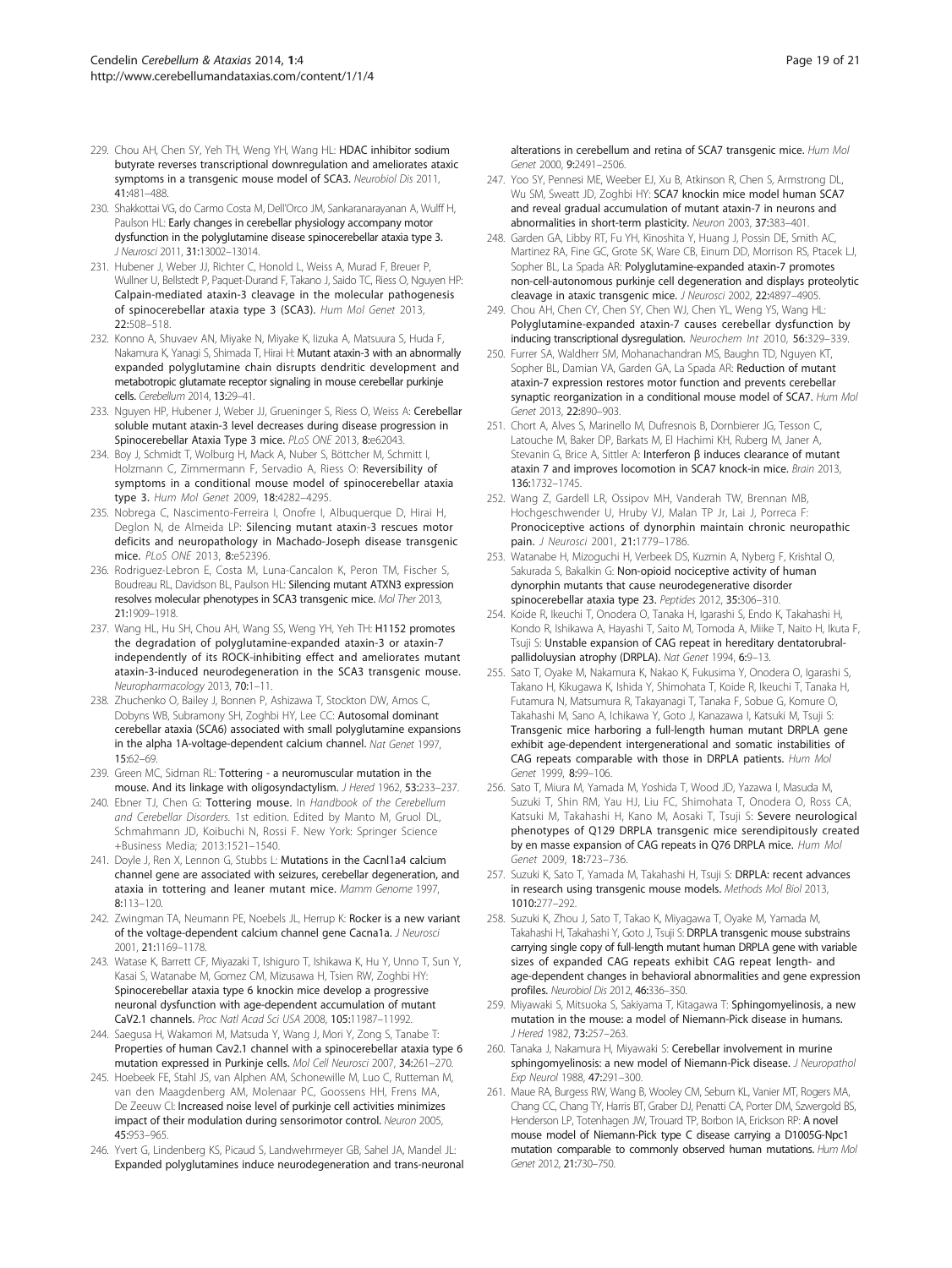- <span id="page-19-0"></span>262. Voikar V, Rauvala H, Ikonen E: Cognitive deficit and development of motor impairment in a mouse model of Niemann-Pick type C disease. Behav Brain Res 2002, 132:1–10.
- 263. Hovakimyan M1, Maass F, Petersen J, Holzmann C, Witt M, Lukas J, Frech MJ, Hübner R, Rolfs A, Wree A: Combined therapy with cyclodextrin/ allopregnanolone and miglustat improves motor but not cognitive functions in Niemann-Pick Type C1 mice. Neuroscience 2013, 252:201–211.
- 264. Lopez ME, Klein AD, Dimbil UJ, Scott MP: Anatomically defined neuronbased rescue of neurodegenerative Niemann-Pick type C disorder. J Neurosci 2011, 31:4367–4378.
- 265. Byun K, Kim D, Bayarsaikhan E, Oh J, Kim J, Kwak G, Jeong GB, Jo SM, Lee B: Changes of calcium binding proteins, c-Fos and COX in hippocampal formation and cerebellum of Niemann-Pick, type C mouse. J Chem Neuroanat 2013, 52:1–8.
- 266. Seo Y, Shin Y, Kim HS, Kang I, Hong IS, Choi SW, Yu KR, Kang KS: Donepezil enhances Purkinje cell survival and alleviates motor dysfunction by inhibiting cholesterol synthesis in a murine model of Niemann pick disease type C. J Neuropathol Exp Neurol 2014, in press.
- 267. Bae JS, Furuya S, Ahn SJ, Yi SJ, Hirabayashi Y, Jin HK: Neuroglial activation in Niemann–Pick Type C mice is suppressed by intracerebral transplantation of bone marrow-derived mesenchymal stem cells. Neurosci Lett 2005, 381:234–236.
- 268. Bae JS, Han HS, Youn DH, Carter JE, Modo M, Schuchman EH, Jin HK: Bone marrow-derived mesenchymal stem cells promote neuronal networks with functional synaptic transmission after transplantation into mice with neurodegeneration. Stem Cells 2007, 25:1307–1316.
- 269. Bae JS, Carter JE, Jin HK: Adipose tissue-derived stem cells rescue Purkinje neurons and alleviate inflammatory responses in Niemann-Pick disease type C mice. Cell Tissue Res 2010, 340:357–369.
- 270. Lee H, Lee JK, Min WK, Bae JH, He X, Schuchman EH, Bae JS, Jin HK: Bone marrow-derived mesenchymal stem cells prevent the loss of Niemann-Pick type C mouse Purkinje neurons by correcting sphingolipid metabolism and increasing sphingosine-1-phosphate. Stem Cells 2010, 28:821–831.
- 271. Noreau A, Dupre N, Bouchard JP, Dion PA, Rouleau GA: Autosomal recessive cerebellar ataxias. In Handbook of the Cerebellum and Cerebellar Disorders. 1st edition. Edited by Manto M, Gruol DL, Schmahmann JD, Koibuchi N, Rossi F, New York: Springer Science+Business Media; 2013:2177–2191.
- 272. Al-Mahdawi S, Pinto RM, Varshney D, Lawrence L, Lowrie MB, Hughes S, Webster Z, Blake J, Cooper JM, King R, Pook MA: GAA repeat expansion mutation mouse models of Friedreich ataxia exhibit oxidative stress leading to progressive neuronal and cardiac pathology. Genomics 2006, 88:580–590.
- 273. Miranda CJ, Santos MM, Ohshima K, Smith J, Li L, Bunting M, Cossee M, Koenig M, Sequeiros J, Kaplan J, Pandolfo M: Frataxin knockin mouse. FEBS Lett 2002, 512:291–297.
- 274. Sabatier C, Plump AS, Le M, Brose K, Tamada A, Murakami F, Lee EY, Tessier-Lavigne M: The divergent Robo family protein rig-1/Robo3 is a negative regulator of slit responsiveness required for midline crossing by commissural axons. Cell 2004, 117:157–169.
- 275. Marillat V, Sabatier C, Failli V, Matsunaga E, Sotelo C, Tessier-Lavigne M, Chédotal A: The slit receptor Rig-1/Robo3 controls midline crossing by hindbrain precerebellar neurons and axons. Neuron 2004, 43:69–79.
- 276. Di Meglio T, Nguyen-Ba-Charvet KT, Tessier-Lavigne M, Sotelo C, Chedotal A: Molecular mechanisms controlling midline crossing by precerebellar neurons. J Neurosci 2008, 28:6285–6294.
- 277. Tamada A, Kumada T, Zhu Y, Matsumoto T, Hatanaka Y, Muguruma K, Chen Z, Tanabe Y, Torigoe M, Yamauchi K, Oyama H, Nishida K, Murakami F: Crucial roles of Robo proteins in midline crossing of cerebellofugal axons and lack of their up-regulation after midline crossing. Neural Dev 2008, 3:29.
- 278. Jen JC, Chan WM, Bosley TM, Wan J, Carr JR, Rüb U, Shattuck D, Salamon G, Kudo LC, Ou J, Lin DD, Salih MA, Kansu T, Al Dhalaan H, Al Zayed Z, MacDonald DB, Stigsby B, Plaitakis A, Dretakis EK, Gottlob I, Pieh C, Traboulsi EI, Wang Q, Wang L, Andrews C, Yamada K, Demer JL, Karim S, Alger JR, Geschwind DH, et al: Mutations in a human ROBO gene disrupt hindbrain axon pathway crossing and morphogenesis. Science 2004, 304:1509-1513.
- 279. Jen J, Coulin CJ, Bosley TM, Salih MA, Sabatti C, Nelson SF, Baloh RW: Familial horizontal gaze palsy with progressive scoliosis maps to chromosome 11q23-25. Neurology 2002, 59:432–435.
- 280. Renier N, Schonewille M, Giraudet F, Badura A, Tessier-Lavigne M, Avan P, De Zeeuw CI, Chedotal A: Genetic dissection of the function of hindbrain axonal commissures. PLoS Biol 2010, 8:e1000325.
- 281. Badura A, Schonewille M, Voges K, Galliano E, Renier N, Gao Z, Witter L, Hoebeek FE, Chédotal A, De Zeeuw CI: Climbing fiber input shapes reciprocity of Purkinje cell firing. Neuron 2013, 78:700–713.
- 282. Porras-Garcia ME, Ruiz R, Perez-Villegas EM, Armengol JA: Motor learning of mice lacking cerebellar Purkinje cells. Front Neuroanat 2013, 7:. doi: 10.3389/fnana.2013.00004.
- 283. Sanchez-Campusano R, Gruart A, Delgado-Garcia JM: Dynamic changes in the cerebellar-interpositus/red-nucleus-motoneuron pathway during motor learning. Cerebellum 2011, 10:702–710.
- 284. Chen L, Bao S, Thompson RF: Bilateral lesions of the interpositus nucleus completely prevent eyeblink conditioning in Purkinje cell-degeneration mutant mice. Behav Neurosci 1999, 113:204–210.
- 285. Koekkoek SK, Yamaguchi K, Milojkovic BA, Dortland BR, Ruigrok TJ, Maex R, De Graaf W, Smit AE, VanderWerf F, Bakker CE, Willemsen R, Ikeda T, Kakizawa S, Onodera K, Nelson DL, Mientjes E, Joosten M, De Schutter E, Oostra BA, Ito M, De Zeeuw CI: Deletion of FMR1 in Purkinje cells enhances parallel fiber LTD, enlarges spines, and attenuates cerebellar eyelid conditioning in Fragile X syndrome. Neuron 2005, 47:339–352.
- 286. Gerwig M, Hajjar K, Dimitrova A, Maschke M, Kolb FP, Frings M, Thilmann AF, Forsting M, Diener HC, Timmann D: Timing of conditioned eyeblink responses is impaired in cerebellar patients. J Neurosci 2005, 25:3919-3931.
- 287. Thieme A, Thürling M, Galuba J, Burciu RG, Göricke S, Beck A, Aurich V, Wondzinski E, Siebler M, Gerwig M, Bracha V, Timmann D: Storage of a naturally acquired conditioned response is impaired in patients with cerebellar degeneration. Brain 2013, 136:2063–2076.
- 288. Ritvo ER, Freeman BJ, Scheibel AB, Duong T, Robinson H, Guthrie D, Ritvo A: Lower Purkinje cell counts in the cerebella of four autistic subjects: initial findings of the UCLA-NSAC autopsy research report. Am J Psychiatry 1986, 143:862–866.
- 289. Courchesne E, Hesselink JR, Jernigan TL, Yeung-Courchesne R: Abnormal neuroanatomy in a nonretarded person with autism. Unusual findings with magnetic resonance imaging. Arch Neurol 1987, 44:335–341.
- 290. Courchesne E, Yeung-Courchesne R, Press GA, Hesselink JR, Jernigan TL: Hypoplasia of cerebellar vermal lobules VI and VII in autism.  $N$  Engl J Med 1988, 318:1349–1354.
- 291. Becker EB, Stoodley CJ: Autism spectrum disorder and the cerebellum. Int Rev Neurobiol 2013, 113:1–34.
- 292. Whitney ER, Kemper TL, Rosene DL, Bauman ML, Blatt GJ: Density of cerebellar basket and stellate cells in autism: evidence for a late developmental loss of Purkinje cells. J Neurosci Res 2009, 87:2245–2254.
- 293. Martin LA, Goldowitz D, Mittleman G: Repetitive behavior and increased activity in mice with Purkinje cell loss: a model for understanding the role of cerebellar pathology in autism. Eur J Neurosci 2010, 31:544–555.
- 294. Laviola G, Ognibene E, Romano E, Adriani W, Keller F: Gene-environment interaction during early development in the heterozygous reeler mouse: clues for modelling of major neurobehavioral syndromes. Neurosci Biobehav Rev 2009, 33:560–572.
- 295. Baudouin SJ, Gaudias J, Gerharz S, Hatstatt L, Zhou K, Punnakkal P, Tanaka KF, Spooren W, Hen R, De Zeeuw CI, Vogt K, Scheiffele P: Shared synaptic pathophysiology in syndromic and nonsyndromic rodent models of autism. Science 2012, 338:128–132.
- 296. De Zeeuw CI, Hoebeek FE, Bosman LW, Schonewille M, Witter L, Koekkoek SK: Spatiotemporal firing patterns in the cerebellum. Nat Rev Neurosci 2011, 12:327–344.
- 297. Chen X, Kovalchuk Y, Adelsberger H, Henning HA, Sausbier M, Wietzorrek G, Ruth P, Yarom Y, Konnerth A: Disruption of the olivo-cerebellar circuit by Purkinje neuron-specific ablation of BK channels. Proc Natl Acad Sci USA 2010, 107:12323–12328.
- 298. Schiffmann SN, Cheron G, Lohof A, d'Alcantara P, Meyer M, Parmentier M, Schurmans S: Impaired motor coordination and Purkinje cell excitability in mice lacking calretinin. Proc Natl Acad Sci USA 1999, 96:5257-5262.
- 299. Bearzatto B, Servais L, Roussel C, Gall D, Baba-Aissa F, Schurmans S, de Kerchove d'Exaerde A, Cheron G, Schiffmann SN: Targeted calretinin expression in granule cells of calretinin-null mice restores normal cerebellar functions. FASEB J 2006, 20:380–382.
- 300. Gao Z, van Beugen BJ, De Zeeuw CI: Distributed synergistic plasticity and cerebellar learning. Nat Rev Neurosci 2012, 13:619–635.